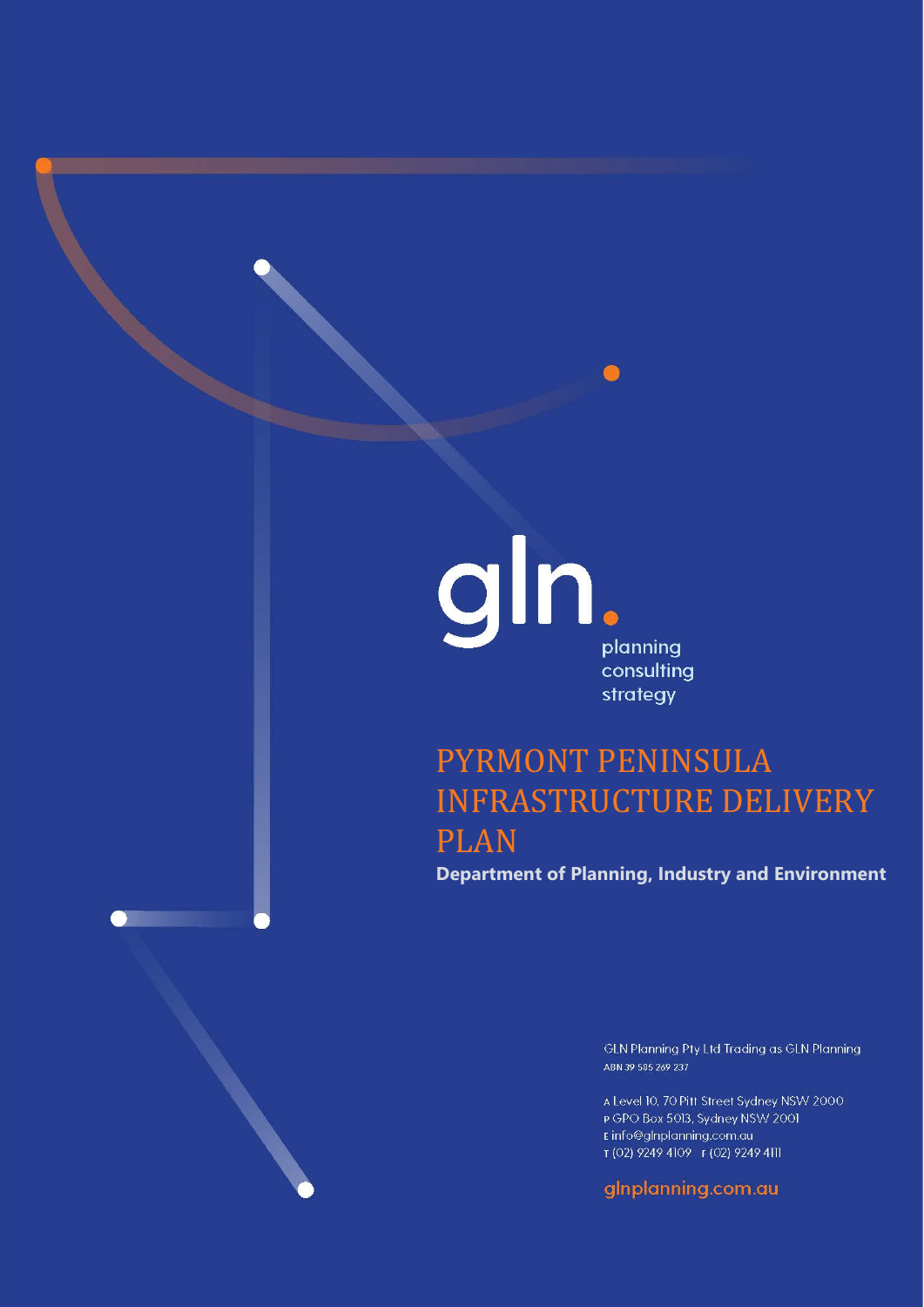# Pyrmont Peninsula Infrastructure Delivery Plan - Draft

 $\bullet$ 

 $\bullet$  ,  $\bullet$  ,  $\bullet$  ,  $\bullet$  ,  $\bullet$ 

 $\bullet$ 

November 2021

### **Prepared for**

Department of Planning, Industry and Environment

**By**

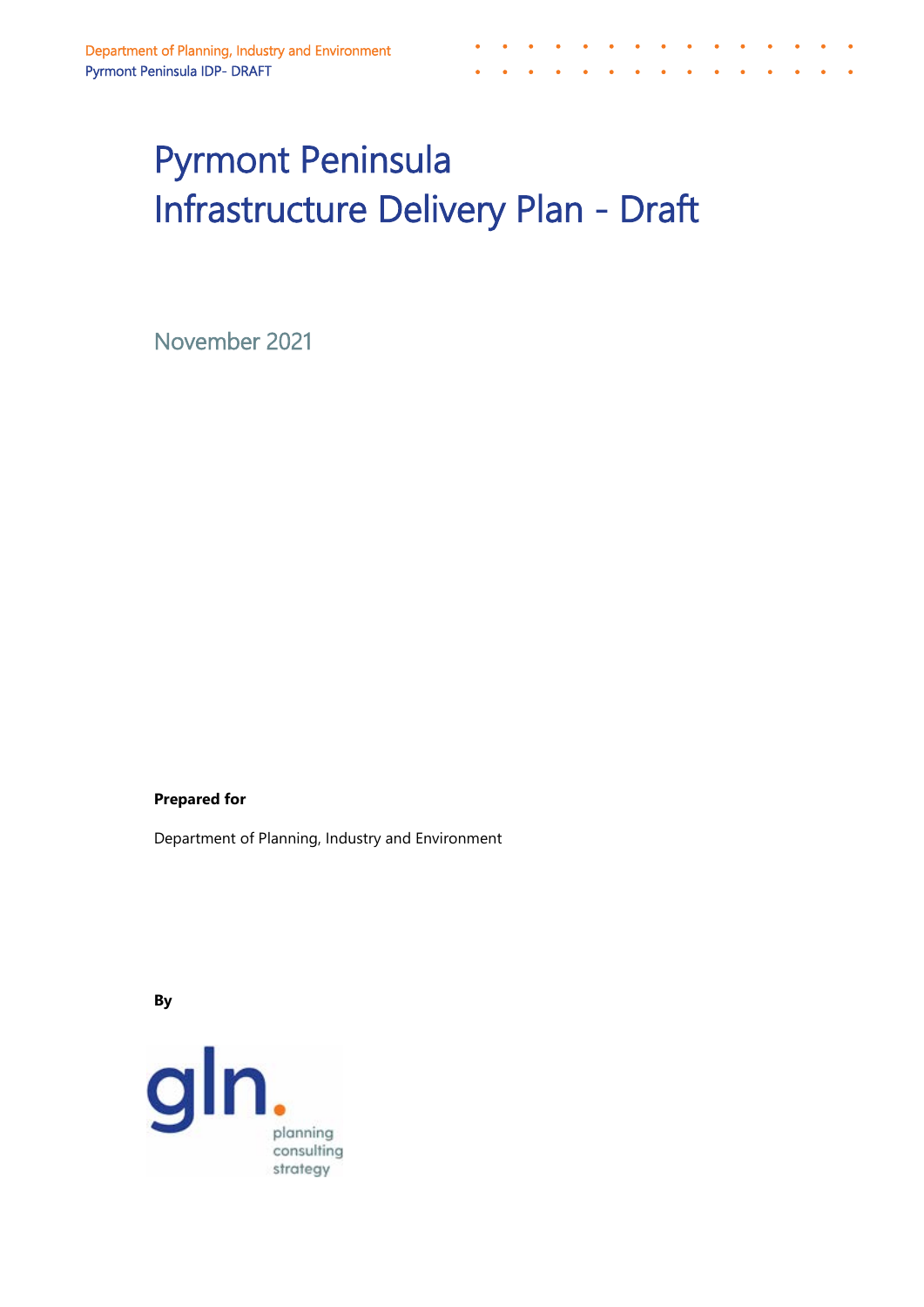# **Contents**

| 1                                             | Introduction                                                                                                                                                    | 1                                                          |
|-----------------------------------------------|-----------------------------------------------------------------------------------------------------------------------------------------------------------------|------------------------------------------------------------|
| 1.1<br>1.2<br>1.3<br>1.4<br>1.5               | Background<br>Pyrmont Peninsula Place Strategy<br>Purpose<br>Limitations<br>Structure                                                                           | $\mathbf{1}$<br>$\overline{c}$<br>$\overline{4}$<br>5<br>5 |
| 2                                             | Infrastructure delivery framework                                                                                                                               | 6                                                          |
| 2.1<br>2.2<br>2.3<br>2.4<br>2.5               | Infrastructure schedule<br>Infrastructure strategies<br>State infrastructure updates<br>Funding mechanisms<br>Review of NSW infrastructure contributions system | 6<br>6<br>10<br>15<br>20                                   |
| 3                                             | Sub-precinct infrastructure delivery                                                                                                                            | 25                                                         |
| 3.1<br>3.2<br>3.3<br>3.4<br>3.5<br>3.6<br>3.7 | Pyrmont Village<br>Darling Island<br>Blackwattle Bay<br>Wentworth Park<br>Tumbalong Park<br>Ultimo<br>Pirrama                                                   | 27<br>29<br>30<br>31<br>32<br>33<br>35                     |
| 4                                             | <b>Next steps</b>                                                                                                                                               | 36                                                         |
|                                               | <b>Appendices</b>                                                                                                                                               | 36                                                         |
|                                               | Appendix A: Infrastructure schedule<br>Appendix B: Local infrastructure contributions                                                                           | 37<br>45                                                   |

 $\bullet$  ,  $\bullet$  ,  $\bullet$ 

j.  $\bullet$  $\bullet$  $\bullet$ 

 $\sim$   $\sim$ 

 $\bullet$  $\bullet$  $\bullet$   $\bullet$  $\mathcal{L}(\mathbf{0})$ 

> $\bullet$  $\ddot{\phantom{1}}$  $\sim$

 $\bullet$  $\bullet$ 

 $\mathbf{r}$  , and  $\mathbf{r}$  , and  $\mathbf{r}$  , and  $\mathbf{r}$ 

 $\sim$   $\sim$   $\sim$   $\sim$ 

 $\overline{\phantom{a}}$ 

 $\bullet$ i.



iii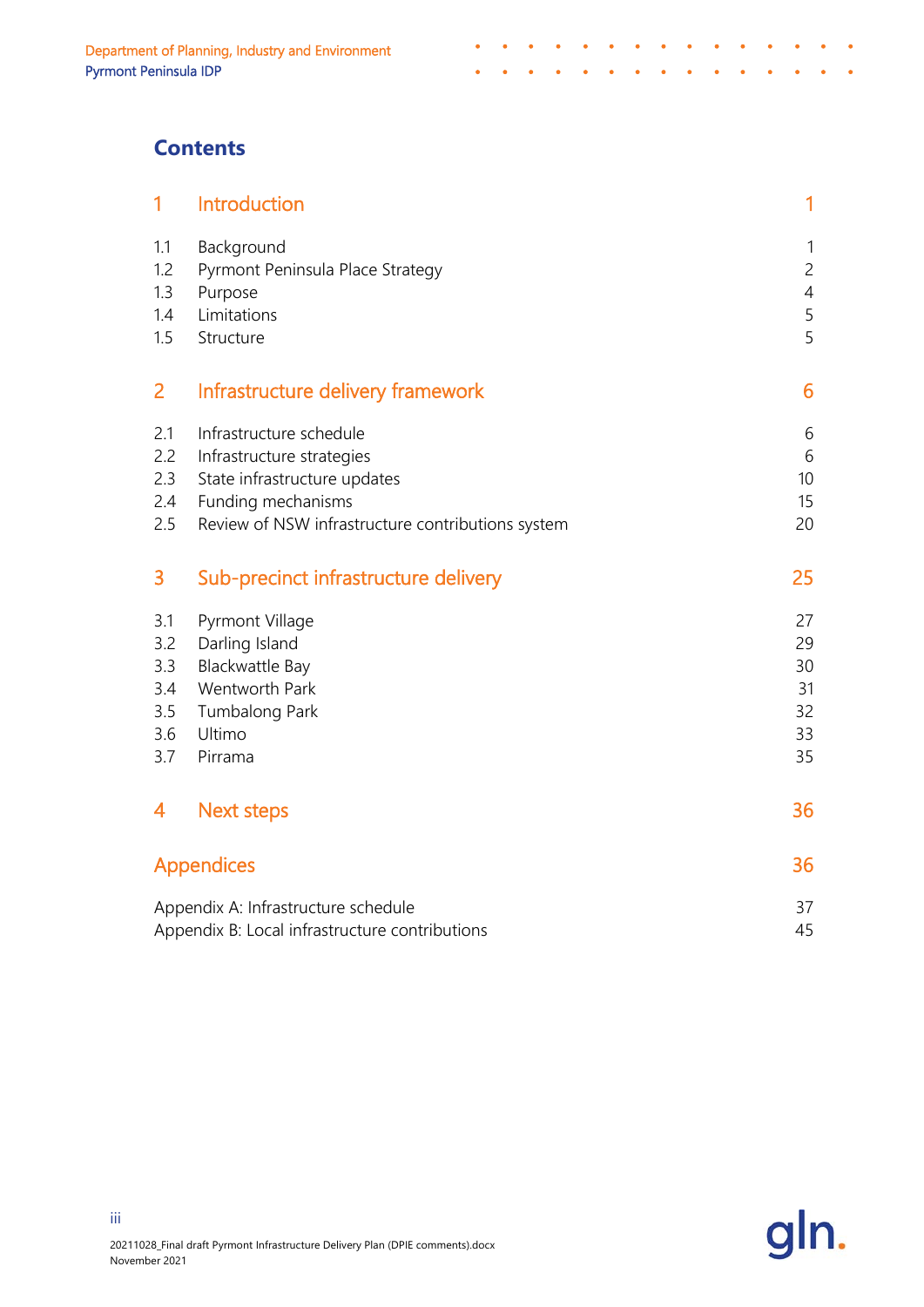# <span id="page-3-0"></span>**1 Introduction**

## <span id="page-3-1"></span>**1.1 Background**

In December 2020 the State government adopted the Pyrmont Peninsula Place Strategy (Place Strategy) and announced it will build a new Metro station at Pyrmont as part of the Sydney Metro West project. The Place Strategy was adopted following a public consultation process and is the State government's 20-year vision to transform the Pyrmont Peninsula while meeting the aspirations of businesses, industry, visitors, local residents and future residents. The new Metro station will provide increased public transport accessibility, act as a catalyst for investment and make it easier for people to move around the Peninsula. The Place Strategy is the strategy that identifies the need to prioritise public benefits of the next wave of investment.

The preparation of the Place Strategy in 2020 was informed by several technical studies, including:

- Economic Development Strategy
- Urban design analysis comprising Project Analysis Report and Strategic Framework
- Place-based Transport Strategy
- Social Infrastructure Assessment and Demographic Profile
- European and Aboriginal heritage studies
- Utilities capacity report
- Affordable Housing Study
- Infrastructure Delivery Opportunities Study
- Sustainability Framework Scoping Report.

GLN Planning prepared the Infrastructure Delivery Opportunities Study. The study identified the infrastructure issues and opportunities in the Place Strategy area and discussed options for the funding and delivery of the infrastructure needed to implement the Place Strategy vision. The study has informed this Infrastructure Delivery Plan (IDP).

The IDP describes how the infrastructure planning framework for the Pyrmont Peninsula has been reviewed and will be adjusted over time to implement the PPPS and ensure that forecast growth is supported by infrastructure delivery. The IDP provides additional detail and updated information based on ongoing consultation with stakeholders and additional urban design analysis, special infrastructure contribution feasibility analysis and development contribution testing. It includes an updated and refined infrastructure schedule, estimated income from local infrastructure contributions scenarios, and updated information about how infrastructure works will be funded and who is responsible for delivery. It includes additional information about next steps in delivering the infrastructure.

This IDP has been prepared alongside a set of sub-precinct masterplans (prepared by others). The masterplans provide additional analysis and detail about desired land uses, built form, infrastructure opportunities and requirements in the various sub-precincts, including on key sites. These should be read alongside the Place Strategy.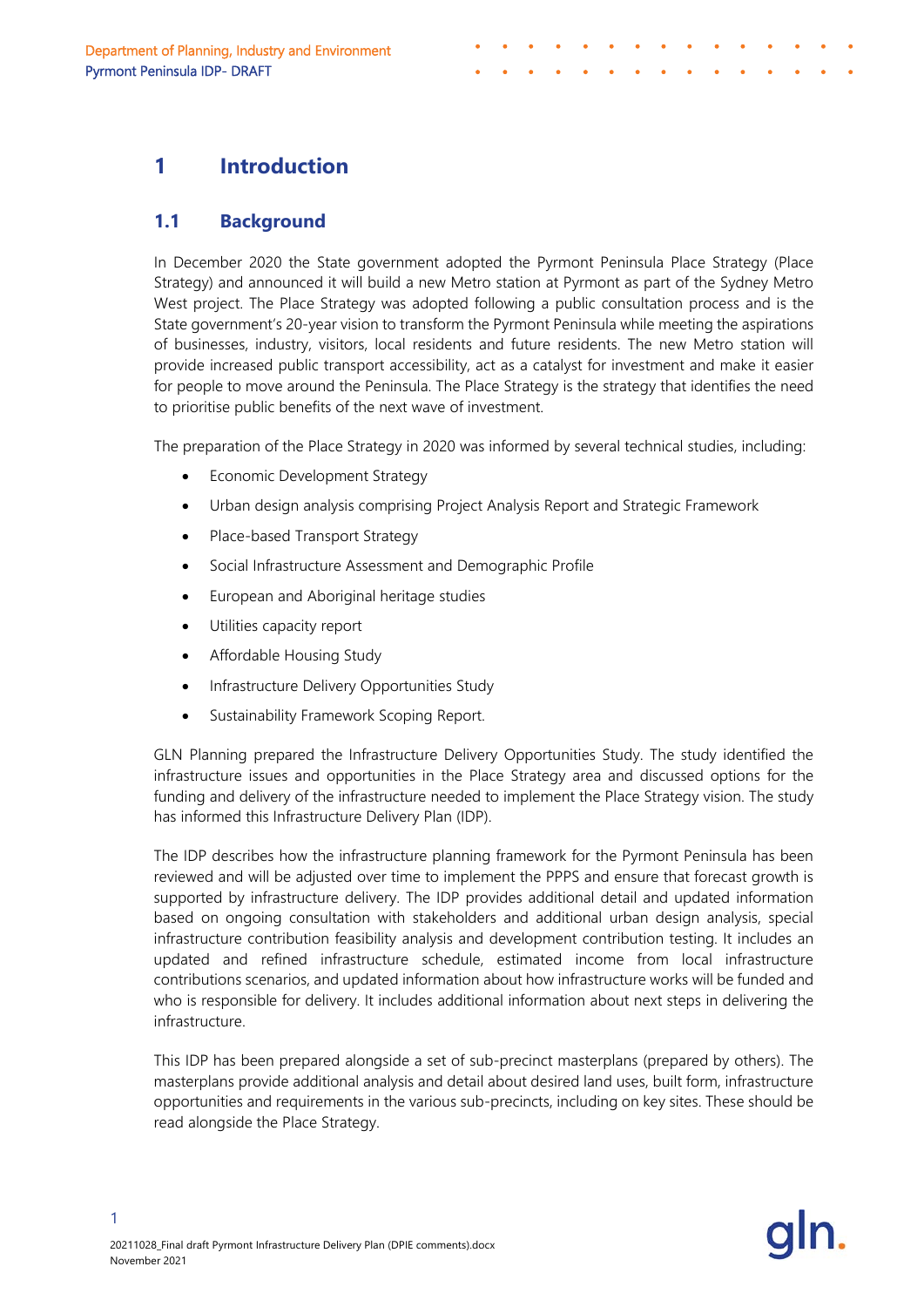This IDP also reflects the State government's confirmation of the location of the Pyrmont metro station announced in May 2021 and that new contribution mechanisms will be applied to certain development in parts of the Pyrmont Peninsula to contribute to the cost of providing the new station.

# <span id="page-4-0"></span>**1.2 Pyrmont Peninsula Place Strategy**

The Place Strategy creates a 20-year vision and place-based planning framework to support the State government's vision to transform the Pyrmont Peninsula into the next jobs hub and economic driver of the Eastern Harbour CBD while meeting the aspirations of businesses, industry, visitors, local residents and future residents.

The Place Strategy sets out a set of directions, structure plan, infrastructure and governance opportunities to guide the next wave of investment in Pyrmont so it harnesses public benefits while enabling investor certainty.

The Place Strategy is informed by the Department's engagement with the community and stakeholders in early 2020 on the 10 Directions to Guide the Pyrmont Peninsula Place Strategy and feedback received during the exhibition of the draft Place Strategy and draft Infrastructure Delivery Opportunities Study during August and September 2020.

The Place Strategy is led by the Economic Development Strategy, prepared by Treasury in 2020. This analysis found a Sydney Metro station at Pyrmont offers potential for transformation, building on the Peninsula's existing character and attributes, anchors and attractors, proximity to the CBD and connections to the Innovation Corridor. The Place Strategy identifies the need to prioritise public benefits for the next wave of investment.

The Place Strategy sets out 'Five Big Moves' that articulate the ambition for the Pyrmont Peninsula. These relate to building and linking a world class foreshore, fostering a 24-hour cultural and entertainment destination, realising the benefits of a new Metro station, supporting the shift to a place where people walk and use public transport, and providing new and upgraded public spaces.

The Place Strategy also identifies key sites, where development will drive new jobs while providing the impetus for the Big Moves necessary to make the Peninsula a more connected and integrated part of the Sydney Harbour foreshore. The key sites include:

- INSW's proposed revitalisation master plan at Blackwattle Bay
- The Star Casino at Darling Island
- UTS in Ultimo and Haymarket
- Mirvac's redevelopment of Harbourside shopping centre

To support the Place Strategy, new planning controls are being prepared to enable the appropriate height and development potential of some key sites and metro sites, while also seeking to ensure heritage, parklands and character are protected and appropriate public benefits realised. See Figure 1 for the Structure Plan of the Peninsula.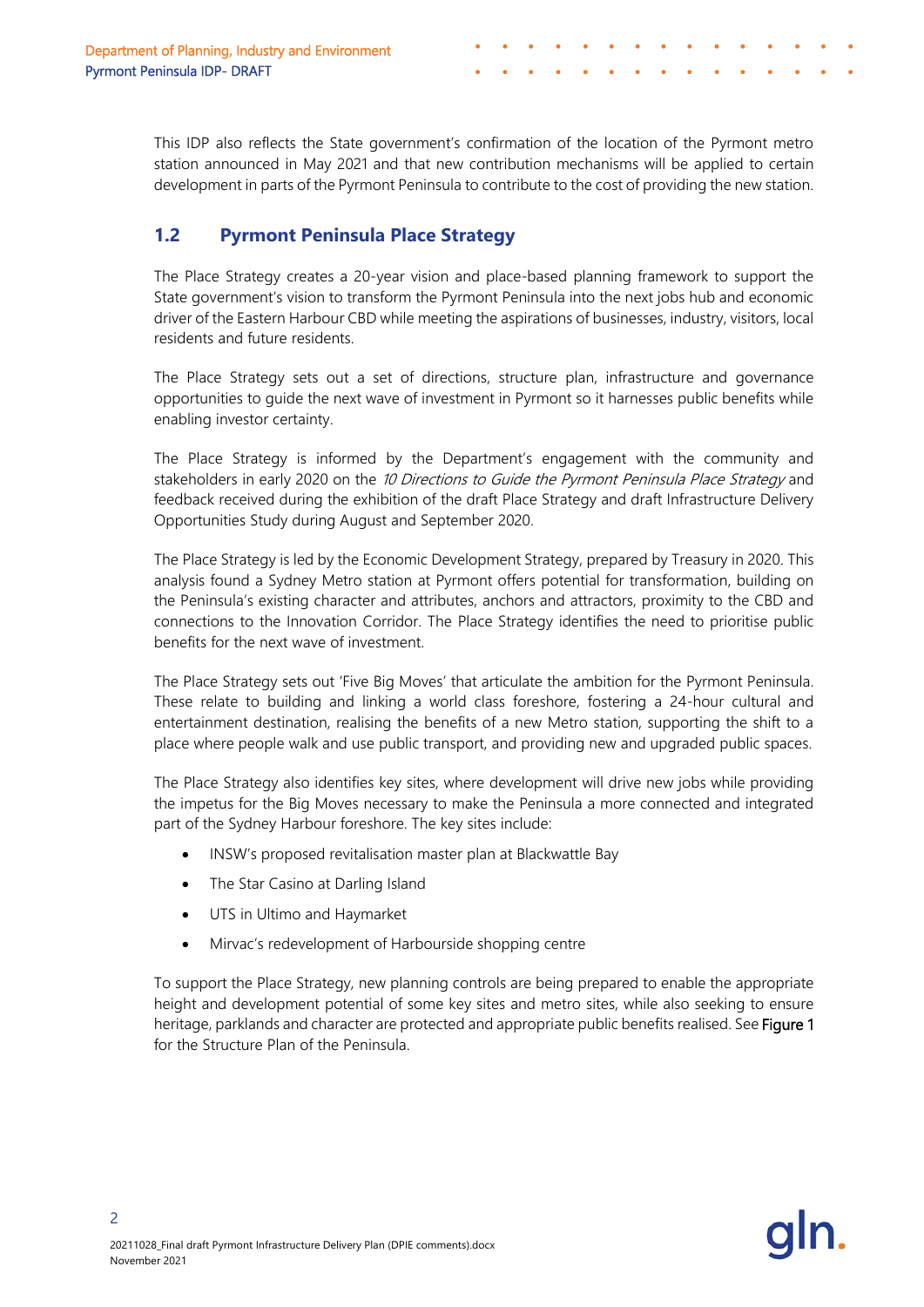



Source: Pyrmont Peninsula Place Strategy, 2020

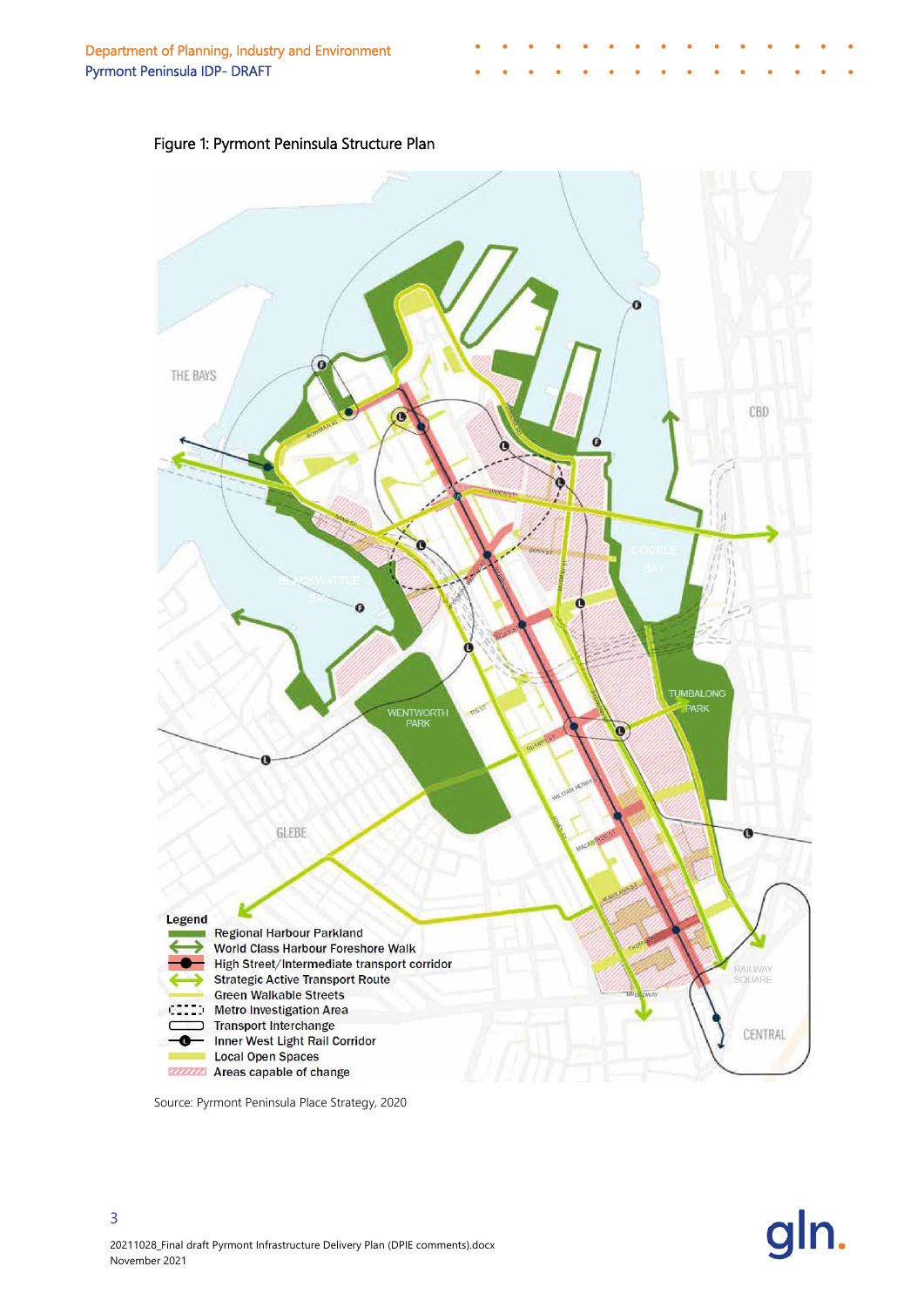## <span id="page-6-0"></span>**1.3 Purpose**

The purposes of the IDP are to:

- assist infrastructure agencies and the community in understanding the 'infrastructure task' needed to support the creation of great places in the Place Strategy area
- set out what infrastructure is needed, who could deliver it, and what mechanisms could be used to deliver it
- identify the potential for individual developments, including development on key sites, to incorporate infrastructure needed by the anticipated development
- assign priorities and an indicative staging schedule for delivery of the infrastructure
- provide a 'road map' to assist agencies to collaboratively plan, prioritise, program and deliver infrastructure in the Peninsula in an orderly and timely manner.

Figure 2 shows the process, role and key elements of this IDP, that is, the plan sets out delivery mechanisms, indicative staging and responsible agencies / parties.

#### Figure 2: IDP process and role

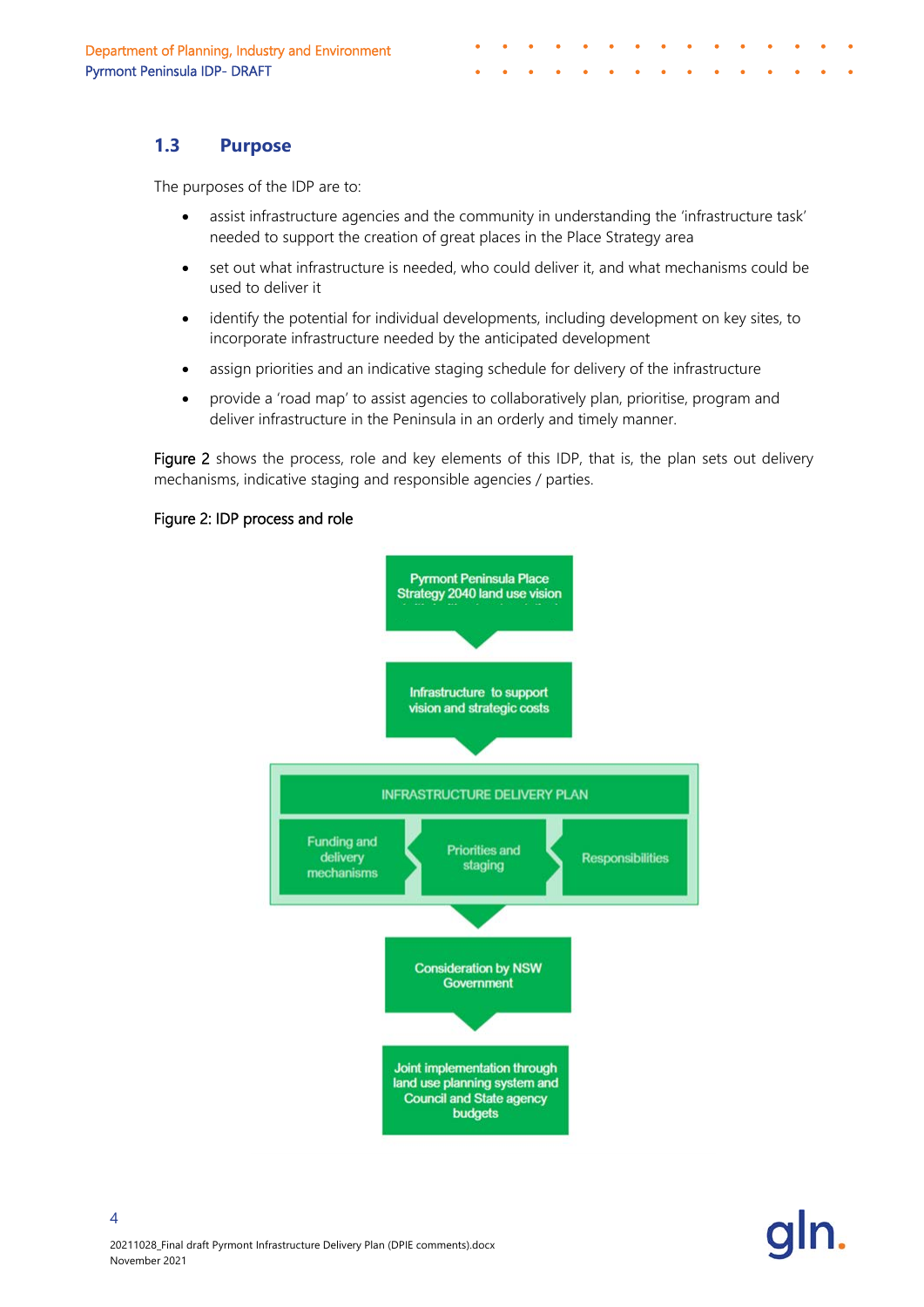## <span id="page-7-0"></span>**1.4 Limitations**

This IDP has been developed with input from the Department of Planning Industry and Environment (Department), City of Sydney Council (Council) and relevant agencies. This IDP outlines the range of infrastructure needed to support the next wave of investment and the potential or likely delivery and funding mechanisms. Various parties including State agencies and Council will be responsible for delivering different infrastructure items. Parties responsible for delivering each infrastructure item will also be responsible for determining the infrastructure items costs and how the item will be funded and delivered.

This IDP should be considered as a starting point for Council, developers and agencies to assess and consider integrating the infrastructure items into their relevant planning and infrastructure delivery programs over the next 20 years. This includes preparing detailed cost estimates and confirming the appropriate funding and delivery pathways. This reflects the need to adopt a contemporary approach to secure growth infrastructure that recognises:

- Costs of growth infrastructure are shared across the public and private sector
- Development contributions alone may not be sufficient to fund the required infrastructure and other funding sources and approaches may be identified
- Securing unencumbered land at ground level for infrastructure will be increasingly challenging in an urban area like the Pyrmont Peninsula and requires different approaches.

It is important to note that most projects are not funded or committed for delivery. As a result they should be regarded as initiatives subject to further detailed investigation, scoping and business case development and investment decisions.

## <span id="page-7-1"></span>**1.5 Structure**

The remainder of this document is structured as follows:

- **Section 2** outlines the infrastructure delivery framework, including the infrastructure schedule, infrastructure strategies and the proposed funding and delivery mechanisms.
- **Section 3** summarises proposed infrastructure delivery at the sub-precinct level, including what infrastructure could be delivered in each sub-precinct, which organisation could be responsible for delivering each item, and when each item could be delivered.
- **Section 4** sets out next steps for infrastructure funding and delivery including implementation of sub-precinct master plans, preparation of a new special infrastructure contribution mechanism, delivery of the new Metro station, continued investigation of State infrastructure works such as Glebe Island Bridge and preparation of a new local infrastructure contributions plan by Council.
- **Appendix A** contains a detailed draft infrastructure delivery schedule with additional information for each proposed infrastructure item. Where the infrastructure item is proposed to be delivered by a State agency, the details of the specific agency responsible for delivery have been included.
- **Appendix B** outlines key local infrastructure contributions planning considerations.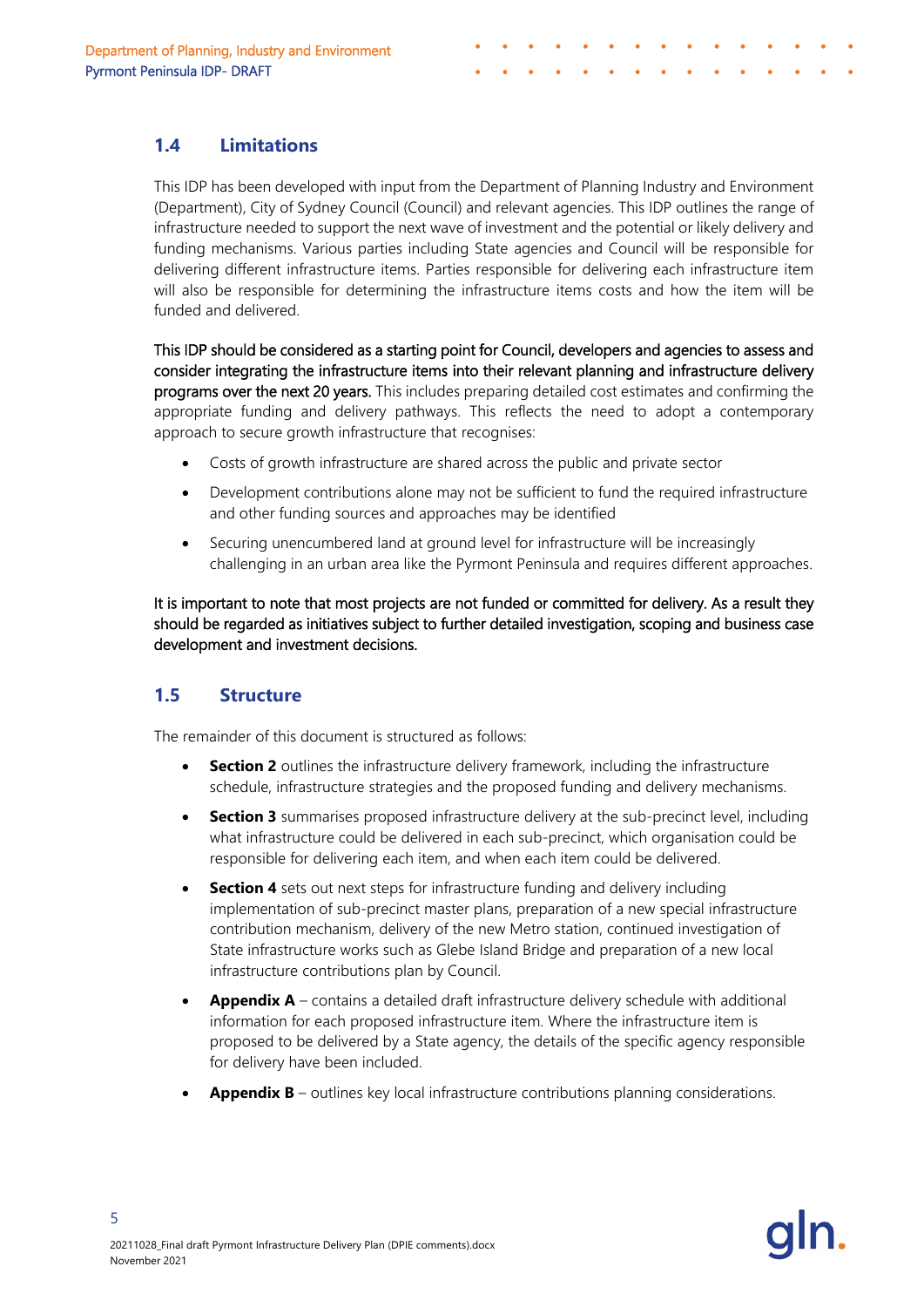## <span id="page-8-1"></span><span id="page-8-0"></span>**2.1 Infrastructure schedule**

The Pyrmont Peninsula Infrastructure Opportunities Study prepared as part of the Place Strategy included an infrastructure opportunities schedule containing 58 infrastructure opportunity items across transport, open space and recreation, community and cultural facilities, green infrastructure and affordable housing.

For each item, the infrastructure opportunities schedule identified the organisation potentially or likely responsible for delivering it (that is, local, State or developer) and the indicative timeframe for when it could be delivered, that is, 'short' (2021 to 2025), 'medium' (2026 to 2030) and 'long' (2031 to 2041).

The infrastructure schedule at **Appendix A** contains an updated and refined list of infrastructure items. It has been updated to reflect additional ongoing consultation, including with State agencies and the Council, and additional urban design analysis, as reflected in the sub-precinct masterplans.

The core of this IDP is the sub-precinct delivery plans shown in **Section 3**. These contain infrastructure items from the infrastructure schedule grouped by sub-precincts, with information on which organisation is proposed to have lead responsibility for delivering each item and when it could be delivered. It will assist the various organisations responsible for delivering infrastructure with their respective infrastructure planning, prioritisation, costing, funding and delivery.

As outlined previously, all initiatives detailed in this IDP are subject to further detailed investigation, scoping and business case development and investment decisions.

# <span id="page-8-2"></span>**2.2 Infrastructure strategies**

The infrastructure schedule in this plan as well as the broader Place Strategy are underpinned by several technical studies prepared as part of the Place Strategy. This has been further reviewed based on new work in 2021, including consideration of Council's strategies, which have informed decisions about local works items for the schedule.

Relevant studies include the Place-based Transport Strategy, Social Infrastructure Assessment and Demographic Profile, Affordable Housing Study, and Sustainability Framework Scoping Report. The strategies from each of these is outlined in the following subsections. This provides a context for the infrastructure schedule and associated priorities.

### **Transport**

6

Transport items in the infrastructure schedule are derived the Place-based Transport Strategy and the associated transport items it sets out. This strategy is informed by transport principles established for the Place Strategy that align with the outcomes identified in Future Transport 2056. Key components of the transport strategy include:

- A new metro station at Pyrmont, as announced by the State government in December 2020
- Reinforce the existing centre in northern Pyrmont around the new Metro station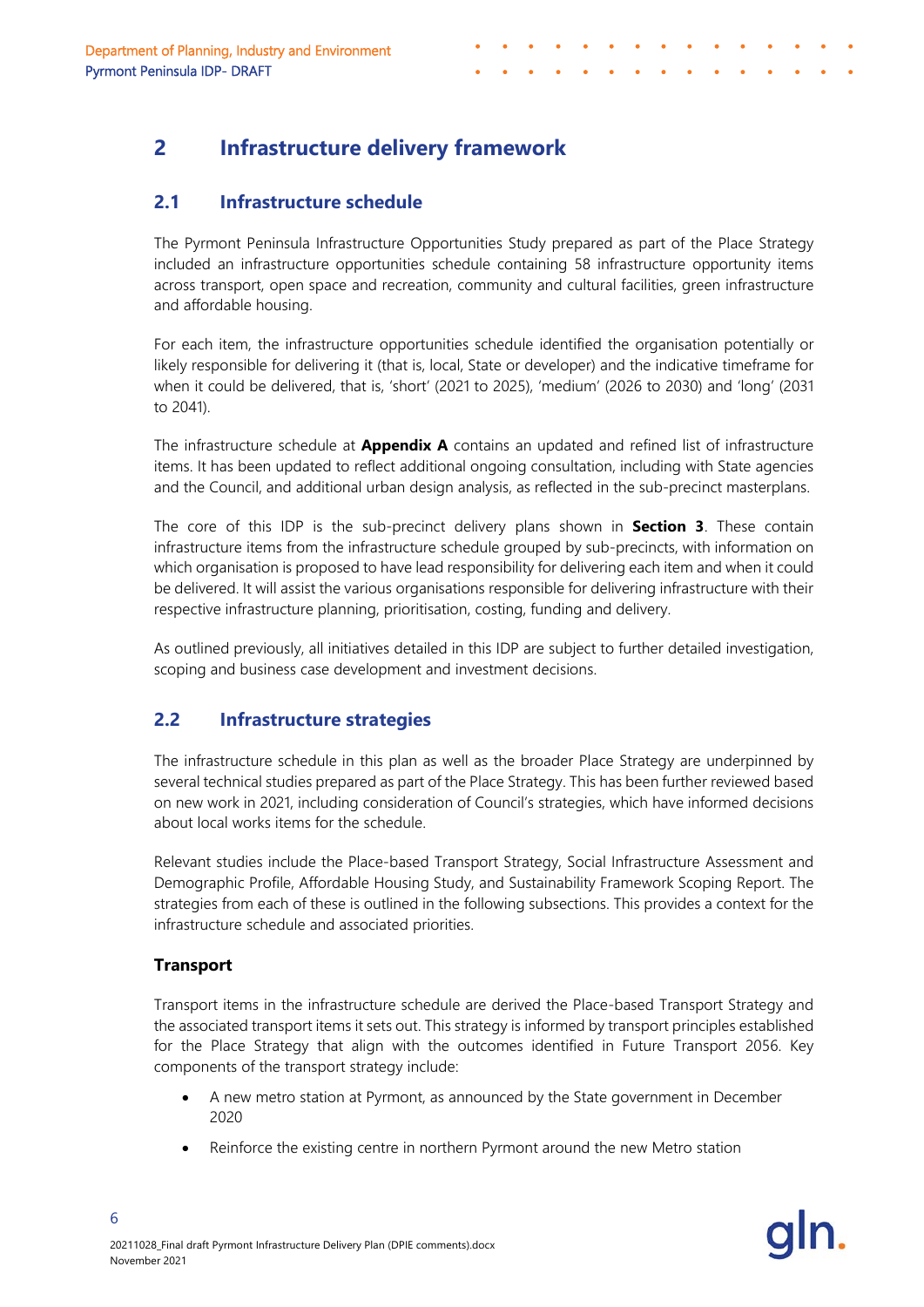- Complete connections to the primary centre around Union Square via active transport connections across the Peninsula between Pyrmont Bridge and Glebe Island Bridge and by extending the Goods Line link north
- Strengthen and extend the existing transit along Harris Street by connecting to The Bays Precinct to the north-west and to Redfern in the south-east by creating an intermediate public transport route along this alignment
- Reconfigure existing streets to reduce the barriers created by the existing through-traffic function and improve local access by reducing lane capacity, widening footpaths and investigating converting one-way streets to two-way operation.

Public transport interventions are based on a new Metro station in the northern portion of the Peninsula. The proposed public transport network provides for a future connection to The Bays Precinct, Redfern and Parramatta Road.

Transport interventions to improve the active transport network within Pyrmont are primarily focused on closing existing gaps in the network and improving connections to open spaces. Closing these gaps in the active transport network will also improve access to the new Metro station at Pyrmont.

A cumulative traffic and transport impact assessment will be prepared in the future to determine the suitability and feasibility of proposed transport infrastructure. The timing and responsibility for the assessment is to be determined.

Transport infrastructure schedule priorities (Appendix A) – a new Metro station at Pyrmont, potential active transport connection from Rozelle to Pyrmont, extension of the existing Blackwattle Bay foreshore active transport link, extension of the Goods Line, a new bus route, and localised widening of footpaths along key routes.

### **Open space and recreation**

Open space and recreation items in the infrastructure schedule are derived from the Social Infrastructure Assessment and Demographic Profile prepared to support the Place Strategy.

This assessment prepared an open space and recreation strategy which is based around the following needs:

- New open space to support forecast growth in Blackwattle Bay and provide for a range of active and passive recreational opportunities – access to open space across most areas of the Pyrmont Peninsula for current residents is good with most areas within 200 metres to 400 metres walking distance of a park. This excludes Blackwattle Bay which currently does not have good walkable access to open space. Additionally, while the Pyrmont Peninsula overall meets the City of Sydney's target of 15 per cent of land area allocated for open space, the sub-precincts that require the most focus for new open space based on forecast growth of residents and workers include Ultimo, Blackwattle Bay, Darling Island and Pyrmont Village.
- Improved passive boating and water recreation opportunities the Pyrmont Peninsula benefits from good access to Sydney Harbour, meaning there are many opportunities to better use the water for recreation. The City's Open Space, Sports and Recreation Needs Study 2016 indicates that landing sites should be provided for passive craft where possible and appropriate.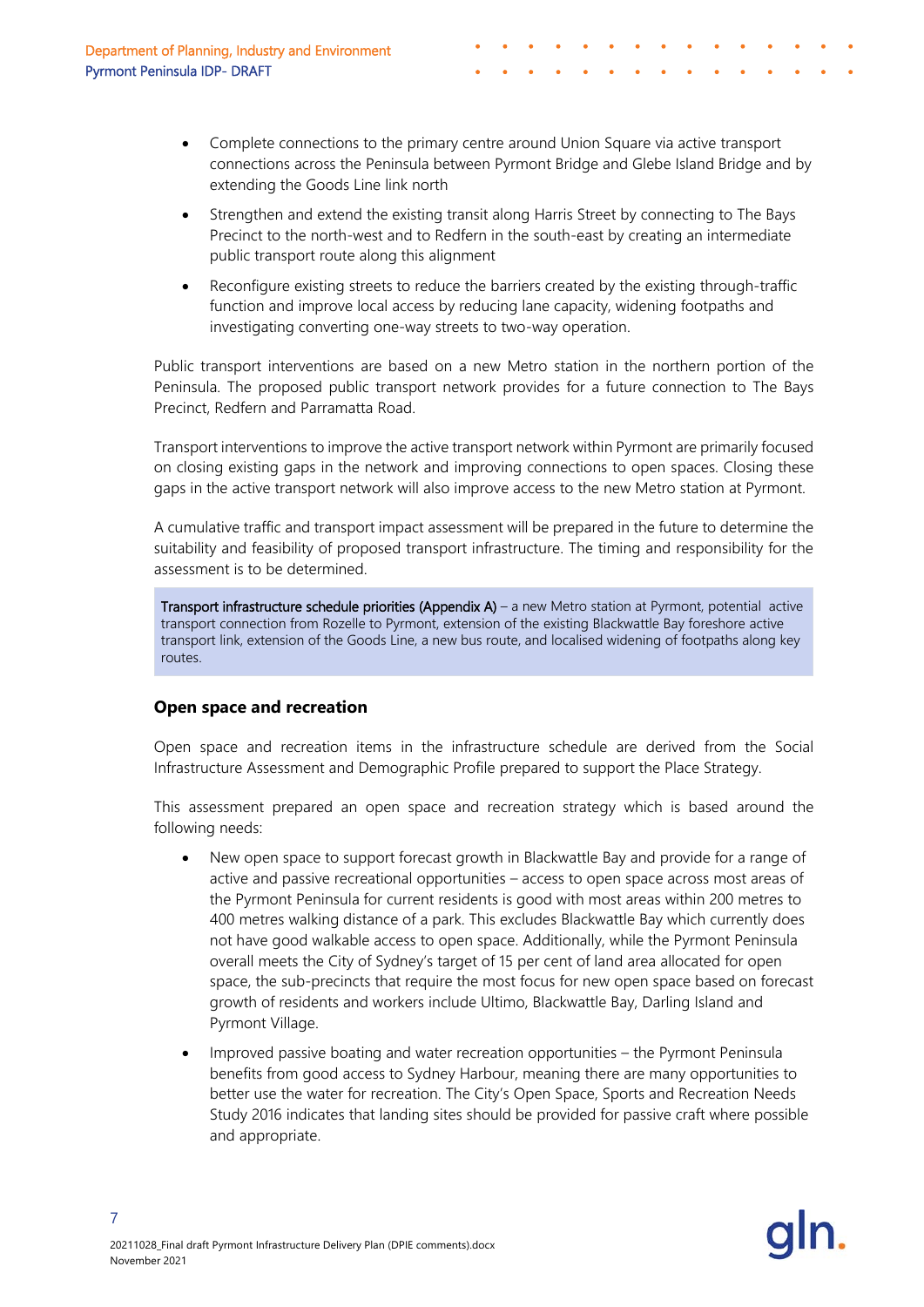- Improved play opportunities for children across the Precinct including inclusive play the Social Infrastructure Assessment undertaken as part of the Place Strategy in 2020 indicates there is an existing play benchmarking gap of 2.3 play spaces, growing to a gap of 6.5 play spaces in 2041.
- Increased sportsfield provision to support resident and worker growth only 3 per cent of the Pyrmont Peninsula is sports space, reflecting the highly dense and limited space available for large fields and courts across the precinct.
- Increased indoor and outdoor courts for informal recreation Social Infrastructure Assessment benchmarking indicates that there is forecast demand for 2 additional multipurpose indoor courts by 2041 and 10 outdoor multi-purpose courts by 2041.
- Increased informal outdoor recreational facilities for young people, students, workers and culturally diverse residents
- Improved and connected foreshore access for recreation
- Embellishments and enhancement to existing parks and open space areas to increase capacity and activation to support future growth of residents, workers and students
- Improved active transport links across the Precinct to improve access to existing open space and recreational opportunities.

Open space and recreation infrastructure schedule priorities (Appendix A) – Wentworth Park improvements, a new district park at Bank St, new indoor and outdoor sports courts, landing sites for passive craft at Blackwattle Bay, a new urban park/plaza, expansion of Carmichael Park, a new active transport loop, a new active transport loop, and transformation of the area beneath the Western Distributor overpass.

## **Community and cultural facilities**

Community and cultural facilities in the infrastructure schedule are derived from the community and cultural facilities strategy and associated interventions set out in the Social Infrastructure Assessment and Demographic Profile.

The strategy is focused on meeting future service gaps in the provision of multi-purpose community floor space and library floor space, and to facilitate the creation of production space for creative arts.

Additional community floor space could be achieved by reconfiguring existing community facilities such as Pyrmont Community Centre. The Council sets a minimum floor space requirement of 400 square metres per facility for local community centres.

The Pyrmont Peninsula has a total of 1 public library (at Ultimo community centre), 1 Library Link (at Pyrmont community centre) and 1 university library at UTS (which is not accessible to the broader community). The new City of Sydney Darling Square Library is within 200 metres of the Pyrmont Peninsula boundary, and there are three libraries outside the Peninsula which are within a 1-kilometre walking distance of the Peninsula. The Strategy identifies a gap in the provision of library floor space.

New/additional library floor space to address current and forecast gaps could be delivered in several ways to ensure residents in the Blackwattle Bay and Pyrmont Village sub-precincts have access to library facilities. Options could include:

• Increased library floor space and/or capacity of libraries accessible to the Blackwattle Bay/Pyrmont Village sub-precincts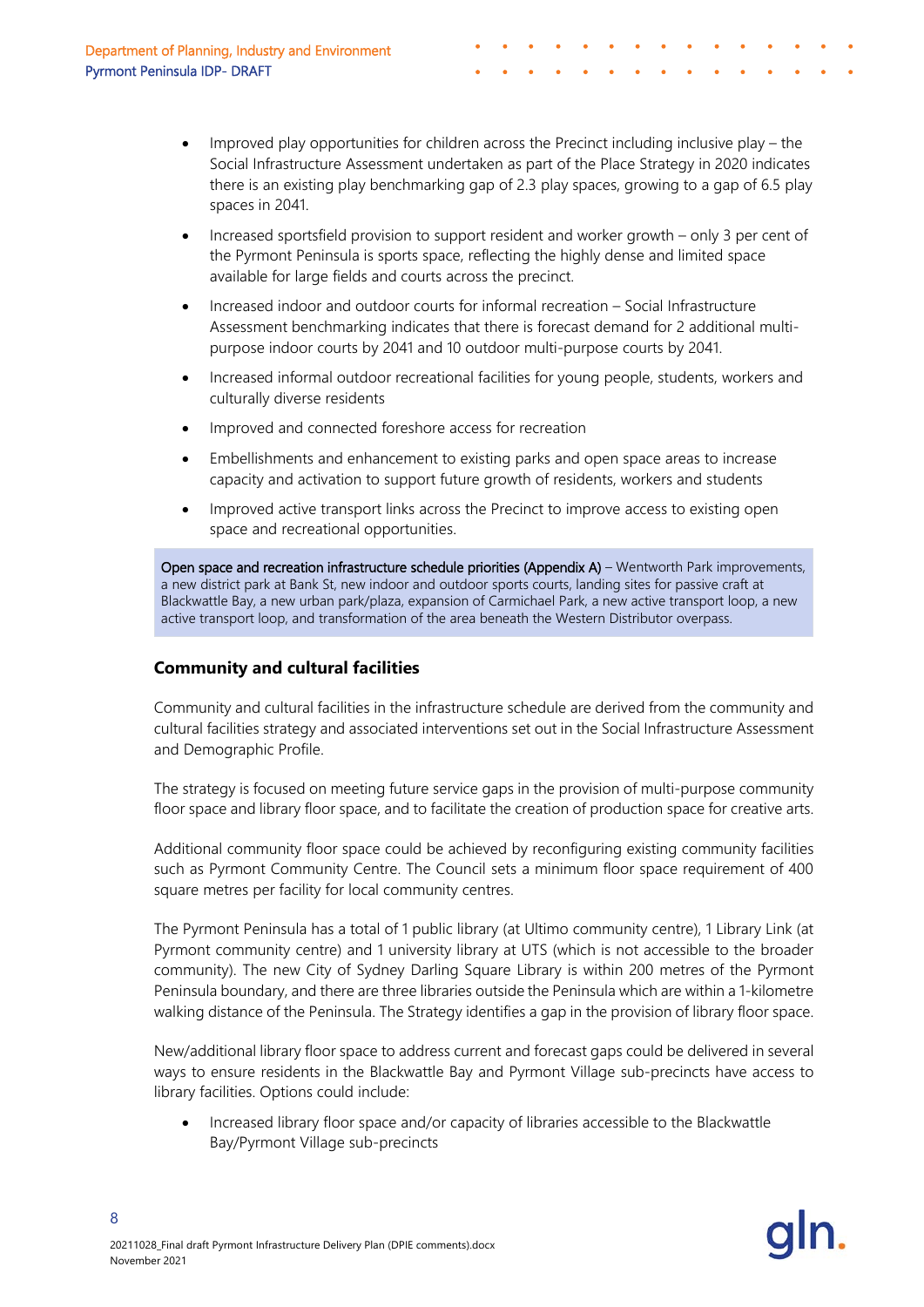- Improved pedestrian and public transport access to increase connectivity between Pyrmont Peninsula and existing library facilities, particularly Darling Exchange
- Increased outreach services in the Pyrmont Peninsula area, for example, mobile library operating from Glebe

Facilities that provide creative studio spaces for cultural production for a diversity of artists and creatives to build, design, manufacture and create new work has been identified as a high priority need by the Council. There is an opportunity to deliver a production space for creative arts of at least 1,000 square metres to support local productions. Often these creative spaces are clustered in old industrial buildings, some of which remain in Pyrmont, and the Powerhouse Museum and other sites represent opportunities for this space.

Community and cultural facilities infrastructure schedule priorities (Appendix A) – reconfiguration of existing community facilities, contributions towards new/additional library floor space, new production space, and increased community access to existing auditoriums and theatres at the Powerhouse Museum.

#### **Green infrastructure**

Green infrastructure items in the infrastructure schedule are derived from the Sustainability Framework Scoping Report.

Pyrmont Peninsula has the key foundations of being able to 'move the needle' on sustainability, affordability and inclusiveness, playing an active role in supporting the urbanism of the Sydney CBD and creating a better and richer urban experience for residents, workers and visitors.

Improved environmental performance is cited in various State and local government policy directions. Pyrmont is the appropriate scale and size to protype and validate initiatives, including the partnerships, governance and technology to implement them.

Green infrastructure schedule priorities (Appendix A) – multi-utility hubs, green streets (including tree planting), green buildings (energy and water) and a recycled water scheme.

#### **Affordable housing**

Affordable housing items in the infrastructure schedule are derived from the Affordable Housing Study. The study identified several opportunities including the rationalisation of the revised City West Affordable Housing Program with State policy and the City of Sydney's approach. It found that the peninsula represents one of the earliest areas targeted for affordable housing in Australia. This long history in providing affordable accommodation is one of the fundamental drivers behind the unique character of the area, particularly as the area has gentrified over the past two decades.

The history and embedded nature of affordable housing policy in the local planning framework presents an opportunity for future planning of the Peninsula. Leveraging existing affordable housing policy, whilst introducing new mechanisms for securing affordable housing, is a key opportunity.

Infrastructure schedule affordable housing priorities (Appendix A) – rationalise the affordable housing policy with the City of Sydney's LGA-wide approach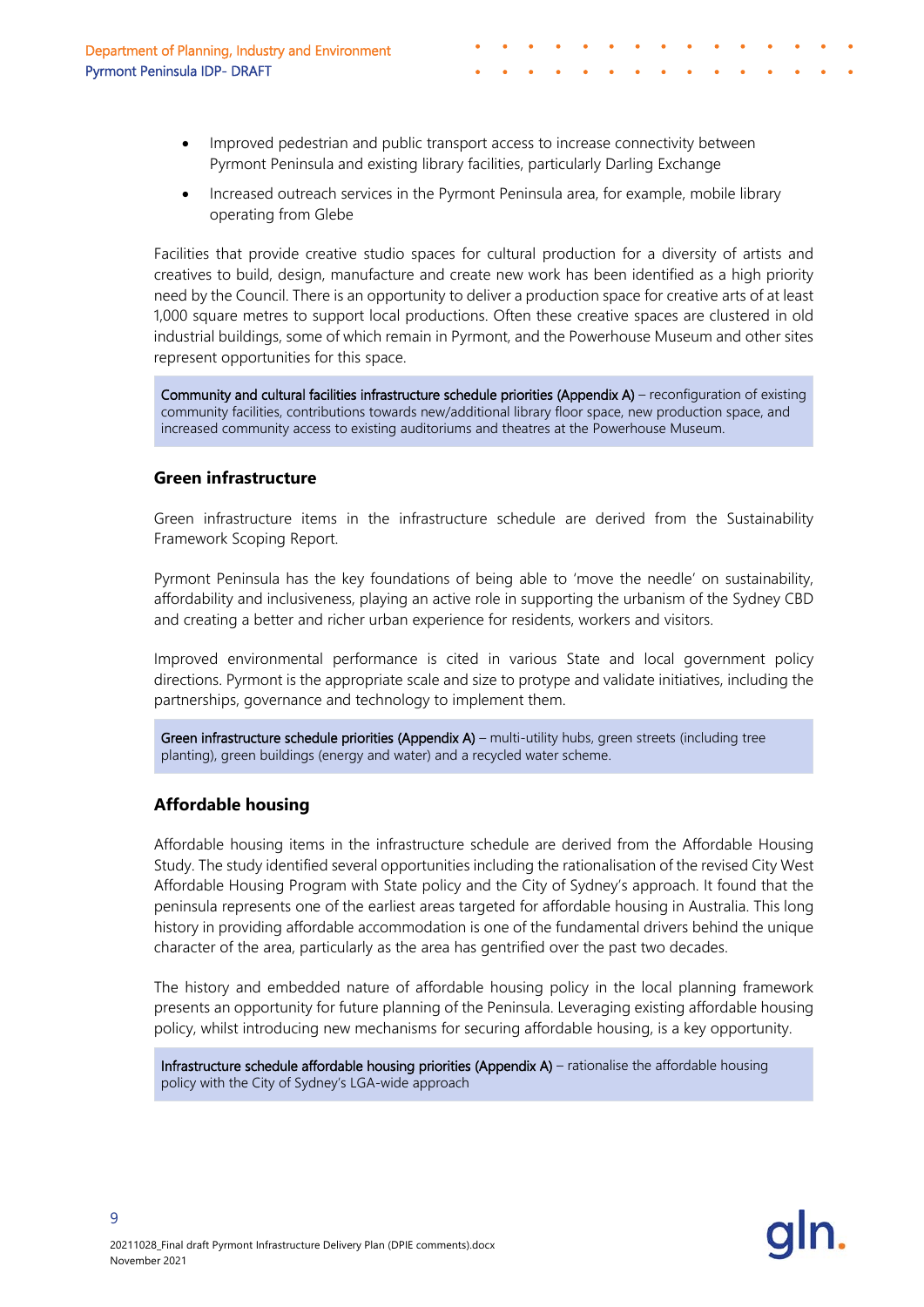<span id="page-12-0"></span>The Place Strategy identified opportunities for infrastructure works to be provided where the State government will be either responsible for delivering them, or have a key / partnership role in their delivery. Works include:

- the new Pyrmont Metro Station
- Investigation of the Glebe Island Bridge reconnection
- Blackwattle Bay State Significant Precinct various works
- Powerhouse museum upgrades
- Wentworth Park expansion/ improvements
- various other transport works.

It should be noted that many of the transport projects are yet to undergo assessment to determine feasibility and costing and that agreement on the state transport infrastructure schedule will be dependent on relevant assessment.

Updates on the various projects' status since the Place Strategy was adopted is outlined below.

#### **Pyrmont Metro Station**

In December 2020, when the State government adopted the Place Strategy, it announced it would build a new metro railway station at Pyrmont as part of the Sydney Metro West project.

The new Metro station will provide increased public transport accessibility, act as a catalyst for investment and make it easier for people to move around the Peninsula. The Place Strategy is the strategy that identifies the need to prioritise public benefits of the next wave of investment.

Work started on the wider Sydney Metro West project at the Bays in 2020, with tunnel boring machines set to be in the ground in 2022.

In March 2021 the Sydney Metro West project received planning approval for the project concept between Westmead and the Sydney CBD and station excavation and tunnelling between Westmead and The Bays.

In May 2021 the government confirmed the location for the new Metro station at Pyrmont. The station will be located between Pyrmont Bridge Road and Union Street.

Sydney Metro has indicated it will continue to work with the Department, Council, the community and other government stakeholders to ensure Pyrmont Station supports the Place Strategy vision.

Proposed funding mechanisms for the new Metro station at Pyrmont are discussed in section [2.4](#page-17-0) of this report.

#### **Glebe Island Bridge**

The Place Strategy identified investigating Glebe Island Bridge as an active transport connection between Pyrmont Peninsula and the Bays as a long-term action to deliver the vision for the Peninsula (Action 4 of Big Move 1 for a world-class harbour foreshore walk).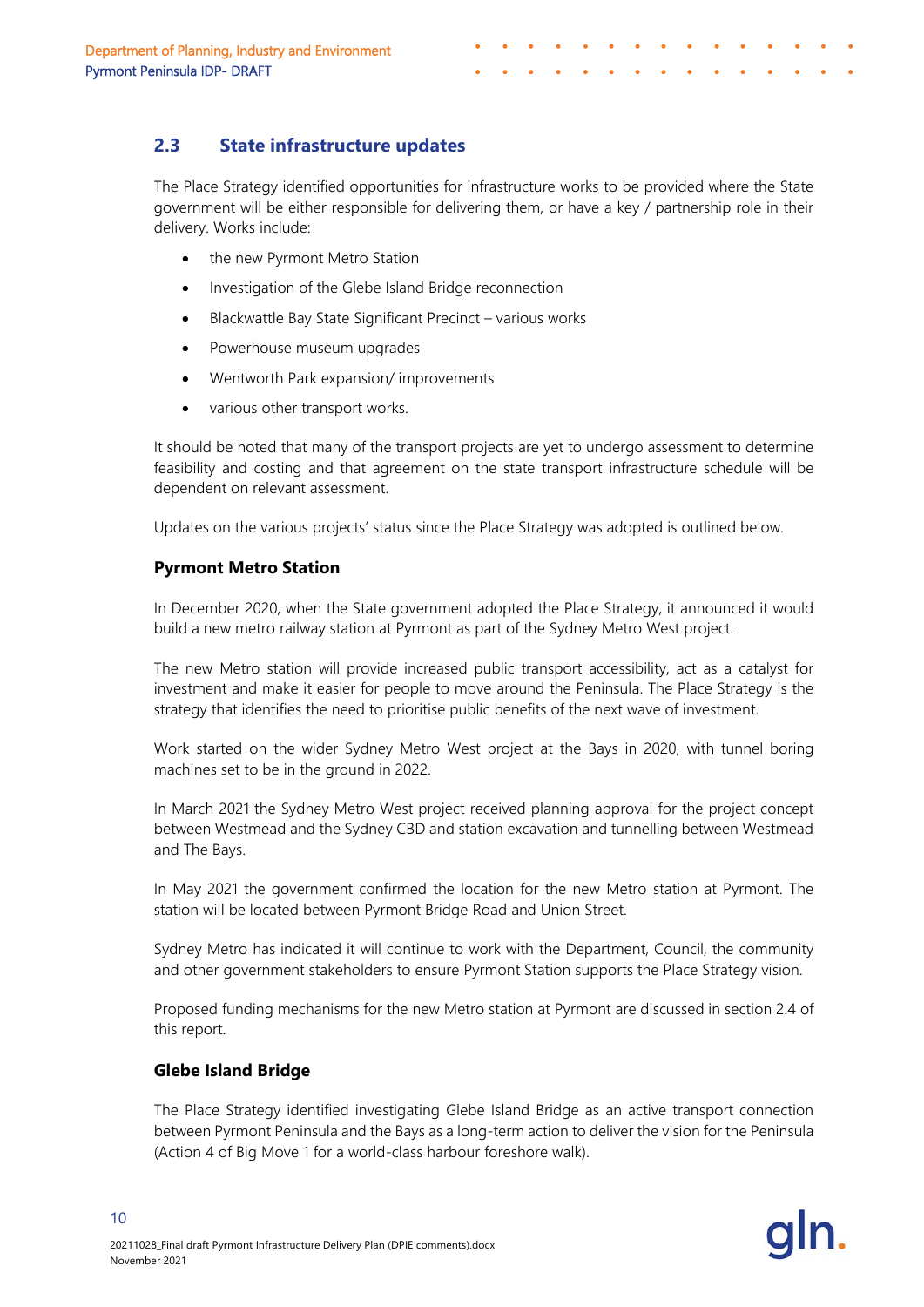The NSW Government is undertaking relevant studies and investigations into the condition of the bridge to determine how it can provide an active transport connection from Rozelle to Pyrmont. Further information will be released when available.

### **Blackwattle Bay State Significant Precinct**

A key priority for Blackwattle Bay in the Place Strategy is to redevelop it into a new urban quarter. It will be focused on knowledge-based jobs and supplemented with cultural and entertainment, visitor and tourism, retail and residential uses, and connected to public transport, including the Pyrmont Metro station. It will be anchored by the new Sydney Fish Market.

Infrastructure NSW (INSW) is leading the proposed rezoning of part of Blackwattle Bay under the State Significant Precinct (SSP) process that commenced in 2016. In April and May 2020 INSW released potential master plan options for public consultation.

The SSP Study was placed on public exhibition from 2 July until 20 August 2021 and proposed:

- approximately 1,550 dwellings providing for a population of around 2800 residents and commercial and retail floor space with potential to deliver 5600 jobs
- approximately 138,000 square metres of non-residential gross floor area (GFA) for commercial, retail and community facilities including the new Sydney Fish Market
- a publicly accessible foreshore promenade providing continuous foreshore access between Glebe Island Bridge and the new Sydney Fish Market adding 3 ha and new public open space
- a range of community and cultural facilities including local community buildings for facilities such as childcare, and community centres, and a feature building in the public domain adjacent to Sydney Fish Market for cultural uses.

From an infrastructure perspective, relevant proposed changes to planning controls include:

- removing the SSP SEPP and retaining the State and Regional Development SEPP to make development with capital investment value of greater than \$10 million State Significant Development (SSD)
- defining the precinct a 'public authority precinct' under the Infrastructure SEPP, which would have the effect of enabling some proposed public domain works, footpaths, parks and roads exempt development from requiring subsequent planning approval
- applying a RE1 Public Recreation zone to the proposed parks and foreshore promenade
- introducing a clause requiring the Planning Secretary's approval of any proposed approach to delivery of infrastructure prior to approval of significant development
- introducing a clause requiring an affordable housing contribution equivalent to 5 per cent of the total residential floor area.

HillPDA prepared an Infrastructure and Contributions Review (Review Report) to support Infrastructure NSW's proposal, which was included as part of the public exhibition package. Table 17 of the Review Report included an infrastructure schedule summary listing proposed infrastructure, estimated costs, potential ownership/management arrangements and timing. Mechanisms for funding and delivery are considered in chapter 7 of the Review report.

Proposed infrastructure listed includes: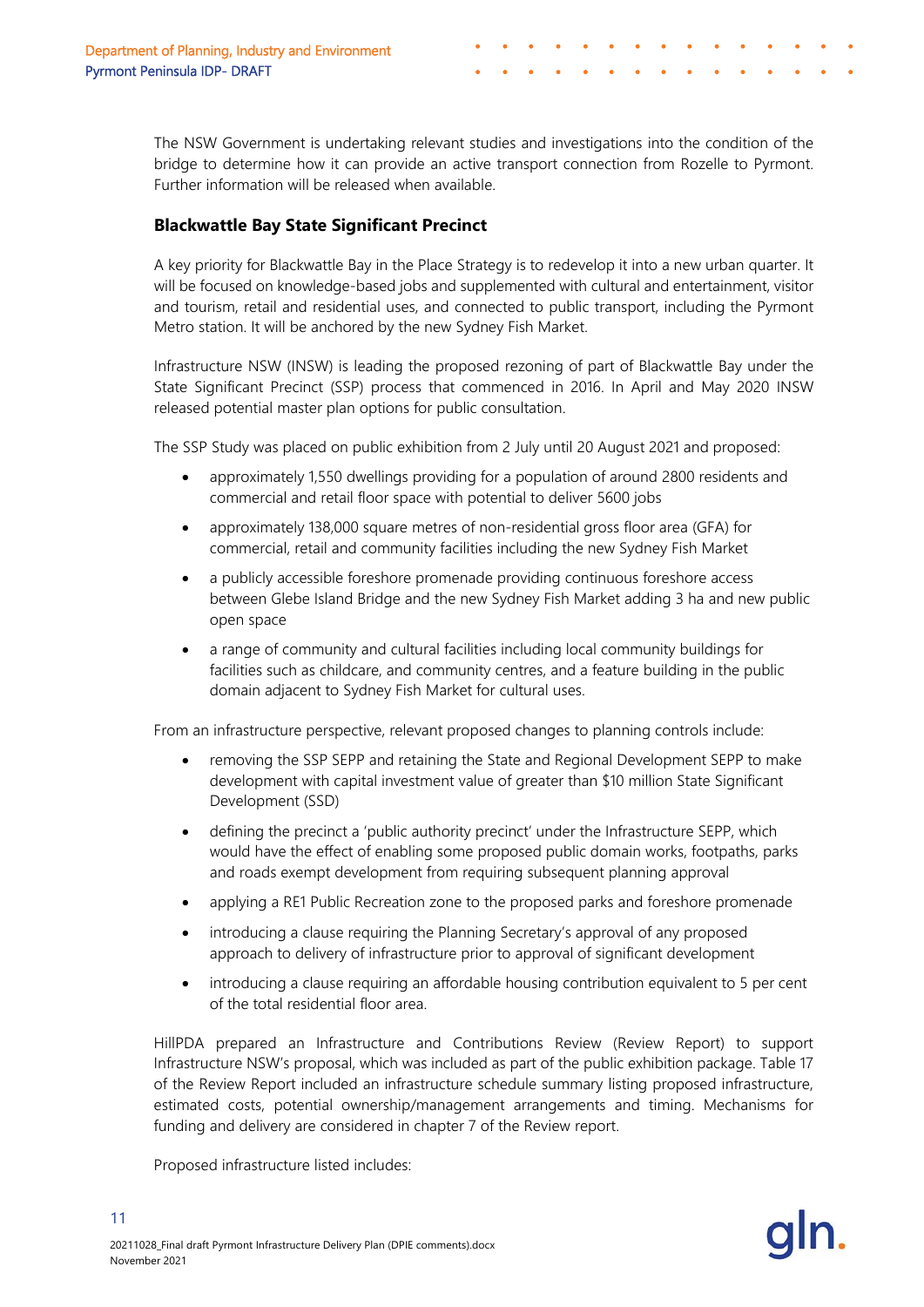- New open space including Bank Street open space, Miller Street Reserve and Waterside Park including new playground, water play, outdoor fitness, basketball court and skate park
- Construction of a seawall and associated waterfront promenade
- New community space (approximately 1,500 square metres) adjacent to the new Bank Street open space
- New community space (approximately 4,000 square metres) adjacent to the new waterside park
- New dragon boat storage and associated facilities (approximately 700 square metres)
- New bus stops
- New ferry wharf adjacent to new Waterside Park
- Upgrades to Bridge Road and Wattle Street intersection and Bank Street and Miller Street intersection.

The Review report indicates that the ownership and management arrangements for all items are to be determined through further consultation. Funding and delivery mechanisms discussed include local infrastructure contributions, special infrastructure contributions, and a satisfactory arrangements clause. It also considers post-development maintenance.

Regarding local infrastructure contributions, the Review reports notes that the existing Council Development Contributions Plan 2015 does not contemplate redevelopment at Blackwattle Bay, however, it indicates applicants can offer to enter into a planning agreement with Council to potentially provide infrastructure as an alternative to paying a monetary contribution under the plan. As noted in the plan, the Council may choose to accept such an offer but is not obliged to do so. The Review Report also notes that any update to the plan should consider the potential for the onsite infrastructure proposed to meet the development's local infrastructure demand.

The Review report notes the Pyrmont Peninsula is not a current special infrastructure contribution area, which is used to fund state infrastructure. However, as noted in the announcement for the new Metro station in December 2020 and identified in this IDP, the Government will be establishing a new Special Infrastructure Contributions area in the Pyrmont Peninsula to contribute to the cost of the new station from development that benefits from this public investment and improved public transport access to the area.

Regarding post-development maintenance, the Review Report indicates that it is anticipated that certain infrastructure such as seawalls, wharves and jetties will remain in State ownership, however, this ownership is yet to be resolved.

DPIE is reviewing submissions and undertaking assessment of INSW's proposal through the SSP process. This review and assessment will occur alongside and in coordination with the PPPS implementation, this IDP and it should be noted that no decisions have yet been made with the regard to the provision and funding of infrastructure required to support the proposed development.

### **Powerhouse Museum**

In June 2021, the State government announced a transformative investment for the renewal and expansion of the Powerhouse Ultimo.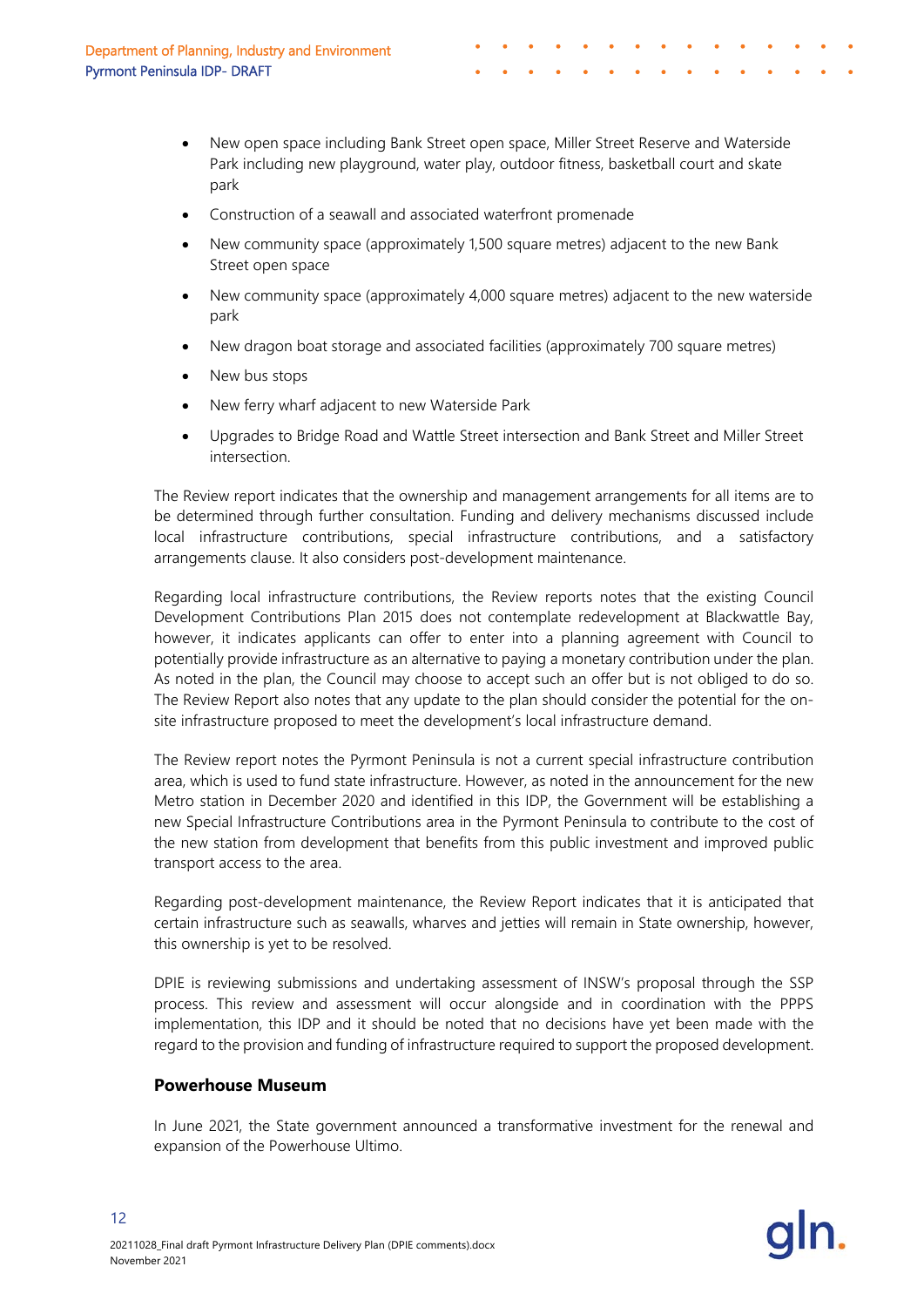The renewal aims to deliver expanded and refurbished exhibition and public space and connect the Powerhouse Ultimo to the Sydney CBD by re-orienting the museum to the Goods Line and adjacent dining, entertaining and cultural precincts.

The renewal of Powerhouse Ultimo will deliver dynamic retail, hospitality and outdoor activation opportunities ensuring a dynamic precinct throughout the day and night.

The introduction of The Academy will accommodate up to 60 remote and regional NSW students to stay at the museum and immerse themselves in exhibitions and learning programs while having direct access to the creative industries within the precinct.

A significant investment in the development of a creative industries precinct will deliver subsidised creative industry studio and workspaces. Resulting in a vibrant precinct that is an active contributor to the growing night-time economy and will connect visitors to the future Tech Central, Darling Harbour and Chinatown precincts.

The Place Strategy identified various priorities for the Ultimo sub-precinct relevant to Powerhouse Ultimo. These included:

- Support knowledge-based jobs growth in Ultimo anchored by Powerhouse Ultimo, TAFE NSW Ultimo Campus, UTS and ABC including research spaces, affordable workspaces for creative industries, reuse of heritage buildings for creative, cultural and community uses, and new theatre, performance, production, rehearsal and exhibition spaces.
- Investigate opportunities to improve creative industry access to existing auditoriums and theatres in Powerhouse Ultimo for local events, performance and rehearsal
- Investigate the extension of the Goods Line northwards including integrating it with Powerhouse Ultimo.

### **Wentworth Park**

Wentworth Park is owned by the State Government and managed by Council, excluding Wentworth Park Greyhounds, which is managed by a State Government appointed Administrator.

The Place Strategy identified facilitating the return of Wentworth Park to the community as public open space as part of a larger and enhanced parkland as a key action (Action 9 of Big Move 5 for more and better activated public space). DPIE is investigating a suitable alternate site for greyhound racing and notes further work will be required to investigate the costs of demolition, remediation, site servicing and upgrade works. Future upgrade works may be informed by Council, which has received a grant from the DPIE to investigate draft master plan options for upgrading Wentworth Park into public open space.

### **Other transport works**

13

Apart from a new Metro station at Pyrmont, the Place Strategy identifies a range of other transport opportunities that the State government is either responsible for or has an important role in delivering, such as joint delivery with Council. These are detailed in the Pyrmont Peninsula Infrastructure Delivery Opportunities Study prepared to support the Place Strategy. Opportunities identified that are still considered viable are listed in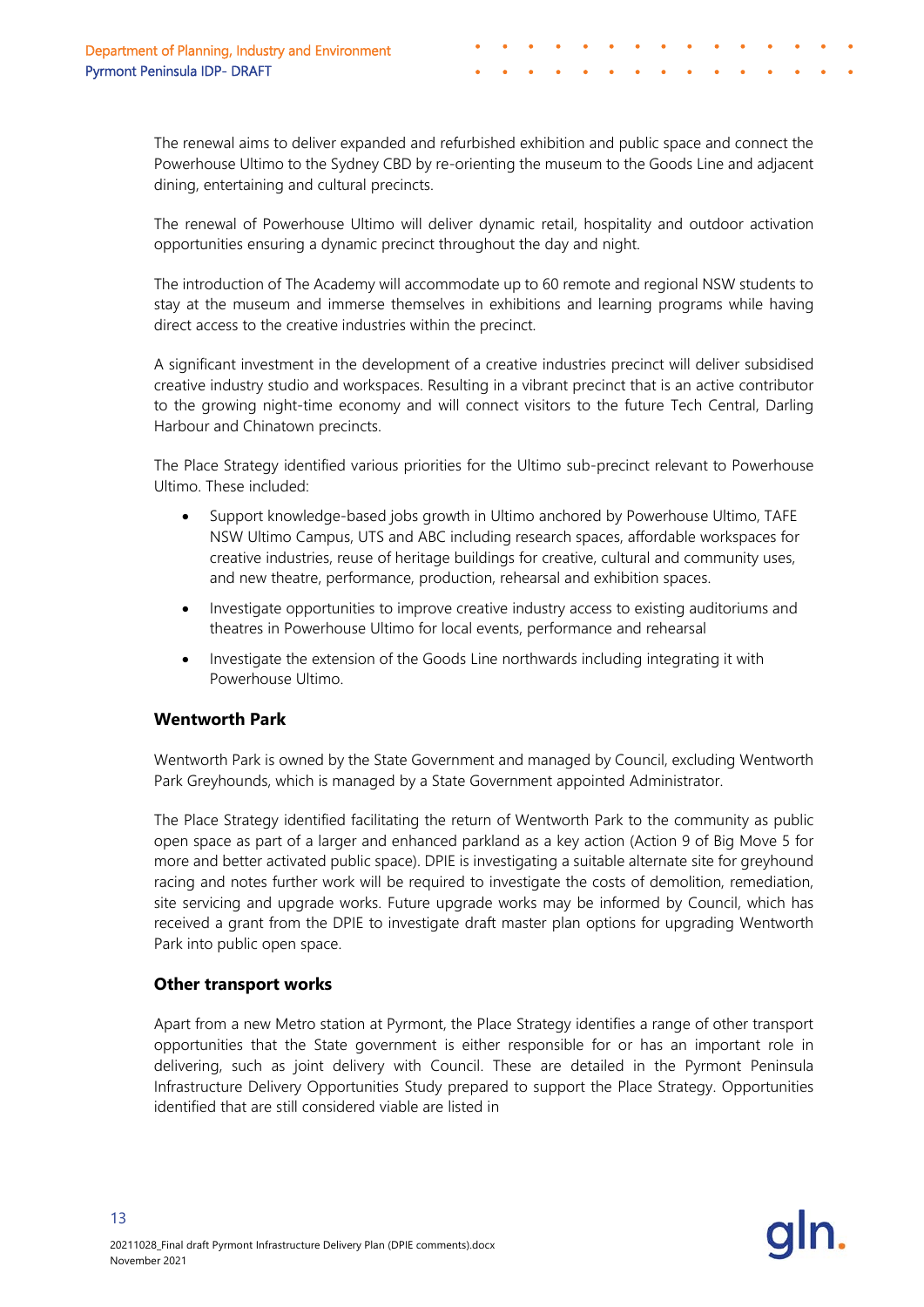[Table 1](#page-16-0) below. As noted, many of the transport projects are, or will, undergo assessment to determine feasibility and costing and that agreement on the state transport infrastructure schedule will be dependent on the assessment.

#### <span id="page-16-0"></span>Table 1: State Transport infrastructure opportunities

| Description                                                                                                                                                                                                              | Sub-precinct(s)                               | Priority<br>(indicative) <sup>1</sup> |
|--------------------------------------------------------------------------------------------------------------------------------------------------------------------------------------------------------------------------|-----------------------------------------------|---------------------------------------|
| Investigate contra-flow bus lane northbound on Harris Street and<br>Regent Street (Thomas Street to Lee Street)                                                                                                          | Ultimo                                        | <b>Medium</b>                         |
| Possible new signalised pedestrian crossing on Harris Street<br>between Thomas Street and Broadway                                                                                                                       | Ultimo                                        | Short                                 |
| Investigate a new intermediate transit corridor connecting The Bays<br>precinct to Redfern and Australian Technology Park through<br>Pyrmont via Harris Street                                                           | Pirrama, Pyrmont<br>Village, Ultimo           | Medium                                |
| Investigate rationalisation and relocation of bus stops along Harris<br>Street to improve bus travel time reliability                                                                                                    | Pirrama, Pyrmont<br>Village, Ultimo           | Short                                 |
| Consider opportunities to investigate new ferry wharf at Cadi Bay<br>Wharf to provide all-weather shelter for ferry passengers                                                                                           | Pirrama                                       | <b>TBD</b>                            |
| Investigate extending Goods line north to Pyrmont Street and<br>Murray Street to connect with existing Union Street cycleway; this<br>would require integration into key sites including Powerhouse and<br>Novotel sites | Tumbalong Park,<br>Pyrmont Village            | Medium                                |
| Investigate extending Jones Street cycleway north to Pyrmont<br><b>Bridge Road</b>                                                                                                                                       | Blackwattle Bay                               | Medium                                |
| Investigate active transport crossing of Pyrmont Bridge Road to<br>provide connection to Jones Street                                                                                                                    | Blackwattle Bay                               | Short                                 |
| Investigate extending Union Street cycleway along Miller Street,<br>Bank Street and connecting with Glebe Island Bridge as a separated<br>off-road path                                                                  | Pyrmont Village,<br>Blackwattle Bay           | Short                                 |
| Commuter cycleway through Blackwattle Bay development<br>connecting Bridge Road (around Wattle Street) to Miller Street                                                                                                  | Blackwattle Bay,<br>Wentworth Park            | Medium                                |
| Localised widening of footpaths along key streets in the Pyrmont<br>Peninsula including Harris Street, Wattle Street and Pyrmont Street                                                                                  | Pyrmont Village,<br>Wentworth Park,<br>Ultimo | Medium                                |

Source: Pyrmont Peninsula Infrastructure Delivery Opportunities Study (GLN Planning, 2020)

<span id="page-16-1"></span><sup>1</sup> Short = years 1-5 (2021-2025); Medium = years 6-10 (2026-2030); Long = years 11-20 (2031-2040)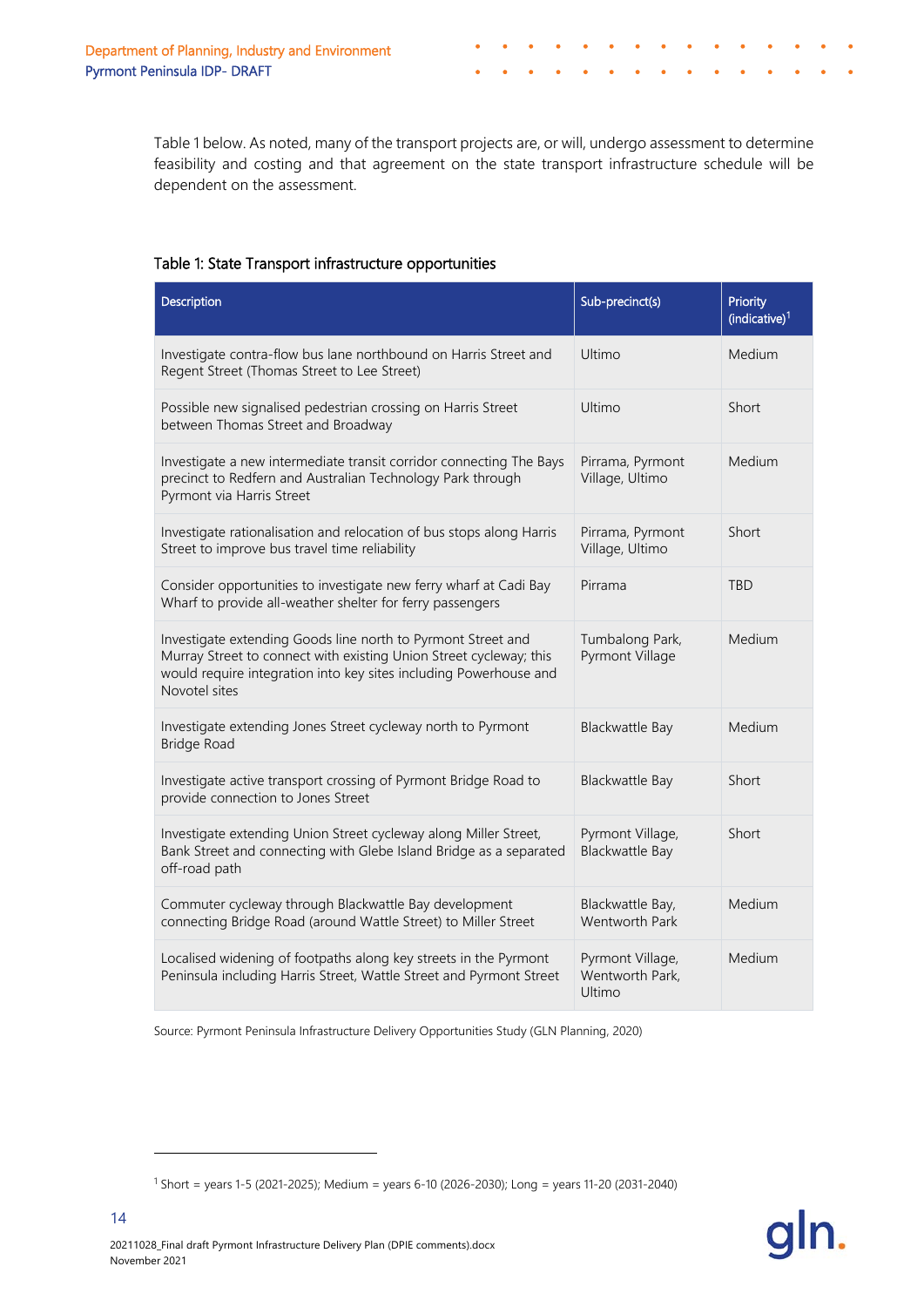# <span id="page-17-0"></span>**2.4 Funding mechanisms**

It is expected that a range of mechanisms will be used to fund and deliver infrastructure needed to implement the Place Strategy vision for Pyrmont Peninsula.

Potential key funding and delivery mechanisms for different types of infrastructure are summarised in **Table 2.** Infrastructure funding opportunities for infrastructure items are also shown in the schedule at **Appendix A**.

Expected key funding and delivery mechanisms include:

- "Key sites" mechanism to deliver local and/or state infrastructure, which are expected to involve planning agreements
- Local infrastructure contributions to provide funding towards local infrastructure
- Special infrastructure contribution  $-$  a new contribution to provide funding towards the new Metro station at Pyrmont
- State budget allocation to fund the new Pyrmont metro station supplemented by other mechanisms, such as a Special Infrastructure Contribution and annual value share.
- Affordable housing contribution to provide new affordable housing.

There may be other mechanisms identified in relation to specific projects, or over time, such as planning agreements, or future transitional arrangements under the NSW infrastructure funding reforms currently being contemplated by the Government.

These are outlined in the following subsections.

| Infrastructure type(s)                                                                        | Key mechanism(s)                                                                             | Other mechanism(s)                                                                               |
|-----------------------------------------------------------------------------------------------|----------------------------------------------------------------------------------------------|--------------------------------------------------------------------------------------------------|
| Transport                                                                                     |                                                                                              |                                                                                                  |
| Pyrmont Metro station                                                                         | State budget<br>$\bullet$                                                                    | State or special<br>infrastructure<br>contribution<br>Annual value share                         |
| Other public transport e.g. buses,<br>light rail and ferry works                              | State budget allocation<br>$\bullet$                                                         |                                                                                                  |
| Investigate Glebe Island Bridge<br>active transport connection<br>between Rozelle and Pyrmont | Subject to TfNSW study                                                                       | State or special<br>infrastructure<br>contributions                                              |
| Goods Line extension                                                                          | Other precincts e.g. Tech<br>Central (southern<br>extension outside the<br>boundary of PPPS) | Key sites LEP provisions<br>(where works are on or<br>next to a key site)<br>Planning agreements |

### Table 2: Potential funding mechanisms for different types of infrastructure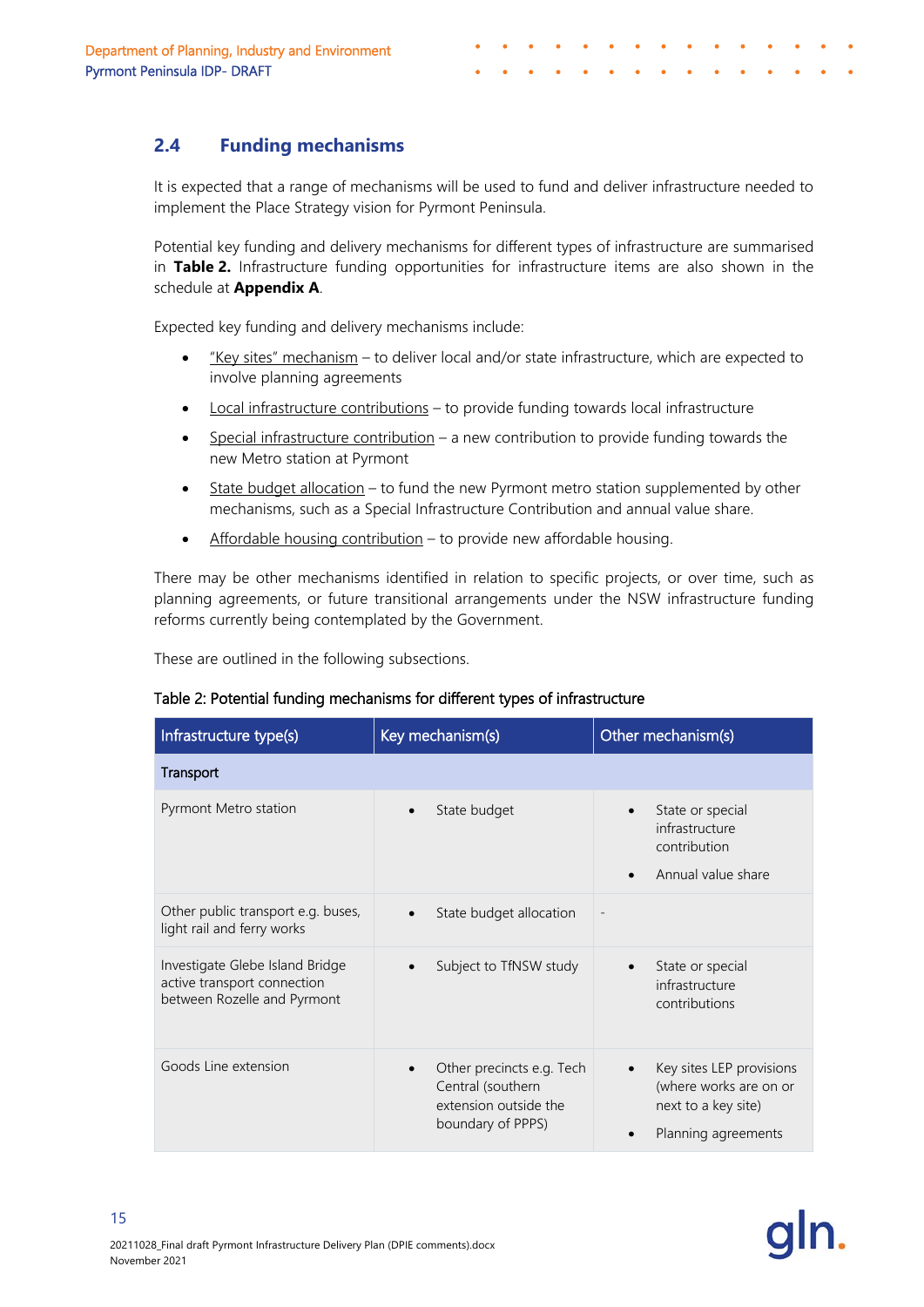| Infrastructure type(s)                                                                                                                | Key mechanism(s)                                                                                                                     | Other mechanism(s)                                                                                                                                   |
|---------------------------------------------------------------------------------------------------------------------------------------|--------------------------------------------------------------------------------------------------------------------------------------|------------------------------------------------------------------------------------------------------------------------------------------------------|
| Transport improvements, e.g.<br>walking and cycling, on or next to<br>key sites                                                       | Key sites LEP provisions                                                                                                             | Local infrastructure<br>contributions                                                                                                                |
| Cycleways                                                                                                                             | Local infrastructure<br>$\bullet$<br>contributions<br>Key sites LEP provisions,<br>$\bullet$<br>for works on or next to<br>key sites | Grants subject to further<br>investigation                                                                                                           |
| Local road improvements e.g.<br>footpath widening, new<br>pedestrian crossings, street<br>closures, reallocation of road<br>space etc | Local infrastructure<br>contributions                                                                                                | State grants subject to<br>further investigation<br>Developer delivery via<br>$\bullet$<br>conditions of consent<br>Planning agreements<br>$\bullet$ |
| Open space and recreation                                                                                                             |                                                                                                                                      |                                                                                                                                                      |
| Open space and recreation works<br>on or next to key development<br>sites e.g. new district park at<br>Banks St, Blackwattle Bay      | State significant precinct<br>$\bullet$<br>process (Blackwattle Bay)<br>Key sites LEP provisions<br>$\bullet$                        | State budget allocation                                                                                                                              |
| Wentworth Park capacity<br>improvements e.g. potential<br>future access to land currently<br>used as a greyhound track                | Local infrastructure<br>contributions<br>State budget allocation                                                                     | Grants subject to further<br>investigation                                                                                                           |
| Upgrades and capacity<br>improvements to existing facilities<br>e.g. local parks                                                      | Key sites LEP provisions                                                                                                             | Grants subject to further<br>investigation                                                                                                           |
| Community and cultural facilities                                                                                                     |                                                                                                                                      |                                                                                                                                                      |
| Community and cultural facilities<br>works on or next to key<br>development sites                                                     | Key sites LEP provisions                                                                                                             |                                                                                                                                                      |
| Provision of identified community<br>and cultural facilities on other<br>development sites                                            | Developer delivery via<br>conditions of consent                                                                                      | Planning agreements                                                                                                                                  |
| Upgrades and capacity<br>improvements to existing local<br>facilities                                                                 | Local infrastructure<br>contributions                                                                                                |                                                                                                                                                      |
| Green infrastructure                                                                                                                  |                                                                                                                                      |                                                                                                                                                      |
| Multi-utility hubs                                                                                                                    | Key sites LEP provisions                                                                                                             | Grants subject to further<br>investigation<br>Planning agreements                                                                                    |

 $\bullet$ 

 $\bullet$ 

 $\epsilon$  $\bullet$  $\bullet$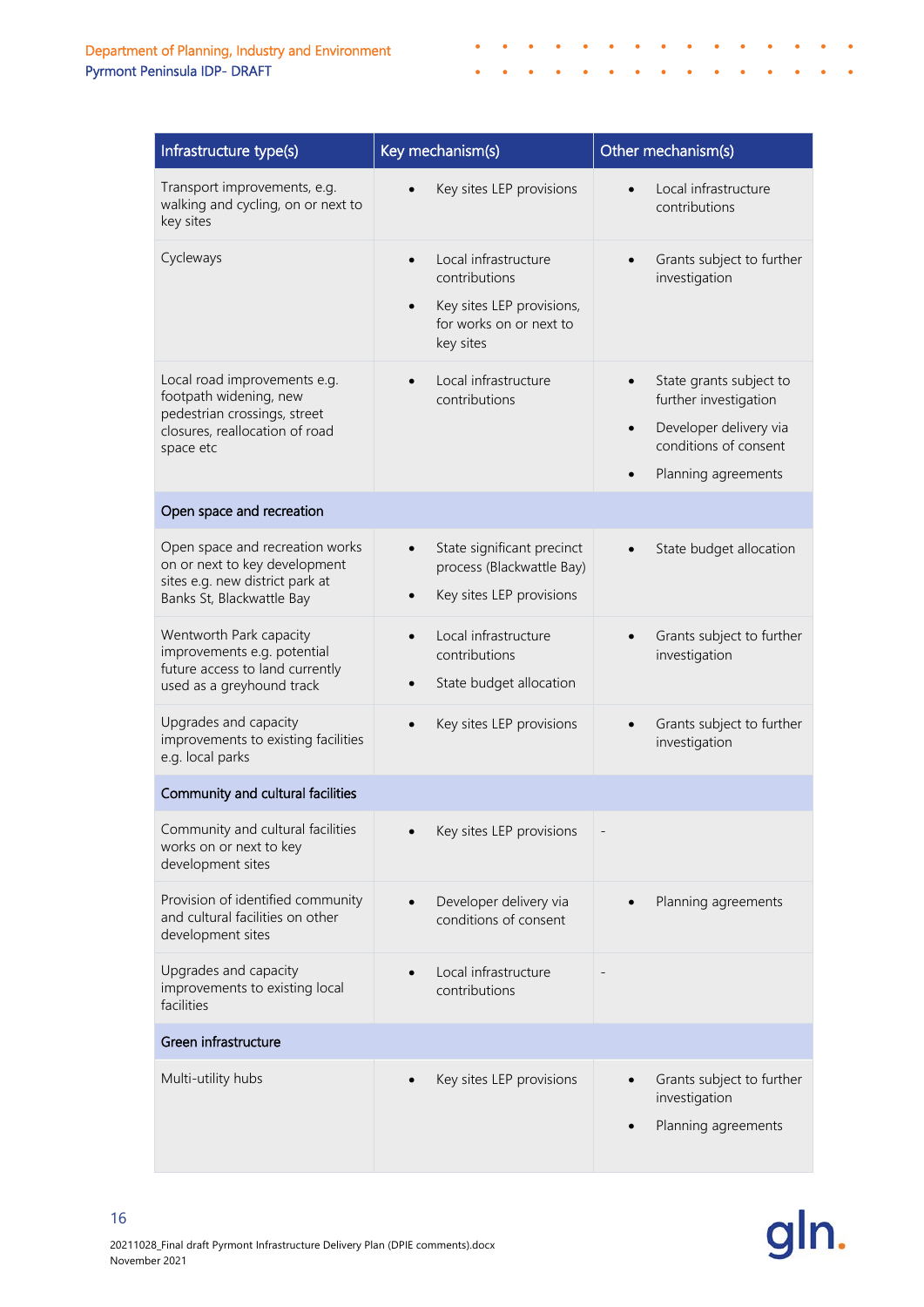| Infrastructure type(s)                                                                                    | Key mechanism(s)                                                                         | Other mechanism(s)                                                                                      |
|-----------------------------------------------------------------------------------------------------------|------------------------------------------------------------------------------------------|---------------------------------------------------------------------------------------------------------|
| Green building and green streets<br>works - on or next to key<br>development sites                        | Key sites LEP provisions<br>Developer delivery via<br>$\bullet$<br>conditions of consent |                                                                                                         |
| Green building and green streets<br>works - on or next to other<br>development sites                      | Developer delivery via<br>$\bullet$<br>conditions of consent                             |                                                                                                         |
| Green streets - including tree<br>planting, not next to development<br>sites                              | Local infrastructure<br>contributions                                                    |                                                                                                         |
| Recycled water scheme -<br>including treatment plant, trunk<br>infrastructure and building<br>connections | Developer delivery /<br>$\bullet$<br>condition of consent<br>(building connections)      | Grants subject to further<br>consideration<br>Potential future sewer<br>and water charges               |
| Affordable housing                                                                                        |                                                                                          |                                                                                                         |
| Affordable housing                                                                                        | Council rationalise<br>current affordable<br>housing scheme under<br>LGA-wide approach   | Key sites LEP provisions<br>(on key sites)<br>Planning agreements<br>s7.32 affordable housing<br>levies |

### **Special infrastructure contribution**

In December 2020, when the State government adopted the Place Strategy and announced it would build a new Metro station at Pyrmont, it also announced that a one-off Special Infrastructure Contribution would also be applied to certain new developments in the Pyrmont Peninsula in advance of the station opening to contribute to the cost of the new station.

Alongside this IDP, DPIE has exhibited information about the proposed Pyrmont Special Infrastructure Contribution that will fund, in part, the new Pyrmont metro station through a one-off levy on new development in the 'contributions area'. DPIE has also made available its supporting analysis that considers development capacity and feasibility taking account of all contributions that are proposed to apply in the area.

### **Annual value share mechanism**

In December 2020, when the State government announced it would build a new Metro station at Pyrmont and introduce a State Infrastructure Contribution, it also announced it would introduce a value share contribution mechanism requiring some commercial property owners to contribute to the cost of the new Pyrmont metro station, other than small businesses, that benefit from increased land values associated with the new station. This new annual contribution would be designed to take effect with the commencement of passenger services in 2030.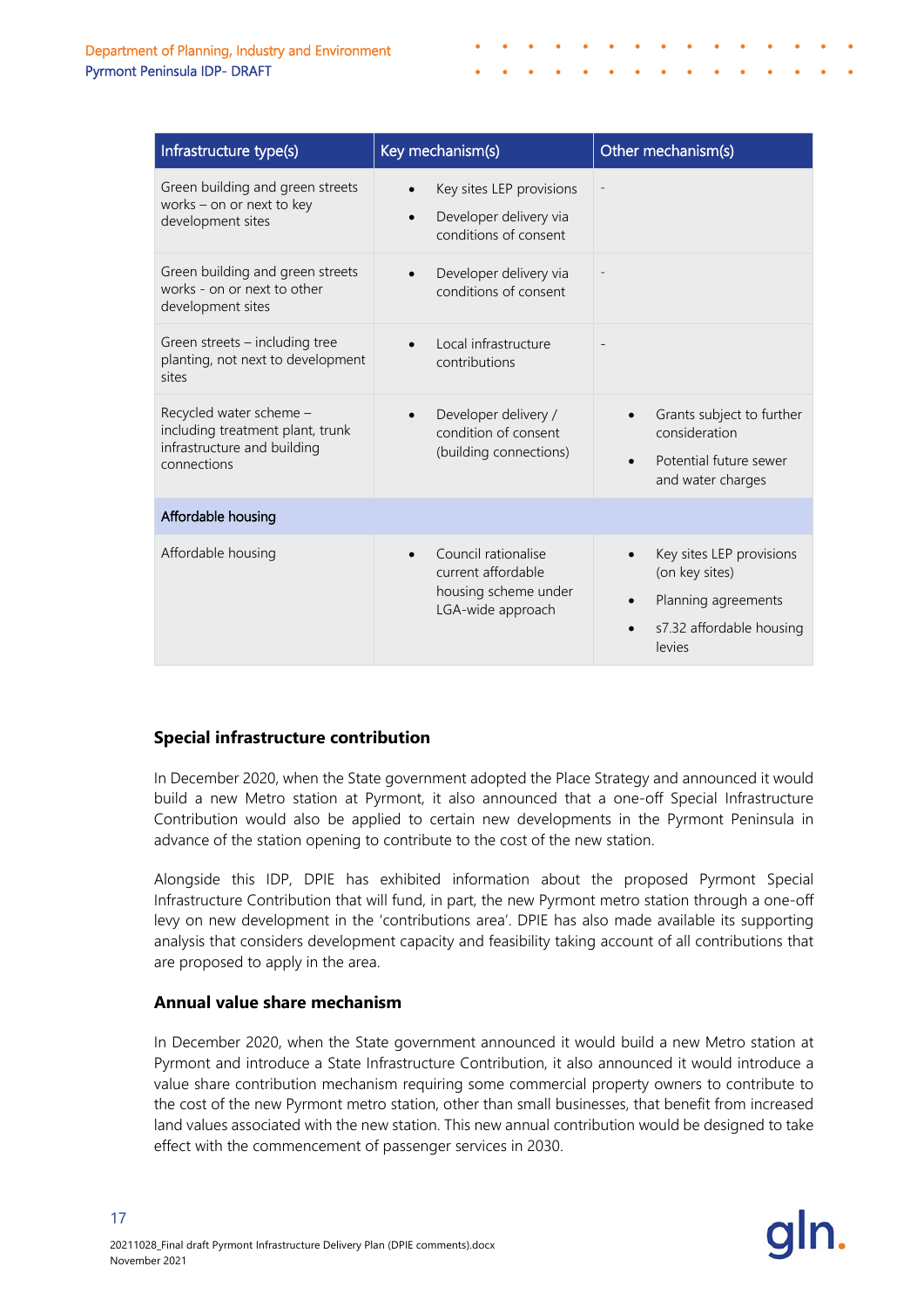#### **Key sites framework**

The framework for infrastructure provision on key sites is outlined in the Place Strategy document and the supporting Infrastructure Opportunities Study.

Typically, key sites provisions are additional to mandatory local infrastructure contributions that are authorised to be imposed on the development under Council's contributions plans.

Urban design analysis and sub-precinct master planning undertaken as part of the Place Strategy indicates that four sub-precincts – Ultimo, Blackwattle Bay, Darling Island and Tumbalong Park, will experience the greatest growth and change over the next 20 years.

The Place Strategy's key sites and pre-eminent development opportunities are located in these subprecincts:

- INSW's recently exhibited master plan to redevelop the current Sydney Fish Market and neighbouring sites at Blackwattle Bay[2](#page-20-0)
- The Star Entertainment Group's aspiration to redevelop its site in Darling Island
- Mirvac's approved redevelopment of Harbourside Shopping Centre
- UTS' plans to expand new teaching and complementary space into Ultimo.

In June 2021 the NSW Independent Planning Commission granted consent to Mirvac's proposed redevelopment of Harbourside Shopping Centre. The approved development includes 3,500 square metres of public open space above the Northern Podium.

Each of these three remaining key sites have the potential to deliver strategic change in the Peninsula through broader public benefits, such as provision of new high quality open space and community facilities, over and above that which can be funded using local infrastructure contributions alone.

It is understood the Star and UTS key sites have considered their additional public benefits as part of their key site master plans. In the case of The Star, further work is required to confirm the additional public benefits, which is proposed to be secured as part of a new site-specific provision in the Sydney Local Environmental Plan 2012. However, DPIE has proposed that the Star:

- will be required to make a greater contribution towards affordable housing, up to 12%, as set out in the exhibited 'Affordable Housing Study (2021)', and
- a concurrence clause in relation to existing State public infrastructure, and the need of additional State public infrastructure. The proposed LEP clause would require the concurrence of the Planning Secretary prior to any development consent to assess the need and contribution towards infrastructure. Such State public infrastructure may include active transport improvements, State and regional roads, bus lanes, and embellishments or connections to regional open space.

UTS, on the other hand, has provided an offer to the Council that addresses upgraded public domain and better east-west connections noting this is commensurate with the scale of the proposal in its key site master plan (student accommodation).

<span id="page-20-0"></span> $<sup>2</sup>$  A satisfactory arrangements clause (SAC) has also been proposed as part of the recently exhibited Blackwattle Bay State</sup> Significant Precinct Study, currently being assessed by the Department. Similar arrangements may also apply to other Key Sites, as appropriate.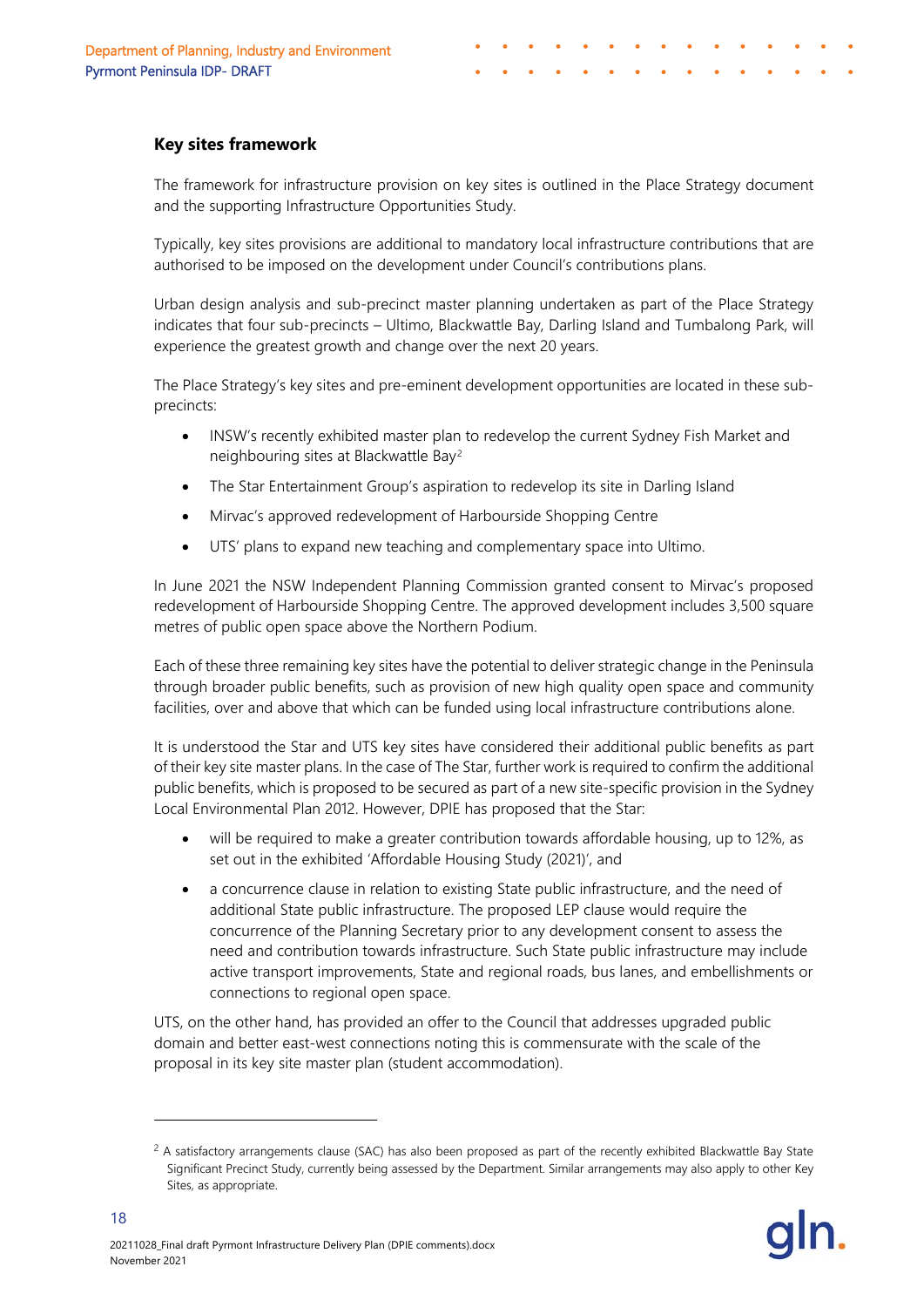Examples of infrastructure items from the infrastructure schedule that could be delivered on key sites under the key-sites mechanism are summarised in **Table 3**.

| Table 3: Examples of infrastructure items that could be delivered using a key sites approach |  |  |  |
|----------------------------------------------------------------------------------------------|--|--|--|
|                                                                                              |  |  |  |

| Key sites                               | Opportunities for additional public benefits                                                                                                                  |
|-----------------------------------------|---------------------------------------------------------------------------------------------------------------------------------------------------------------|
| Blackwattle Bay (recently<br>exhibited) | Harbour foreshore link (public foreshore extension)<br>$\bullet$<br>New district park at Bank St<br>$\bullet$<br>Multi-utility hub<br>$\bullet$               |
| The Star                                | New through site links<br>$\bullet$<br>Upgraded public domain<br>$\bullet$<br>Other opportunities to be determined<br>$\bullet$                               |
| Harbourside (approved)                  | New through site link<br>$\bullet$<br>Upgraded public domain<br>$\bullet$                                                                                     |
| <b>UTS Ultimo</b>                       | Upgraded public domain<br>$\bullet$<br>New through-site link(s)<br>$\bullet$<br>Multi-utility hub<br>$\bullet$<br>New publicly accessible recreation facility |

### **Local infrastructure contributions**

Much of the infrastructure identified as being needed to support the Place Strategy's implementation is local infrastructure that the Council is responsible for delivering and/or owning and managing. The primary delivery mechanism available to councils to fund and deliver local infrastructure in NSW is local infrastructure contributions.

Key local infrastructure contributions considerations are outlined in Appendix B. It includes:

- An outline of the NSW infrastructure contributions framework, including section 7.11 'nexusbased' and section 7.12 'fixed-rate' contributions
- The process and criteria for councils to seek a higher maximum section 7.12 levy
- Forecast income under various section 7.11 and section 7.12 scenarios, including section 7.12 rates recommended by the NSW Productivity Commission, and low, medium and high contributions exemption / reduction scenarios (for example, for Crown development)
- The relative merits and disadvantages of section 7.11 and section 7.12 contributions plan approaches for the Pyrmont Peninsula
- Key consequential amendments that would be needed to the existing City of Sydney Development Contributions Plan 2015 if a new local infrastructure contributions plan is prepared for the Pyrmont Peninsula.

In summary, analysis by GLN indicates preparing a new section 7.12 plan for Pyrmont Peninsula at 3 per cent of the development cost may provide the optimum balance of income to fund infrastructure needed by development and flexibility. Preliminary analysis also suggests it will meet the criteria for councils to seek a higher maximum section 7.12 levy.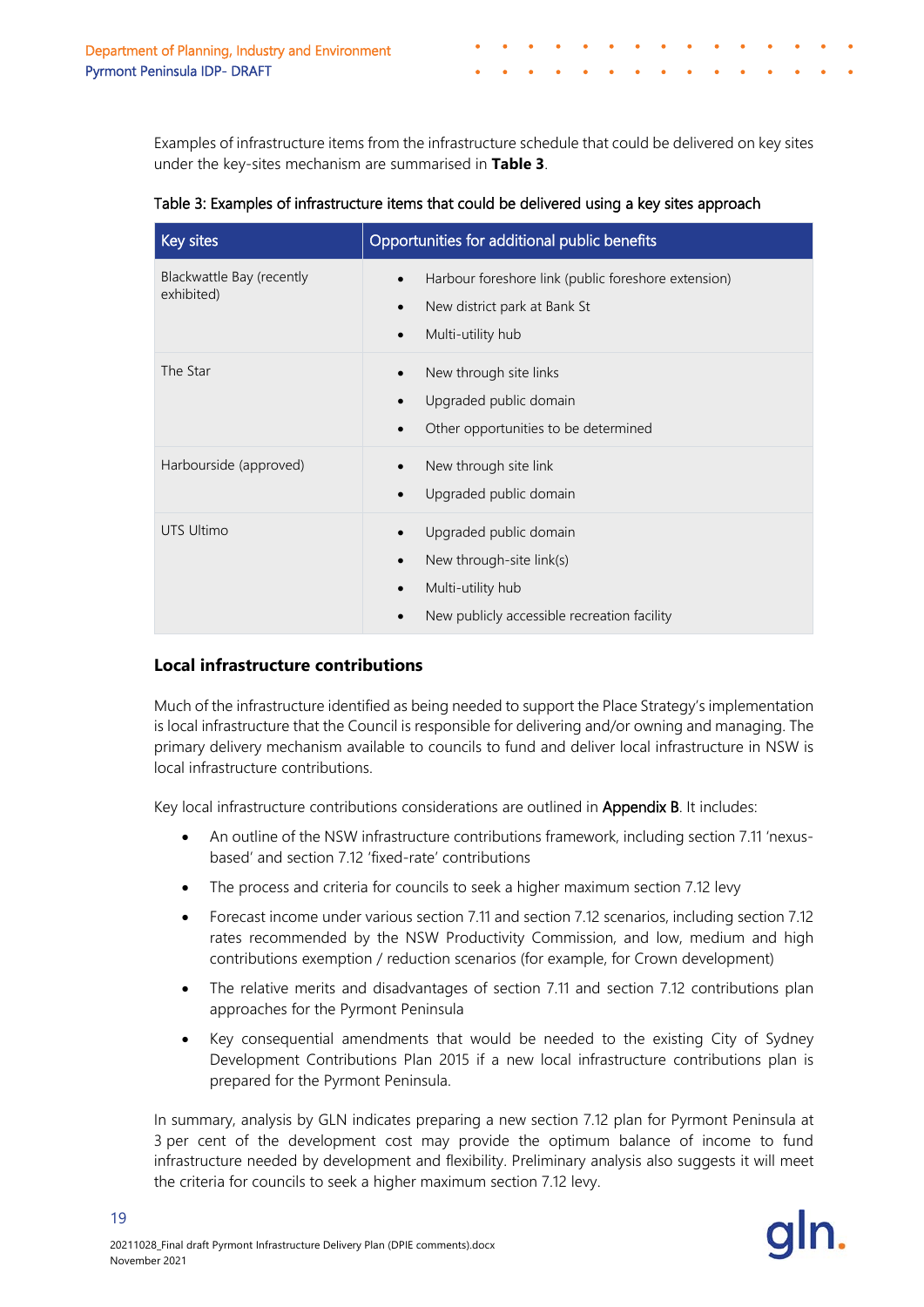The City of Sydney Council has indicated based on its draft works list it will prepare a section 7.12 plan with a 3 per cent levy to deliver the local infrastructure required for Pyrmont.

If Council decides to prepare a new section 7.12 plan for Pyrmont at 3 per cent of the development cost (residential and non-residential development), the draft plan would need to be approved by Council for public exhibition. The draft plan would also need to meet criteria set out in the Department's 2021 Practice Note to impose a section 7.12 rate that is higher than 1 per cent. Preliminary analysis by GLN suggests it would meet the criteria, however this is subject to an assessment by the Department in the future. The Minister for Planning and Public Spaces would need to approve an amendment to the Environmental Planning and Assessment Regulation to allow for the 3 per cent levy.

### **Affordable housing contributions**

An Affordable Housing Study prepared to support the Place Strategy identified several opportunities including the rationalisation of the revised City West Affordable Housing Program with State policy and Council's approach.

The Council is responsible for progressing amendments to its Affordable Housing Program and affordable housing provisions in Sydney Local Environmental Plan 2012.

Council proposes its Affordable Housing Program will be expanded to the Pyrmont Peninsula and require the following affordable housing contributions:

- Fixed affordable housing levies (1% of non-residential GFA, 3% residential GFA) under clause 7.13 of the Sydney Environmental Plan 2012.
- Site-specific affordable housing contributions where properties are the beneficiary of expanded development capacity.

### **Feasibility**

20

Contribution capacity testing and feasibility analysis has been undertaken to test the tolerance of developments to contribute to:

- local development contributions
- fixed affordable housing levies
- site-specific affordable housing contributions
- state infrastructure contributions.

Local development contributions and fixed affordable housing levies will be a requirement of all development while site-specific affordable housing contributions and state infrastructure contributions will be required of properties that benefit from expanded development capacity.

### <span id="page-22-0"></span>**2.5 Review of NSW infrastructure contributions system**

In April 2020, the Minister for Planning and Public Spaces asked the NSW Productivity Commission to undertake a comprehensive review of infrastructure contributions system in NSW. A key objective was to determine whether the system meets the objectives of certainty and efficiency while delivering public infrastructure to support development.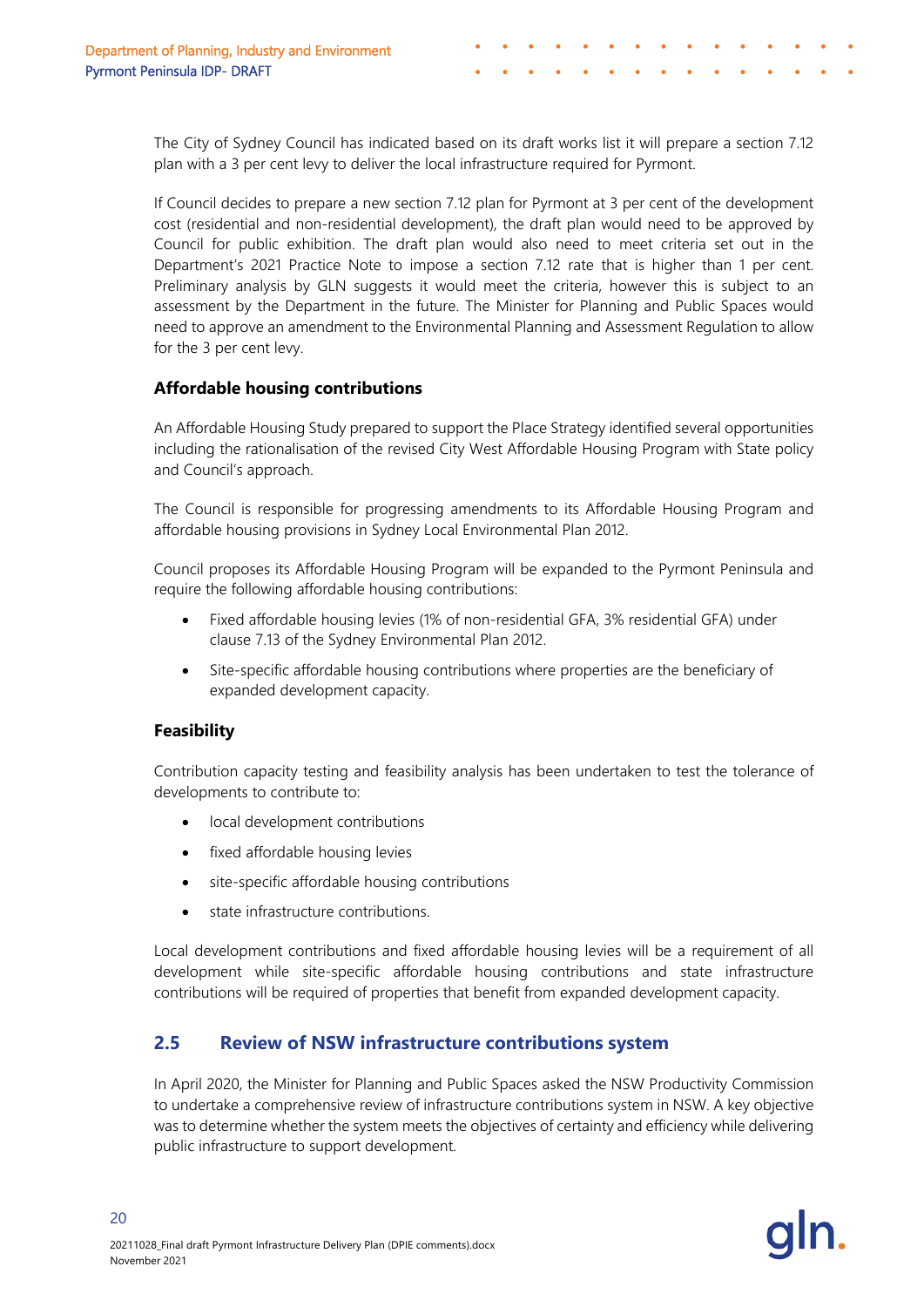In November 2020, the Commission provided its Final Report on the review to the Minister for consideration. The report is publicly available on the Commission's website. The Commission's report contains 29 recommendations. In March 2021 the NSW Government released its response to the Commission's review report and associated recommendations. The Government accepted all 29 recommendations in the Commission's report.

Draft regulatory amendments, policy instruments, and Practice Notes are being progressively released for public consultation purposes. The government is seeking to implement all legislative and regulatory amendments by July 2022.

Relevant recommendations and their potential implications for Pyrmont are summarised in **[Table 4](#page-23-0)**.

| Ref. | Subject                       | <b>Details</b>                                                                                                                                 | <b>Comments</b>                                                                                                                                                                                                                                                                                                                                                                                                                                                                |
|------|-------------------------------|------------------------------------------------------------------------------------------------------------------------------------------------|--------------------------------------------------------------------------------------------------------------------------------------------------------------------------------------------------------------------------------------------------------------------------------------------------------------------------------------------------------------------------------------------------------------------------------------------------------------------------------|
| 3.1  | Rate pegs                     | Amend the local government rate<br>peg to reflect population growth, that<br>is, allow councils' general income to<br>increase with population | IPART methodology was approved by<br>the Minister for Local Government on 5<br>October 2021 and will come into effect<br>for setting of the 2022-2023 rate peg. It<br>is expected that the capacity to provide<br>funding towards local infrastructure will<br>be increased.                                                                                                                                                                                                   |
| 4.1  | Rezoning                      | Prepare infrastructure contributions<br>plans upfront as part of the rezoning<br>process                                                       | The PPPS work is consistent with this<br>recommendation. It has identified the<br>Infrastructure Opportunities as part of<br>the preparation of the Place Strategy in<br>2020. These have been further refined,<br>tested and confirmed in work during<br>2021 as part of this Infrastructure<br>Delivery Plan.                                                                                                                                                                |
|      |                               |                                                                                                                                                | The Infrastructure Delivery Plan guides<br>the preparation of an an updated<br>infrastructure planning framework to<br>ensure infrastructure is aligned with<br>growth and change as it occurs across<br>the Peninsula and over time (20 years).                                                                                                                                                                                                                               |
|      |                               |                                                                                                                                                | The City of Sydney is considering<br>options for preparing a new local<br>infrastructure plan to provide<br>contributions funding towards local<br>infrastructure needed to support<br>anticipated growth.                                                                                                                                                                                                                                                                     |
| 4.5  | s7.11<br>benchmarked<br>costs | Section 7.11 contributions plans to use<br>benchmarked costs                                                                                   | The NSW Government has asked IPART<br>to deliver a report which recommends<br>standardised benchmark costs for<br>infrastructure. This work is currently<br>underway. Any benchmark costs would<br>need to be compared against local<br>infrastructure costs for Pyrmont.<br>Analysis suggests a s7.12 approach may<br>provide a better balance of income and<br>flexibility compared to a s7.11 approach.<br>If a s7.12 plan is adopted, this reform<br>will not be relevant. |

<span id="page-23-0"></span>Table 4: Implication of relevant Productivity Commission recommendations

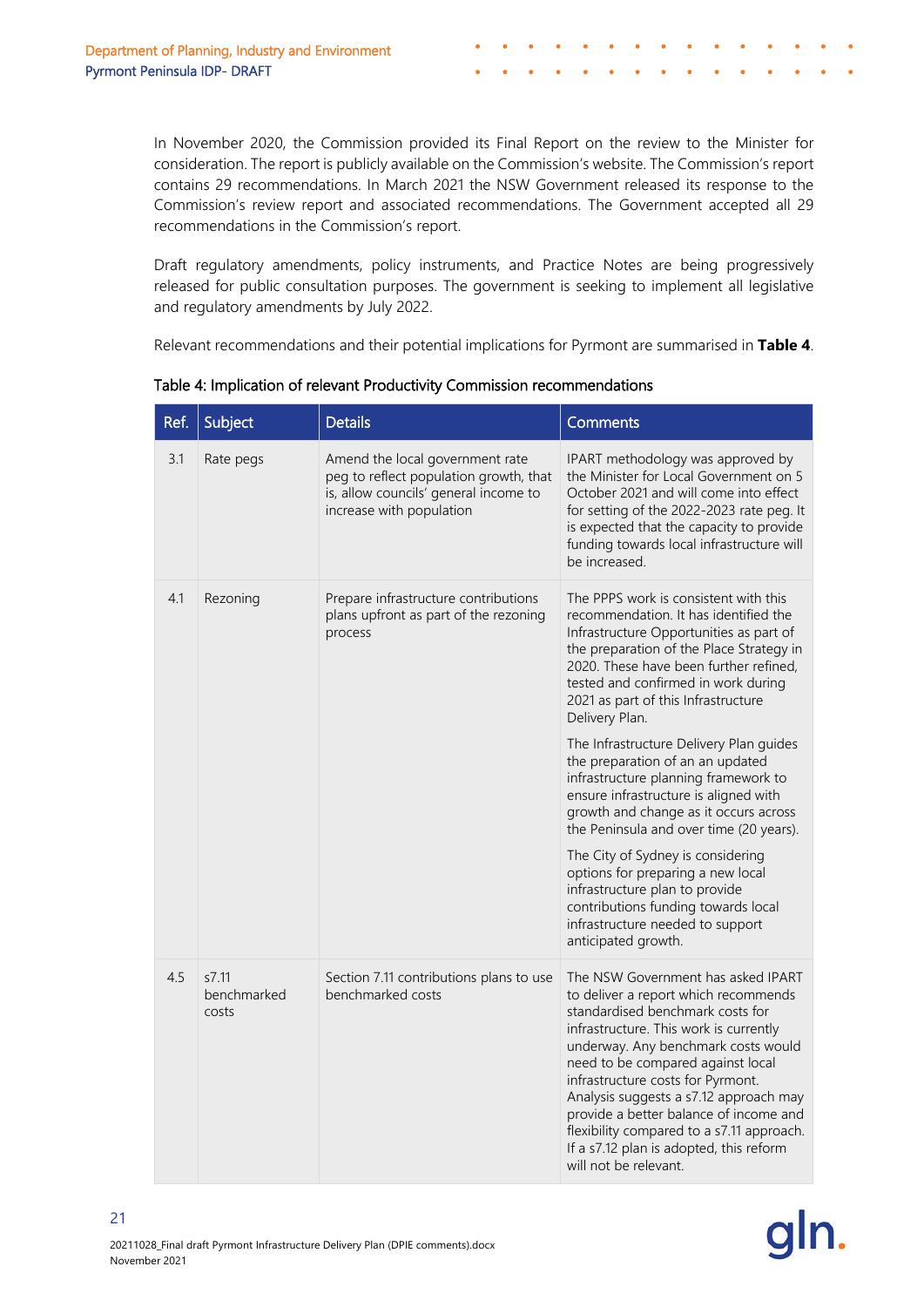| Ref. | Subject                                                                                                                                                                                                                                                                                                                                                                  | <b>Details</b>                                                      | <b>Comments</b>                                                                                                                                                                                                                                                                                                             |
|------|--------------------------------------------------------------------------------------------------------------------------------------------------------------------------------------------------------------------------------------------------------------------------------------------------------------------------------------------------------------------------|---------------------------------------------------------------------|-----------------------------------------------------------------------------------------------------------------------------------------------------------------------------------------------------------------------------------------------------------------------------------------------------------------------------|
| 4.6  | s7.11<br>Contributions plans reflect<br>development-<br>contingent costs<br>essential works list to all section 7.11<br>contributions plans)                                                                                                                                                                                                                             | development-contingent costs only<br>(including applying an updated | Refer comment above. If a s7.12 plan is<br>adopted for Pyrmont this reform will<br>not be relevant.                                                                                                                                                                                                                         |
|      |                                                                                                                                                                                                                                                                                                                                                                          |                                                                     | If a s7.11 plan is adopted, this reform<br>affects the ability to fund community<br>facility upgrade works using s7.11<br>contributions.                                                                                                                                                                                    |
|      |                                                                                                                                                                                                                                                                                                                                                                          |                                                                     | Currently, the essential works list is only<br>applied to IPART-reviewed plans where<br>contribution rates are higher than<br>\$20,000 per dwelling. Community<br>facilities capital works are not<br>considered as essential works and<br>cannot be funded using local<br>infrastructure contributions for these<br>plans. |
|      | The Minister for Planning and Public<br>Spaces and Roads has committed that<br>it will not change the current policy<br>setting on when the essential works list<br>applies for three years. This will provide<br>some time to understand the potential<br>implications of the essential works list<br>for Pyrmont and to put in place other<br>arrangements, if needed. |                                                                     |                                                                                                                                                                                                                                                                                                                             |
|      | The NSW Government's Terms of<br>Reference to IPART for their review of<br>the Essential Works List and Nexus<br>specifically states that community<br>facilities works must not be included on<br>any update to the list.                                                                                                                                               |                                                                     |                                                                                                                                                                                                                                                                                                                             |
|      | IPART has specifically been asked to<br>consider metropolitan and infill<br>development contexts and may also<br>consider 'strata' land acquisition.<br>Further consideration of funding<br>impacts should be undertaken as the<br>policy review is progressed.                                                                                                          |                                                                     |                                                                                                                                                                                                                                                                                                                             |

 $\bullet$  $\bullet$  $\mathcal{L}_{\mathbf{0}}$  $\bullet$ 



 $\mathbf{r}=\mathbf{0}$  , and  $\mathbf{r}=\mathbf{0}$ 

J.

 $\bullet$ 

 $\bullet$  $\bullet$  $\bullet$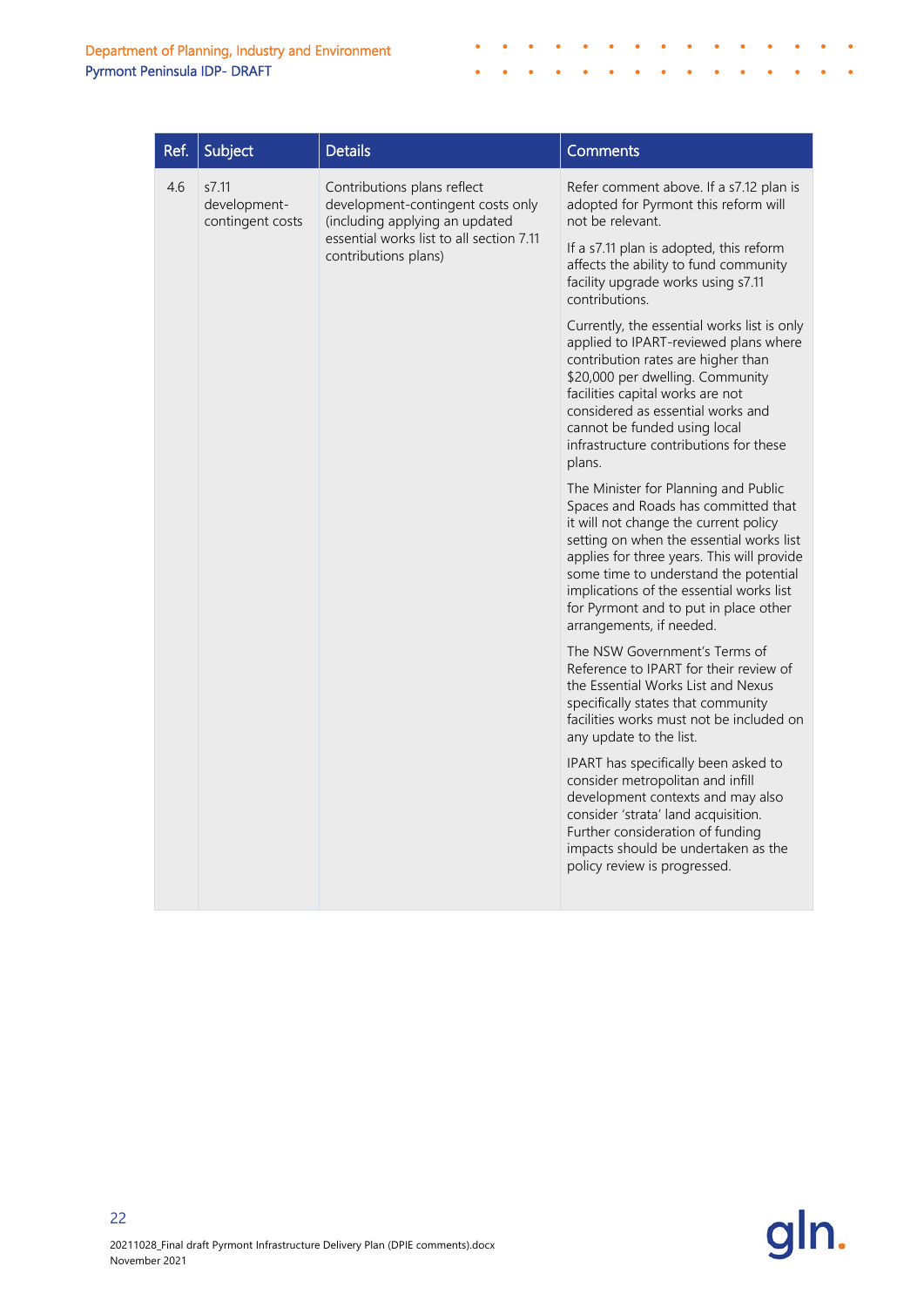| Ref. | Subject                      | <b>Details</b>                                                                                                                                                                                                                                                                                                             | <b>Comments</b>                                                                                                                                                                                                                                                                                                                                                                                                                                                                                                                                                                                                                                                                           |
|------|------------------------------|----------------------------------------------------------------------------------------------------------------------------------------------------------------------------------------------------------------------------------------------------------------------------------------------------------------------------|-------------------------------------------------------------------------------------------------------------------------------------------------------------------------------------------------------------------------------------------------------------------------------------------------------------------------------------------------------------------------------------------------------------------------------------------------------------------------------------------------------------------------------------------------------------------------------------------------------------------------------------------------------------------------------------------|
| 4.11 | s7.12 rates                  | Increase the maximum allowable rate<br>for section 7.12 fixed development<br>consent levies, including \$8,000 per<br>additional dwelling for<br>apartments, \$35 per square metre of<br>additional gross floor area for<br>commercial uses and \$25 per square<br>metre of additional gross floor area<br>for retail uses | The Infrastructure Contributions reform<br>exhibition material (not the Pyrmont<br>implementation exhibition material)<br>outline a differential rate system to<br>reflect varying construction costs across<br>NSW. For 'Greater Sydney - East', a rate<br>of \$15,000 per dwelling or apartment is<br>proposed with \$50 per square metre of<br>additional gross floor area for<br>commercial uses, \$35 for retail and \$35<br>for industrial uses.<br>Income testing has been undertaken for<br>various options including applying the<br>Commission's recommended s7.12<br>rates                                                                                                     |
| 5.1  | Regional<br>contributions    | Adopt regional infrastructure<br>contributions                                                                                                                                                                                                                                                                             | The State Government is proposing a<br>new regional infrastructure contribution<br>which would apply to certain regions<br>throughout NSW, including the Greater<br>Sydney Region. The funds for this<br>contribution would be managed by<br>Treasury. Treasury. Funding allocation<br>will be determined between Treasury,<br>Infrastructure NSW and the Department<br>of Planning, Industry and Environment.<br>A Special Infrastructure Contribution<br>(SIC) is proposed for Pyrmont under the<br>existing framework. At this stage no<br>detail has been released about how<br>proposed regional infrastructure<br>contributions may affect Special<br>Infrastructure Contributions. |
| 5.3  | Transport<br>contributions   | Adopt transport contributions for<br>major projects.                                                                                                                                                                                                                                                                       | The State government is proposing to<br>introduce a special infrastructure<br>contribution for Pyrmont. This is<br>discussed further in section 2.4 of this<br>report.                                                                                                                                                                                                                                                                                                                                                                                                                                                                                                                    |
| 6.6  | Transitional<br>arrangements | All local infrastructure contributions<br>plans to be updated consistent with<br>the new framework by July 2024.                                                                                                                                                                                                           | If Council decides to prepare a new<br>draft contribution plan for Pyrmont<br>under the current framework it would<br>need to be updated to be consistent<br>with the new framework by July 2024.<br>It is noted the Infrastructure<br>Contribution exhibition materials (not<br>the Pyrmont implementation exhibition<br>materials) propose a process to allow<br>Councils to apply for an extension of<br>time.                                                                                                                                                                                                                                                                         |

 $\bullet$  $\bullet$  $\mathcal{L}_{\mathbf{0}}$  $\bullet$ 

It is noted that Council may choose to amend the draft local works schedule in response to these proposed changes to the NSW infrastructure contributions system. Council's decisions in this regard

 $\bullet$ 

 $\bullet$ 

 $\bullet$  ,  $\bullet$  ,  $\bullet$  ,  $\bullet$  ,  $\bullet$ 

 $\Delta$  $\ddot{\phantom{0}}$ 

 $\bullet$  $\bullet$  $\bullet$  $\sim$ 

 $\bullet$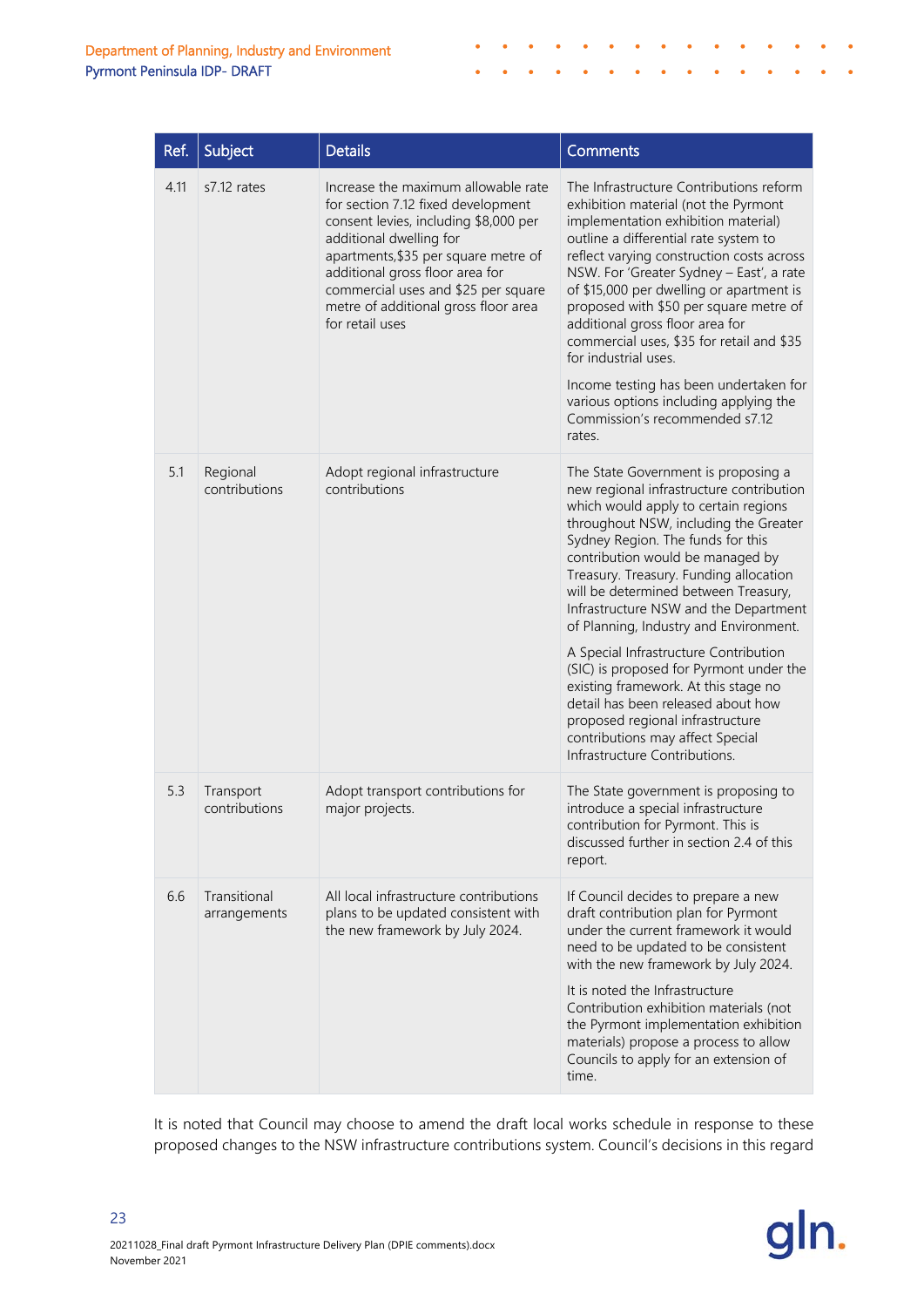will need to be taken once further detail regarding the proposed changes is released by the NSW Government.

 $\hat{\bullet}$  $\bullet$  $\mathcal{L}_{\mathbf{0}}$  $\bullet$ 

> $\Delta$  $\Delta$

 $\bullet$  $\bullet$  $\bullet$  $\bullet$  $\sim$ 

 $\lambda$  $\Delta$ 

 $\bullet$ 

Ä

 $\mathbf{r}=\mathbf{r}+\mathbf{r}+\mathbf{r}$ 

 $\Delta$  $\bullet$ 

 $\bullet$ 

 $\Delta$  $\bullet$   $\bullet$ 

 $\bullet$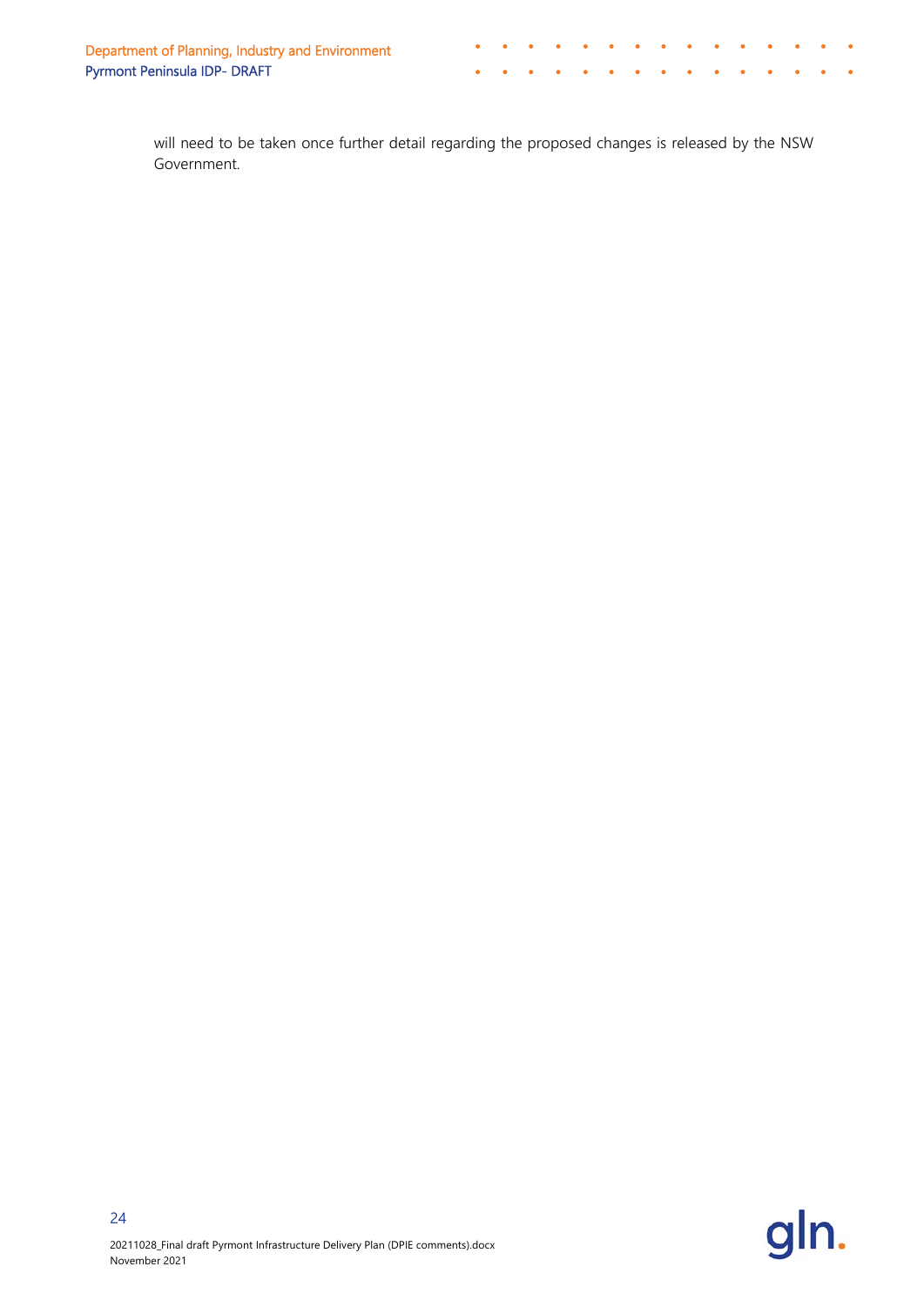# <span id="page-27-0"></span>**3 Sub-precinct infrastructure delivery**

While it is anticipated that change will occur across all parts of the Pyrmont Peninsula over time, the focus of growth and development is expected to be guided by the sites capable of change and the sub-precinct master plans. Therefore, the core of this IDP are the sub-precinct infrastructure plans. These are outlined in the following subsections.

The sub-precinct infrastructure plans identify what infrastructure will be provided in each subprecinct and, for each item, who would have the lead (or shared) responsibility for providing it, and when it could be provided. Together with the sub-precinct master plans, they identify the quantum and mix of land use change that could occur, and the associated infrastructure investment and upgrades required to support the change.

Infrastructure items in the infrastructure schedule are either wholly or mostly located within a subprecinct, or they occur most or all sub-precincts. Infrastructure items located wholly or mostly within a sub-precinct are listed in the relevant infrastructure plan for each sub-precinct.

The sub-precinct infrastructure plans in the following subsections have been prepared alongside a set of draft sub-precinct masterplans (prepared by others). The draft masterplans provide additional analysis and detail about desired land uses, built form and infrastructure opportunities and requirements in the various sub-precincts (including on 'key sites') to support growth and change to be enabled by the Place Strategy.

Most items are not funded or committed for delivery and are subject to further development, scoping, business case, investigation and investment decisions by relevant agencies.

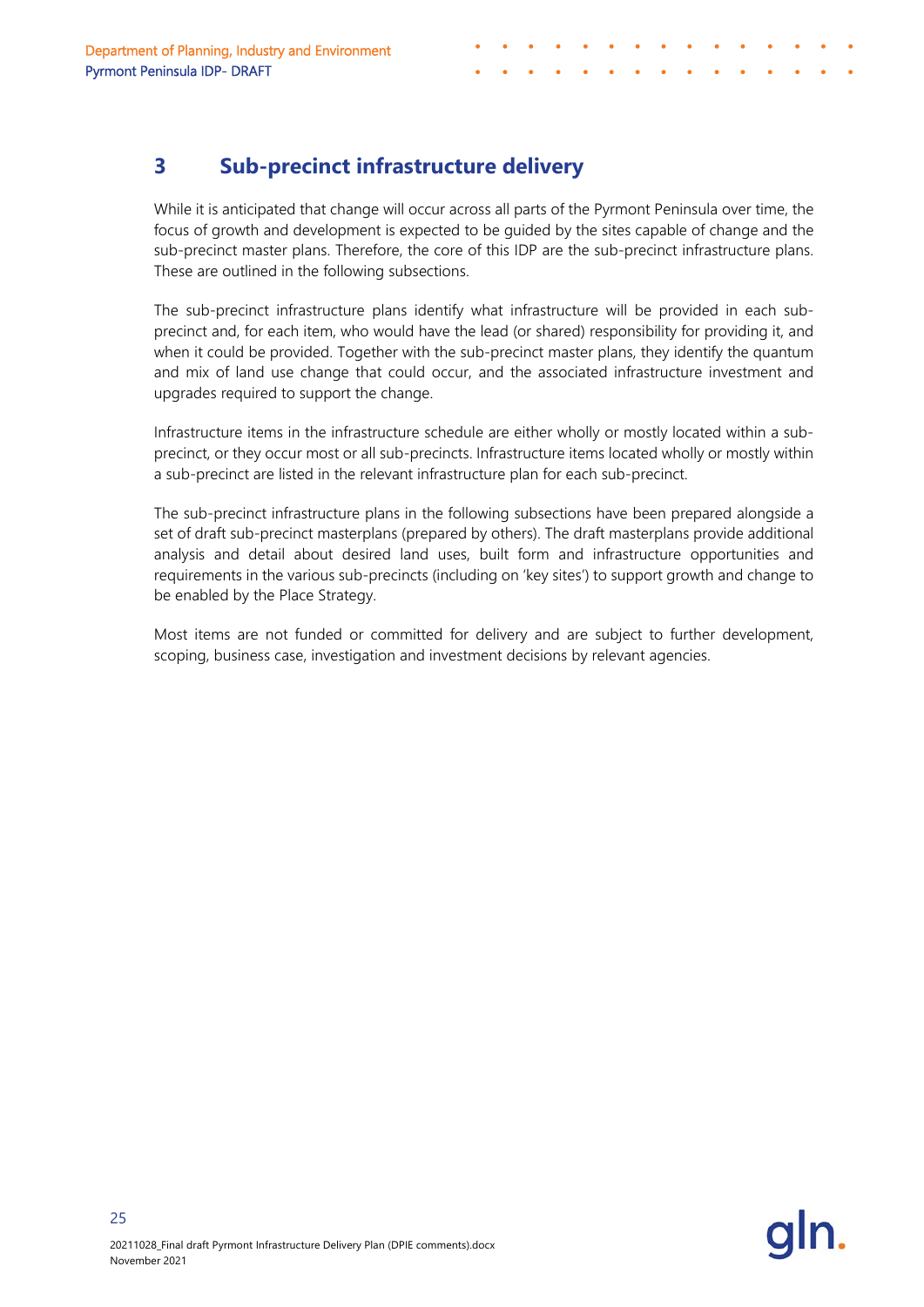

#### Figure 3: Place Strategy sub-precinct boundaries

Source: Pyrmont Peninsula Place Strategy 2020

![](_page_28_Picture_4.jpeg)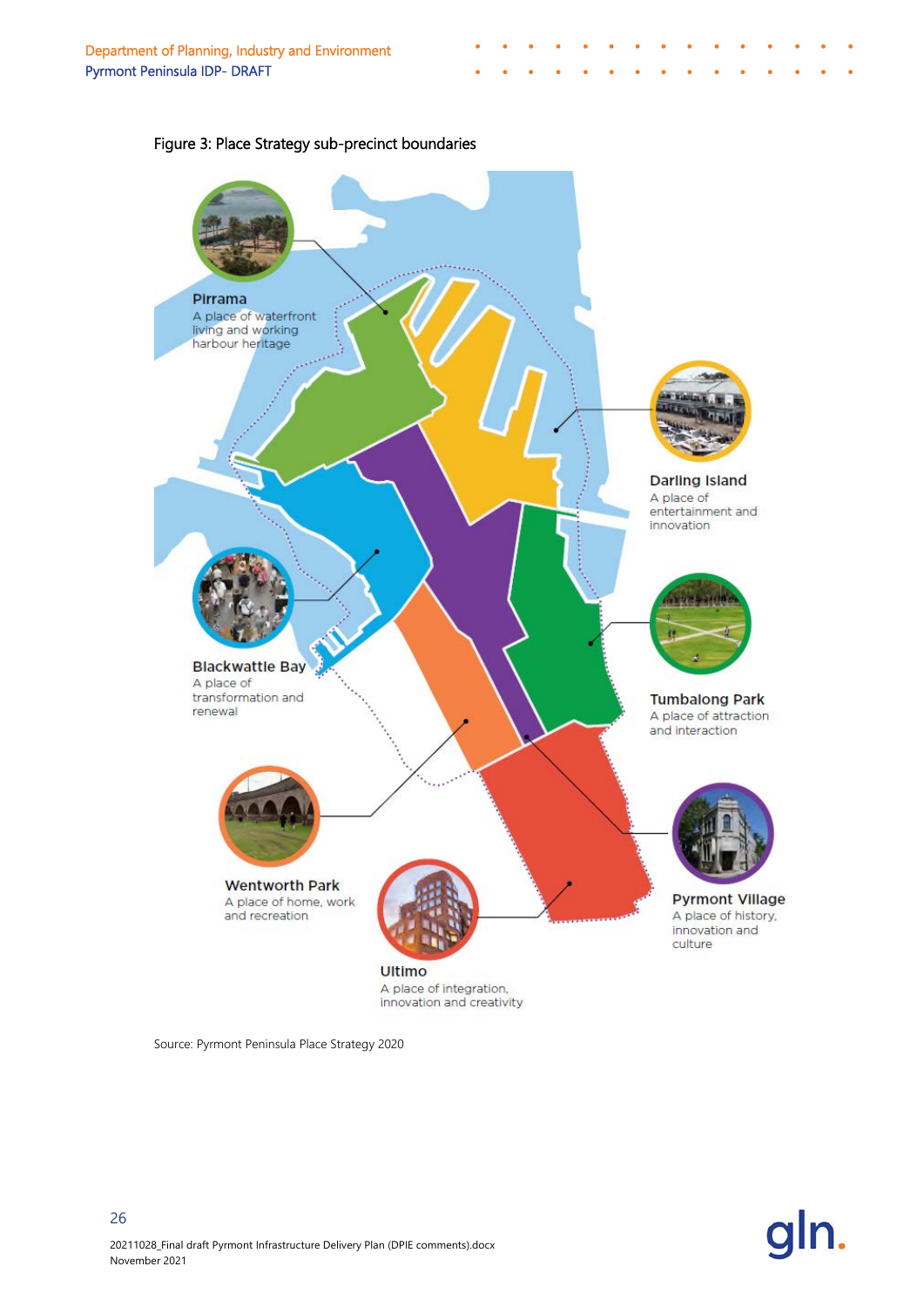# <span id="page-29-0"></span>**3.1 Pyrmont Village**

Pyrmont Village is the fine grain ridge top neighbourhood which is key to the identity of the Peninsula through its layered heritage that has Union Square at its heart. It is key to pulling together surrounding neighbourhoods and delivering the physical connectivity necessary for community and innovation success<sup>3</sup>.

<span id="page-29-4"></span>Infrastructure items from the infrastructure schedule wholly or mostly located in the sub-precinct are summarised in **Table 5**. As noted, it does not include infrastructure items located within the subprecinct that occur most or all sub-precincts, which are covered in section 3.7. Additional information about each infrastructure item is included in the infrastructure schedule at **Appendix A**.

|                 |                                                                                                        | Responsibility <sup>4</sup> |       | Timing <sup>5</sup> |         |         |      |
|-----------------|--------------------------------------------------------------------------------------------------------|-----------------------------|-------|---------------------|---------|---------|------|
| Item            | <b>Description</b>                                                                                     | Local                       | State | Developer           | Short   | Medium  | puoi |
|                 | Transport                                                                                              |                             |       |                     |         |         |      |
| T <sub>5</sub>  | Harris St - Liveable Green Network priority<br>route improvements                                      |                             |       |                     | $\circ$ | $\circ$ |      |
| T <sub>6</sub>  | Intermediate transit corridor - via Harris St                                                          |                             |       |                     |         | $\circ$ |      |
| T <sub>7</sub>  | Bus stop rationalisation/relocation - Harris St                                                        |                             |       |                     | $\circ$ |         |      |
| T <sub>9</sub>  | Goods Line - northern extension (explore<br>opportunity as part of Powerhouse Museum<br>upgrade works) |                             |       |                     |         | $\circ$ |      |
| T12             | Union St Liveable Green Network priority<br>route improvements                                         |                             |       |                     | $\circ$ |         |      |
| T <sub>23</sub> | New Metro station                                                                                      |                             |       |                     |         |         | O    |
| T24             | Reallocate road space on Pyrmont St -<br>Edward Ln to Allen St                                         |                             |       |                     |         | $\circ$ |      |
|                 | Open space                                                                                             |                             |       |                     |         |         |      |
| O11             | Maybanke Recreation Centre - capacity<br>improvements                                                  |                             |       |                     |         |         | O    |
| O16             | Transform area under Western Distributor<br>overpass                                                   |                             |       |                     |         | $\circ$ | O    |
| O19             | Elizabeth Healy Reserve upgrade                                                                        |                             |       |                     |         | O       |      |
| O <sub>20</sub> | Clifftop parks - renewal                                                                               |                             |       |                     |         | $\circ$ | O    |

Table 5: Proposed Pyrmont Village infrastructure delivery schedule

<span id="page-29-1"></span><sup>&</sup>lt;sup>3</sup> The Pyrmont Peninsula Place Strategy (2020) contains more detailed descriptions of the current and future character of each sub-precinct.

<span id="page-29-2"></span><sup>4</sup> Responsibility can include responsibility for delivery, responsibility for full or co-funding, or both.

<span id="page-29-3"></span> $5$  Short = years 1-5 (2021-2025); Medium = years 6-10 (2026-2030); Long = years 11-20 (2031-2041).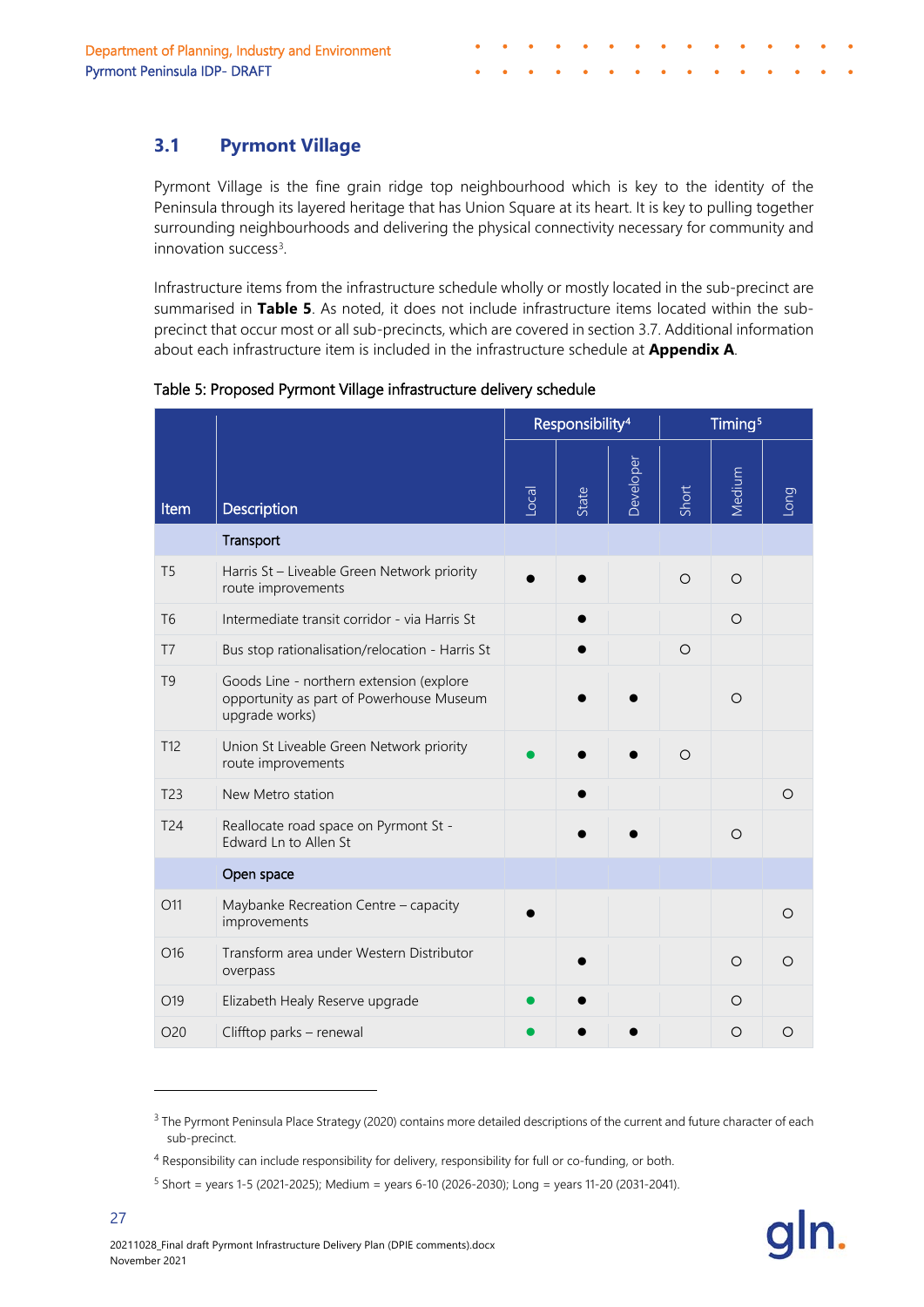|                |                                                  | Responsibility <sup>4</sup> |       | Timing <sup>5</sup> |       |        |                        |
|----------------|--------------------------------------------------|-----------------------------|-------|---------------------|-------|--------|------------------------|
| Item           | <b>Description</b>                               | Local                       | State | Developer           | Short | Medium | <b>Duo<sub>T</sub></b> |
|                | Community and cultural facilities                |                             |       |                     |       |        |                        |
| C <sub>1</sub> | Pyrmont Community Centre upgrade<br>(recoupment) |                             |       |                     | O     |        |                        |
|                |                                                  |                             |       |                     |       |        |                        |

 $\bullet$  $\bullet$  $\sim$  $\mathcal{L}_{\mathbf{0}}$ 

 $\Delta$ 

 $\bullet$  $\bullet$  $\bullet$  $\mathcal{L}$ 

> $\mathbf{A}$  $\ddot{\bullet}$

**Contract Contract Contract Contract Contract** 

 $\lambda$ 

 $\sim 10^{-10}$  km  $^{-1}$ 

 $\bullet$ 

 These items are identified by Council as not likely to be funded in local contributions planning and will require further investigation for delivery.

![](_page_30_Picture_3.jpeg)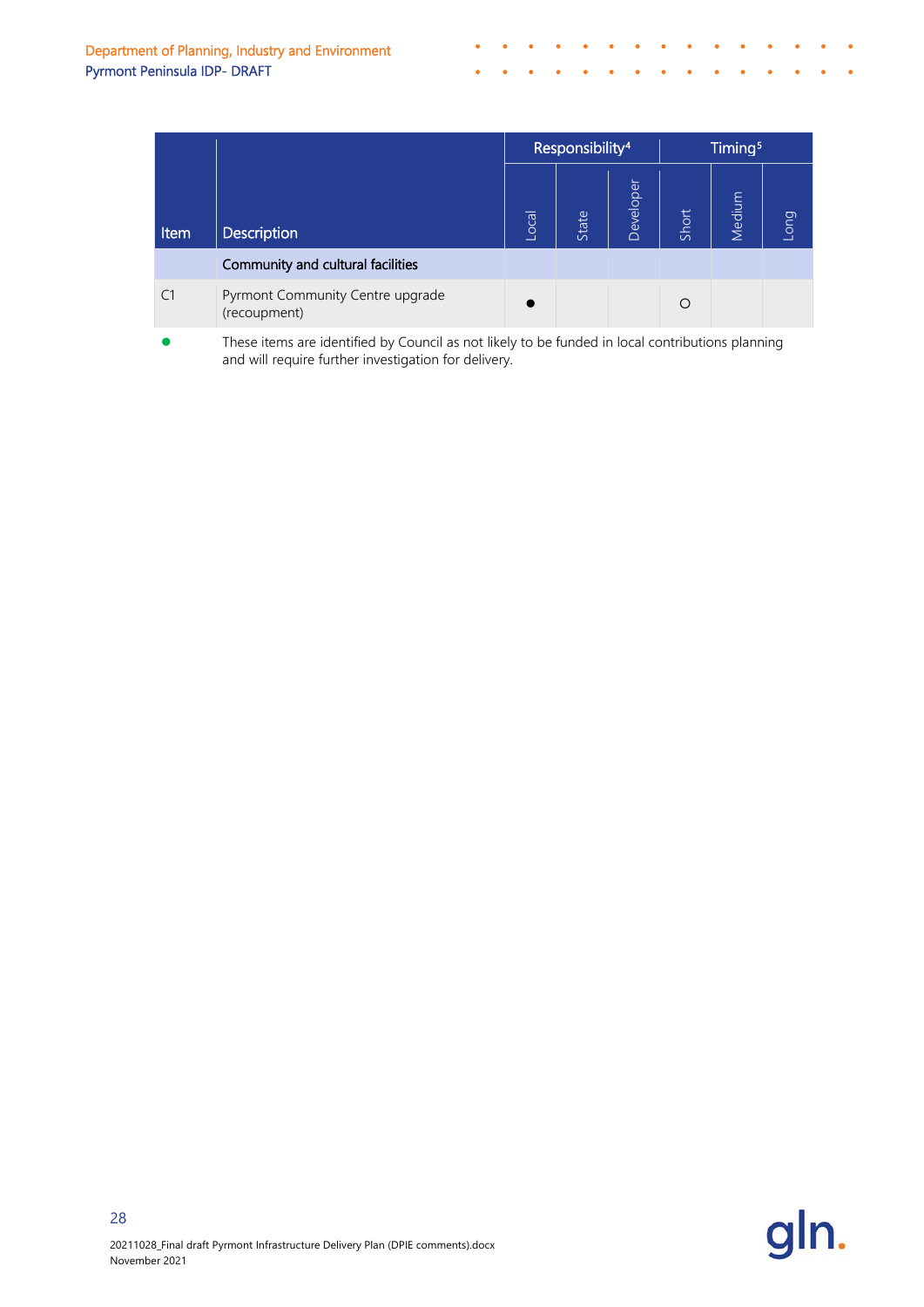## <span id="page-31-0"></span>**3.2 Darling Island**

Darling Island is a mixed-use recreational, cultural and entertainment destination. Future development will enhance the character, walkability and public transport access to the centre to support increased activity<sup>3</sup>.

Infrastructure items from the infrastructure schedule wholly or mostly located in the sub-precinct are summarised in **Table 6**. Additional information about each infrastructure item is included in the infrastructure schedule at **Appendix A**.

Table 6: Proposed Darling Island infrastructure delivery schedule

|                 |                                                                                                                                                                | Responsibility <sup>4</sup> |              |           | Timing <sup>5</sup> |         |          |  |
|-----------------|----------------------------------------------------------------------------------------------------------------------------------------------------------------|-----------------------------|--------------|-----------|---------------------|---------|----------|--|
| Item            | Description                                                                                                                                                    | Local                       | <b>State</b> | Developer | Short               | Medium  | Duo      |  |
|                 | Transport                                                                                                                                                      |                             |              |           |                     |         |          |  |
| T <sub>8</sub>  | Jones Bay - foreshore walk (bridge /<br>over water connection)                                                                                                 |                             |              |           |                     | $\circ$ |          |  |
| T12             | Union St - Liveable Green Network<br>priority route improvements                                                                                               |                             |              |           | $\circ$             |         |          |  |
| T <sub>23</sub> | New Metro station                                                                                                                                              |                             |              |           |                     |         | $\circ$  |  |
| T <sub>25</sub> | Upgrade existing waterfront walk -<br>including upgraded access opposite<br>Australian National Maritime Museum<br>and new access adjoining the Google<br>site |                             |              |           | $\circ$             | $\circ$ |          |  |
| T26             | Active transport loop - Pirrama Rd and<br>Murray St (subject to further<br>investigation)                                                                      |                             |              |           | $\circ$             | $\circ$ |          |  |
|                 | Open space                                                                                                                                                     |                             |              |           |                     |         |          |  |
| O14             | At least 1 new outdoor fitness station -<br>as part of active transport loop (subject<br>to further investigation)                                             |                             |              |           |                     | $\circ$ |          |  |
| O23             | Pyrmont North public domain<br>improvements, including Star City<br>frontages                                                                                  |                             |              |           | $\circ$             | $\circ$ |          |  |
| O <sub>24</sub> | Union St plaza (between Pyrmont Bridge<br>Rd and Pyrmont St) - subject to further<br>investigation                                                             |                             |              |           |                     |         | $\Omega$ |  |
|                 | Green infrastructure                                                                                                                                           |                             |              |           |                     |         |          |  |
| G4              | Drainage upgrade - Pyrmont St to outlet                                                                                                                        |                             |              |           | $\circ$             |         |          |  |
| G <sub>5</sub>  | Water quality improvements - gross<br>pollutant traps to existing lines                                                                                        |                             |              |           | $\circ$             |         |          |  |

 These items are identified by Council as not likely to be funded in local contributions planning and will require further investigation for delivery.

![](_page_31_Picture_7.jpeg)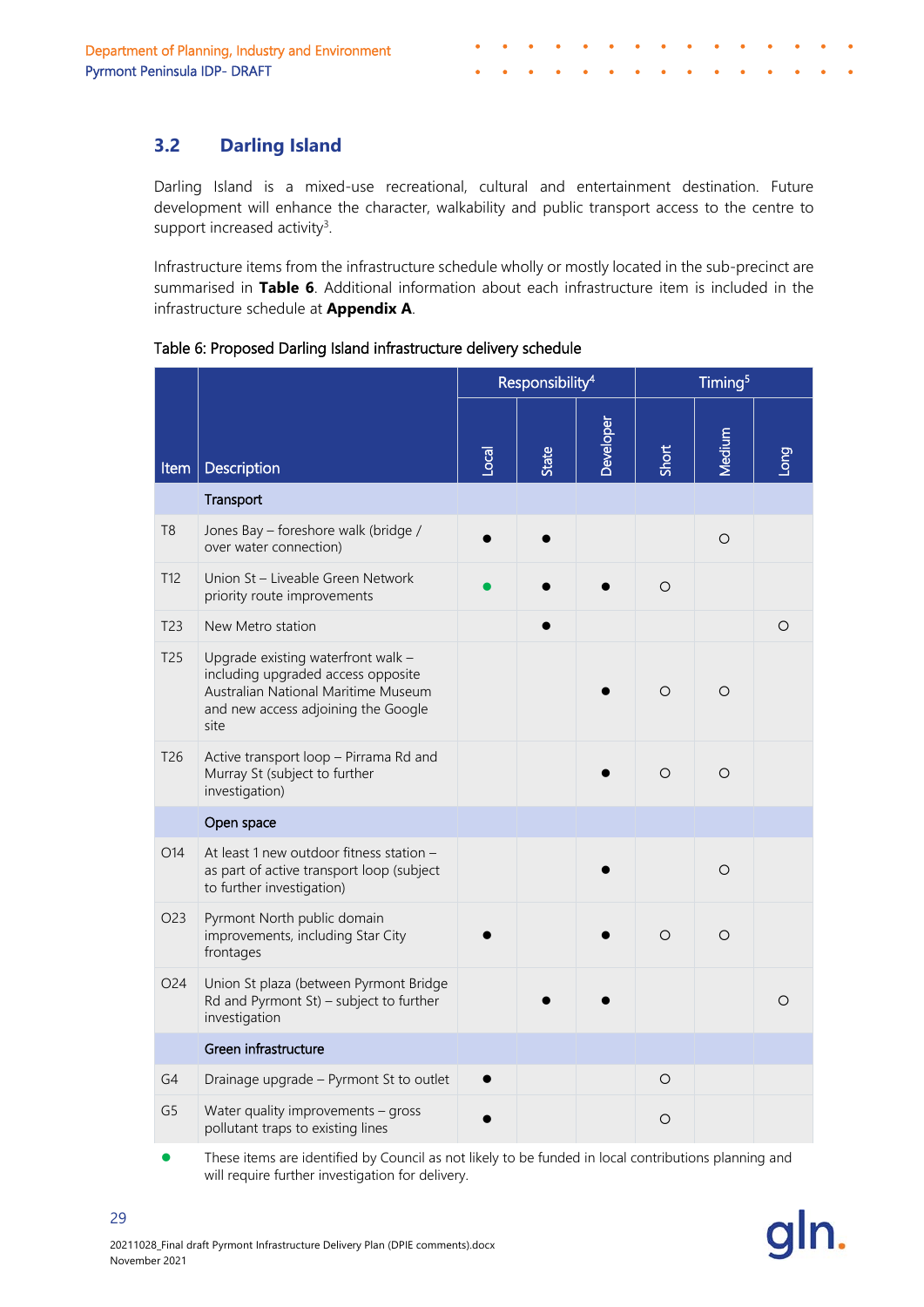## <span id="page-32-0"></span>**3.3 Blackwattle Bay**

Blackwattle Bay is a media hub, tourist destination and new urban quarter<sup>3</sup>. A range of infrastructure is needed to support growth and change in the sub-precinct, as outlined in the Table 7 below.

Table 7: Proposed Blackwattle Bay infrastructure delivery schedule

|                 |                                                                                                  | Responsibility <sup>4</sup> |              |           |         | Timing <sup>5</sup> |         |
|-----------------|--------------------------------------------------------------------------------------------------|-----------------------------|--------------|-----------|---------|---------------------|---------|
| <b>Item</b>     | <b>Description</b>                                                                               | $\overline{\text{real}}$    | <b>State</b> | Developer | Short   | <b>Medium</b>       | Buon    |
|                 | Transport                                                                                        |                             |              |           |         |                     |         |
| T <sub>10</sub> | Jones St cycleway extension                                                                      |                             |              |           |         | $\circ$             | O       |
| T <sub>12</sub> | Union St Liveable Green Network priority<br>route improvements                                   |                             |              |           | $\circ$ |                     |         |
| T <sub>13</sub> | Blackwattle Bay commuter cycleway -<br>Pyrmont Bridge Rd / Bank St to Miller St /<br>Saunders St |                             |              |           |         | $\circ$             |         |
| T <sub>14</sub> | Extend foreshore walk - including INSW sites<br>and private sites                                |                             |              |           |         | $\circ$             |         |
| T <sub>15</sub> | Investigate Glebe Island Bridge active<br>transport connection between Rozelle and<br>Pyrmont    |                             |              |           |         | $\circ$             |         |
|                 | Open space                                                                                       |                             |              |           |         |                     |         |
| O1              | New district park at Bank St                                                                     |                             |              |           |         | $\circ$             |         |
| O <sub>5</sub>  | Landing sites for passive craft                                                                  |                             |              |           |         | $\circ$             |         |
| O <sub>6</sub>  | New harbour pool                                                                                 |                             |              |           |         |                     | O       |
| O <sub>7</sub>  | Inclusive play space - new Bank St park                                                          |                             |              |           |         | $\circ$             |         |
| O14             | At least 1 new outdoor fitness station                                                           |                             |              |           |         | $\circ$             |         |
| O <sub>16</sub> | Transform area under Western Distributor                                                         |                             |              |           |         | $\circ$             | O       |
|                 | Community and cultural facilities                                                                |                             |              |           |         |                     |         |
| C8              | Work-based childcare                                                                             |                             |              |           | $\circ$ | $\circ$             | $\circ$ |
| C9              | New medical centre in a major development                                                        |                             |              |           |         | $\circ$             |         |
| C10             | Blackwattle Bay State Significant Precinct<br>community facility opportunities                   |                             |              |           |         | O                   |         |

 These items are identified by Council as not likely to be funded in local contributions planning and will require further investigation for delivery.

![](_page_32_Picture_6.jpeg)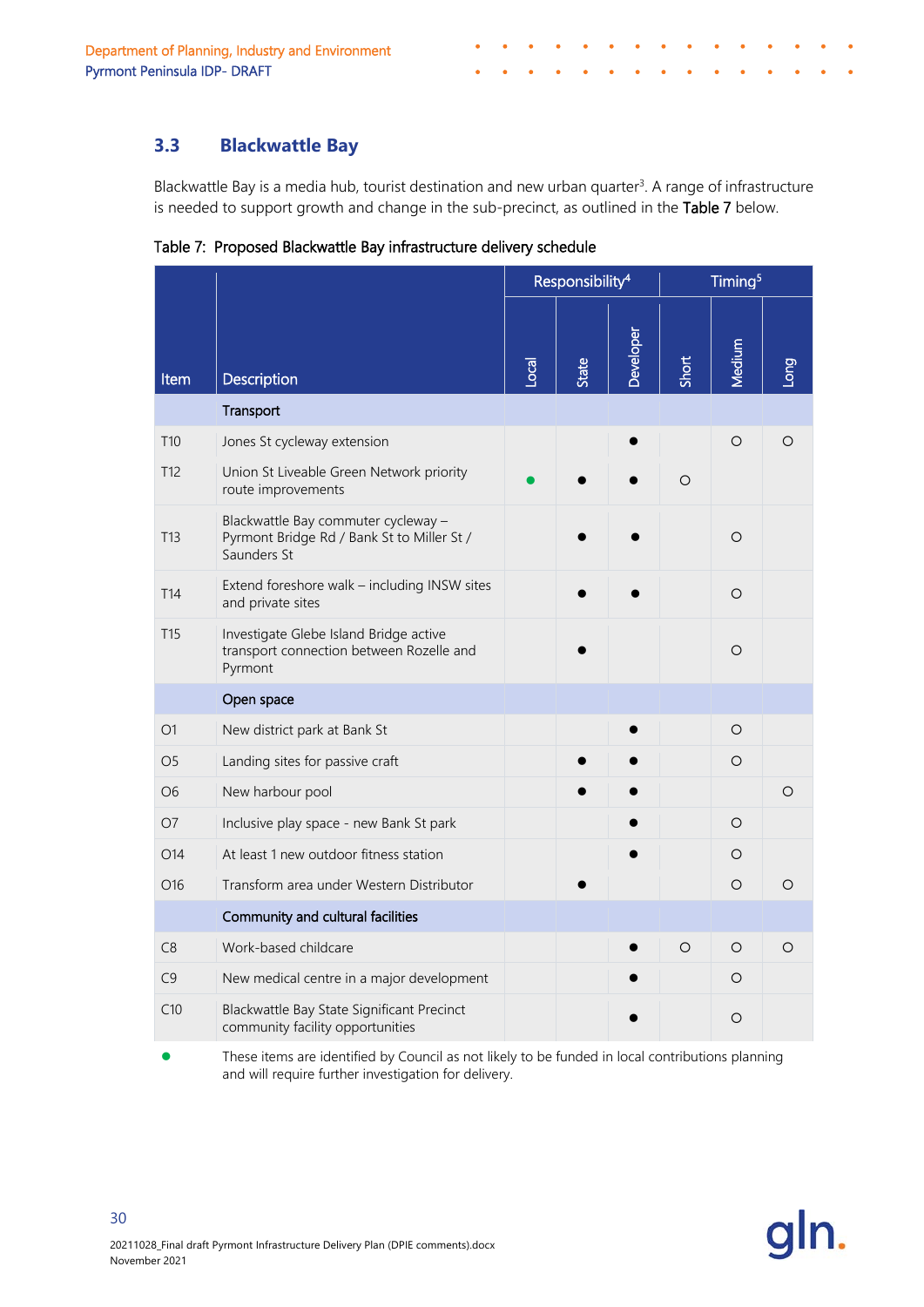## <span id="page-33-0"></span>**3.4 Wentworth Park**

Wentworth Park is a park-side community of historic warehouses and terraces that builds upon the scale and experience of the Ultimo heritage conservation zone and local heart of Quarry Green<sup>3</sup>.

|                 |                                                                                                                                | Responsibility <sup>4</sup> |       |           |         | Timing <sup>5</sup> |            |
|-----------------|--------------------------------------------------------------------------------------------------------------------------------|-----------------------------|-------|-----------|---------|---------------------|------------|
| <b>Item</b>     | <b>Description</b>                                                                                                             | <b>Local</b>                | State | Developer | Short   | <b>Medium</b>       | <b>Duo</b> |
|                 | Transport                                                                                                                      |                             |       |           |         |                     |            |
| T <sub>10</sub> | Jones Street active transport loop (subject to<br>further investigation) - including street<br>upgrades and separated cycleway |                             |       |           |         | $\Omega$            |            |
| T <sub>13</sub> | Blackwattle Bay commuter cycleway                                                                                              |                             |       |           |         | $\circ$             |            |
| T <sub>14</sub> | Extend foreshore walk                                                                                                          |                             |       |           |         | $\Omega$            |            |
| T <sub>16</sub> | Localised footpath widening along key streets                                                                                  |                             |       |           | $\circ$ | $\circ$             |            |
|                 | Open space                                                                                                                     |                             |       |           |         |                     |            |
| O <sub>3</sub>  | Wentworth Park capacity improvements <sup>6</sup>                                                                              |                             |       |           | $\circ$ | $\circ$             |            |
| O <sub>16</sub> | Reuse of area beneath Western Distributor<br>overpass for active recreation                                                    |                             |       |           |         | $\circ$             |            |
|                 | Community and cultural facilities                                                                                              |                             |       |           |         |                     |            |
| C11             | New indoor recreation centre (Landream site)                                                                                   |                             |       |           | $\circ$ |                     |            |

Table 8: Proposed Wentworth Park infrastructure delivery schedule

 These items are identified by Council as not likely to be funded in local contributions planning and will require further investigation for delivery.

<span id="page-33-1"></span> $6$  DPIE is investigating a suitable alternate site for greyhound racing and notes further work will be required to investigate the costs of demolition, remediation, site servicing and upgrade works. Future upgrade works may be informed by Council, which has received a grant from the Department to investigate draft master plan options for upgrading Wentworth Park into public open space.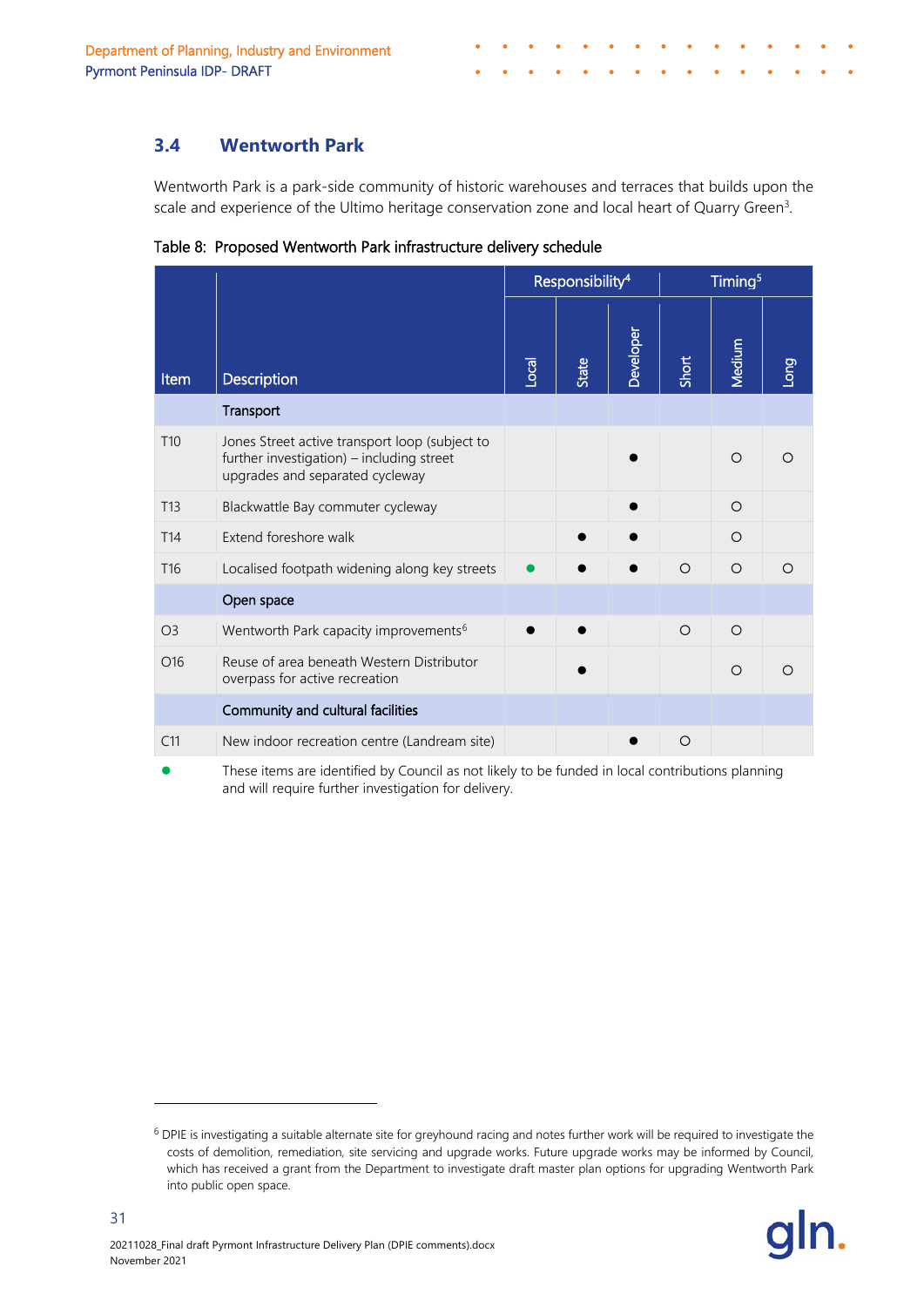# <span id="page-34-0"></span>**3.5 Tumbalong Park**

Tumbalong Park is a celebration and event space for both local community and global visitors<sup>3</sup>.

 $\bullet$ 

 $\bullet$  $\bullet$  $\bullet$  $\bullet$ 

|                 |                                                                                                                                                                                | Responsibility <sup>4</sup> |              |           | Timing <sup>5</sup> |               |      |
|-----------------|--------------------------------------------------------------------------------------------------------------------------------------------------------------------------------|-----------------------------|--------------|-----------|---------------------|---------------|------|
| Item            | <b>Description</b>                                                                                                                                                             | Local                       | <b>State</b> | Developer | Short               | <b>Medium</b> | Buon |
|                 | Transport                                                                                                                                                                      |                             |              |           |                     |               |      |
| T <sub>9</sub>  | Goods Line - northern extension (along<br>Pyrmont St and Murray St, as part of active<br>transport loop) - (explore opportunity as part<br>of Powerhouse Museum upgrade works) |                             |              |           |                     | $\Omega$      |      |
| T <sub>24</sub> | Reallocate road space on Pyrmont St -<br>Edward Ln to Allen St                                                                                                                 |                             |              |           |                     | $\bigcirc$    |      |
|                 | Open space                                                                                                                                                                     |                             |              |           |                     |               |      |
| O <sub>4</sub>  | New urban park/plaza connecting Allen St<br>(opportunity for overpass area at Murray St,<br>Pyrmont St and Allen St intersection)                                              |                             |              |           |                     | $\bigcirc$    | ∩    |
| O13             | Youth spaces - active transport loop (subject<br>to further investigation), potentially as part of<br>item above (new urban park/plaza)                                        |                             |              |           |                     | ∩             |      |

Table 9: Proposed Tumbalong Park infrastructure delivery schedule

![](_page_34_Picture_5.jpeg)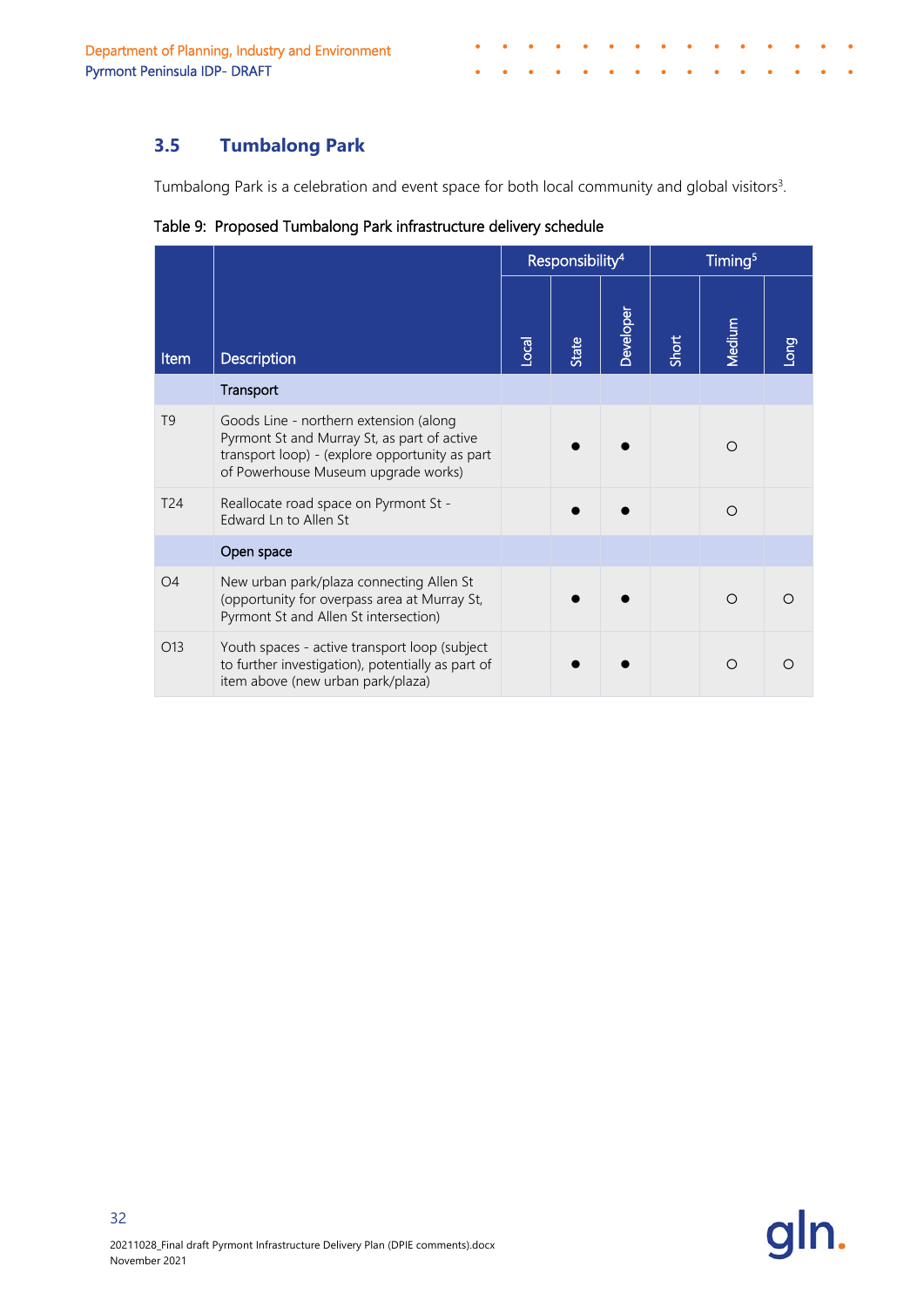## <span id="page-35-0"></span>**3.6 Ultimo**

Ultimo is a centre for creativity and learning at the edge of Central Station reinvigorating the Harris Street heritage conservation zone through a series of connected campuses<sup>3</sup>.

Table 10: Proposed Ultimo infrastructure delivery schedule

|                 |                                                                                                     | Responsibility <sup>4</sup> |       |           |                     | Timing <sup>5</sup> |            |
|-----------------|-----------------------------------------------------------------------------------------------------|-----------------------------|-------|-----------|---------------------|---------------------|------------|
| <b>Item</b>     | Description                                                                                         | Local                       | State | Developer | Short               | Medium              | <b>Duo</b> |
|                 | Transport                                                                                           |                             |       |           |                     |                     |            |
| T1              | Contra-flow bus lane - Harris St & Regent St                                                        |                             |       |           |                     | $\circ$             |            |
| T <sub>2</sub>  | Shared zones around UTS and TAFE                                                                    |                             |       |           | $\circ$             |                     |            |
| T <sub>3</sub>  | Close Jones St for new open space                                                                   |                             |       |           | O                   |                     |            |
| T <sub>4</sub>  | Harris St signalised pedestrian crossing                                                            |                             |       |           | O                   | O                   |            |
| T <sub>6</sub>  | Intermediate transit corridor - via Harris St                                                       |                             |       |           |                     | $\circ$             |            |
| T <sub>7</sub>  | Bus stop rationalisation/relocation - Harris St                                                     |                             |       |           | O                   |                     |            |
| T <sub>16</sub> | Localised footpath widening along key streets                                                       |                             |       |           | O                   | O                   | O          |
| T <sub>27</sub> | Forest Lodge to City South bike network link                                                        |                             |       |           |                     | O                   |            |
|                 | Open space                                                                                          |                             |       |           |                     |                     |            |
| O <sub>2</sub>  | Jones St new linear park                                                                            |                             |       |           |                     | $\circ$             |            |
| O10             | 4 new publicly accessible outdoor courts                                                            |                             |       |           |                     | O                   |            |
| O13             | Youth spaces - active transport loop (Ultimo<br>portion) - loop subject to further<br>investigation |                             |       |           |                     | O                   | Ω          |
| O15             | Mary Ann St park upgrade                                                                            |                             |       |           |                     | $\circ$             |            |
| O16             | Transform area under Western Distributor<br>overpass                                                |                             |       |           |                     | O                   | O          |
| O <sub>21</sub> | Goods Line North expansion - into Darling<br>Drive, as part of UTS and Powerhouse<br>renewal        |                             |       |           |                     | O                   | O          |
| O22             | New publicly accessible open space on TAFE<br>site as part of TAFE site renewal                     |                             |       |           |                     | O                   |            |
|                 | Community and cultural facilities                                                                   |                             |       |           |                     |                     |            |
| C <sub>4</sub>  | New production space for creative arts                                                              |                             |       |           | $\circlearrowright$ | $\circ$             |            |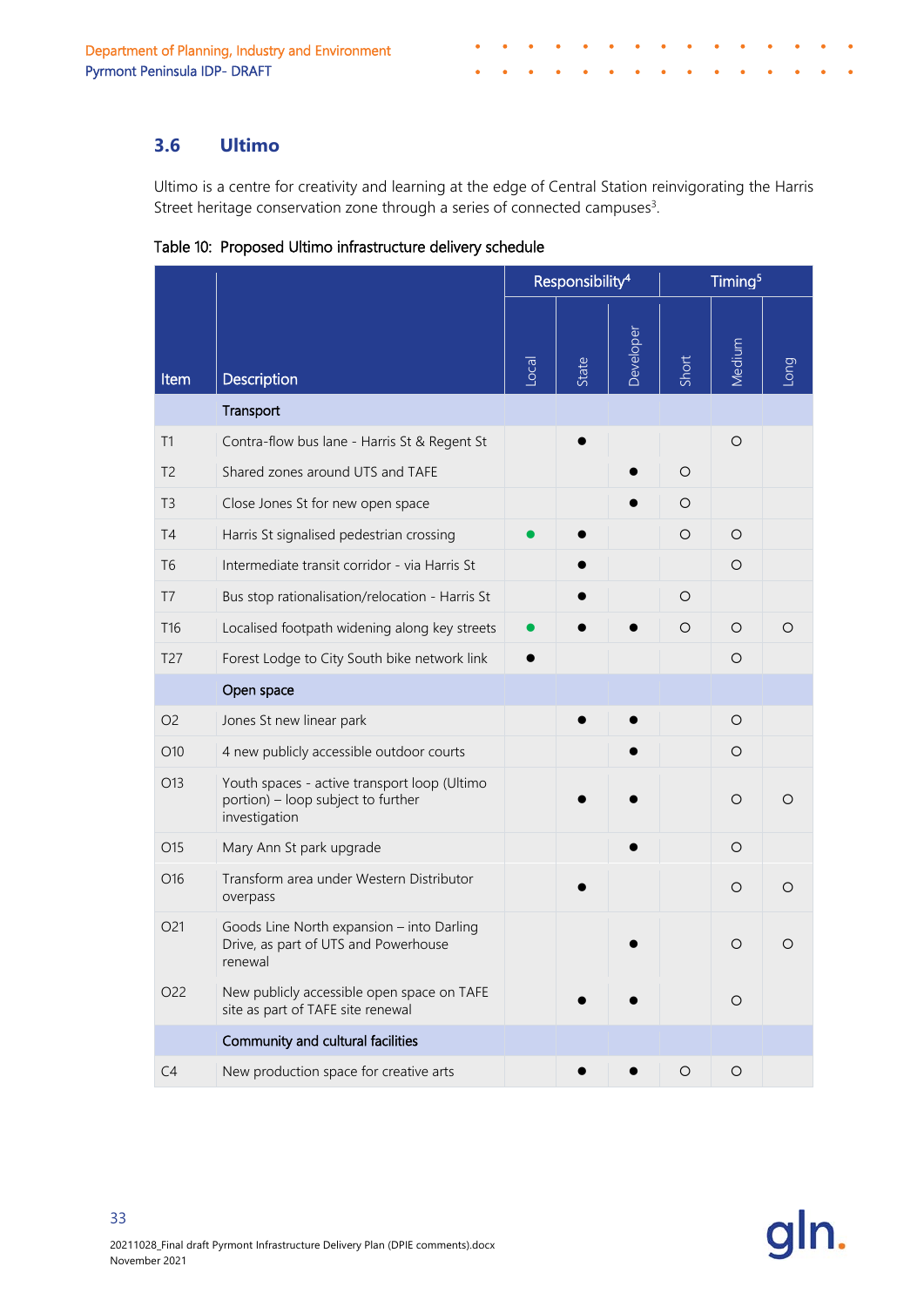|      |                                                                           | Responsibility <sup>4</sup> |           | Timing <sup>5</sup> |         |         |      |
|------|---------------------------------------------------------------------------|-----------------------------|-----------|---------------------|---------|---------|------|
| Item | <b>Description</b>                                                        | Local                       | State     | Developer           | Short   | Medium  | Long |
| C6   | Improve community access to MAAS<br>auditoriums and theatres <sup>7</sup> |                             | $\bullet$ |                     | $\circ$ | $\circ$ |      |
| C8   | Work-based childcare in large commercial<br>development                   |                             |           |                     | $\circ$ | $\circ$ |      |
| C12  | Ultimo Community Centre upgrade                                           |                             |           |                     |         | $\circ$ |      |

**•** These items are identified by Council as not likely to be funded in local contributions planning and will require further investigation for delivery.

<span id="page-36-0"></span> $7$  As noted in section [2.3](#page-12-0) of this IDP, in June 2021, the State government announced \$500 million will be provided to upgrade and renovate the Powerhouse Museum. A design competition is due to commence in 2021.

![](_page_36_Picture_4.jpeg)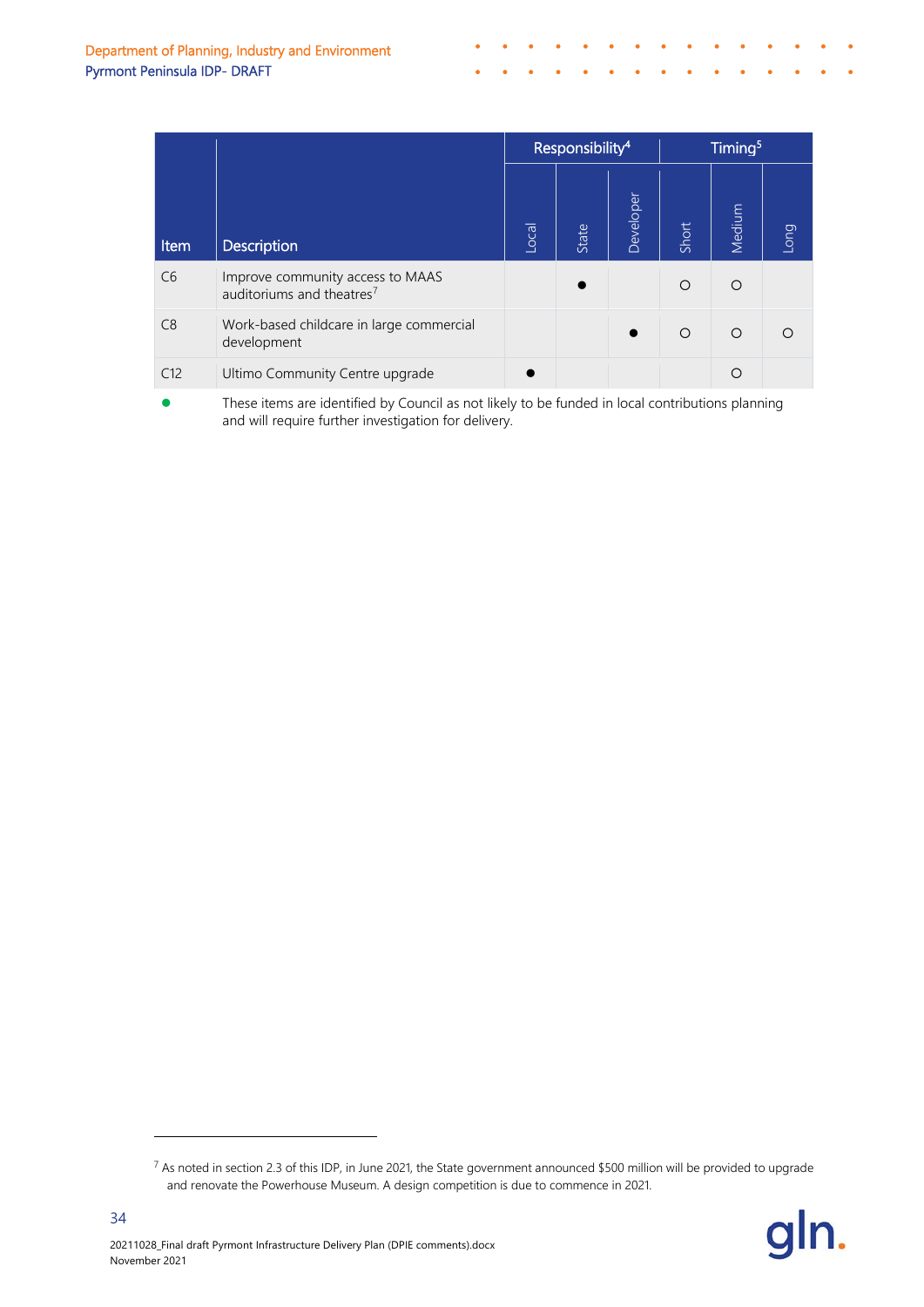## <span id="page-37-0"></span>**3.7 Pirrama**

Pirrama is an active waterfront neighbourhood which is characterised by recently developed mid to high rise development and an active foreshore connected by a series of parks and promenades.

Table 11: Proposed Pirrama infrastructure delivery schedule

|                | Responsibility <sup>4</sup>                                             |                |       | Timing <sup>5</sup> |       |        |             |
|----------------|-------------------------------------------------------------------------|----------------|-------|---------------------|-------|--------|-------------|
| Item           | Description                                                             | $\overline{c}$ | State | Developer           | Short | Medium | <b>Buon</b> |
|                | Green infrastructure                                                    |                |       |                     |       |        |             |
| G <sub>5</sub> | Water quality improvements - gross pollutant<br>traps to existing lines |                |       |                     | O     |        |             |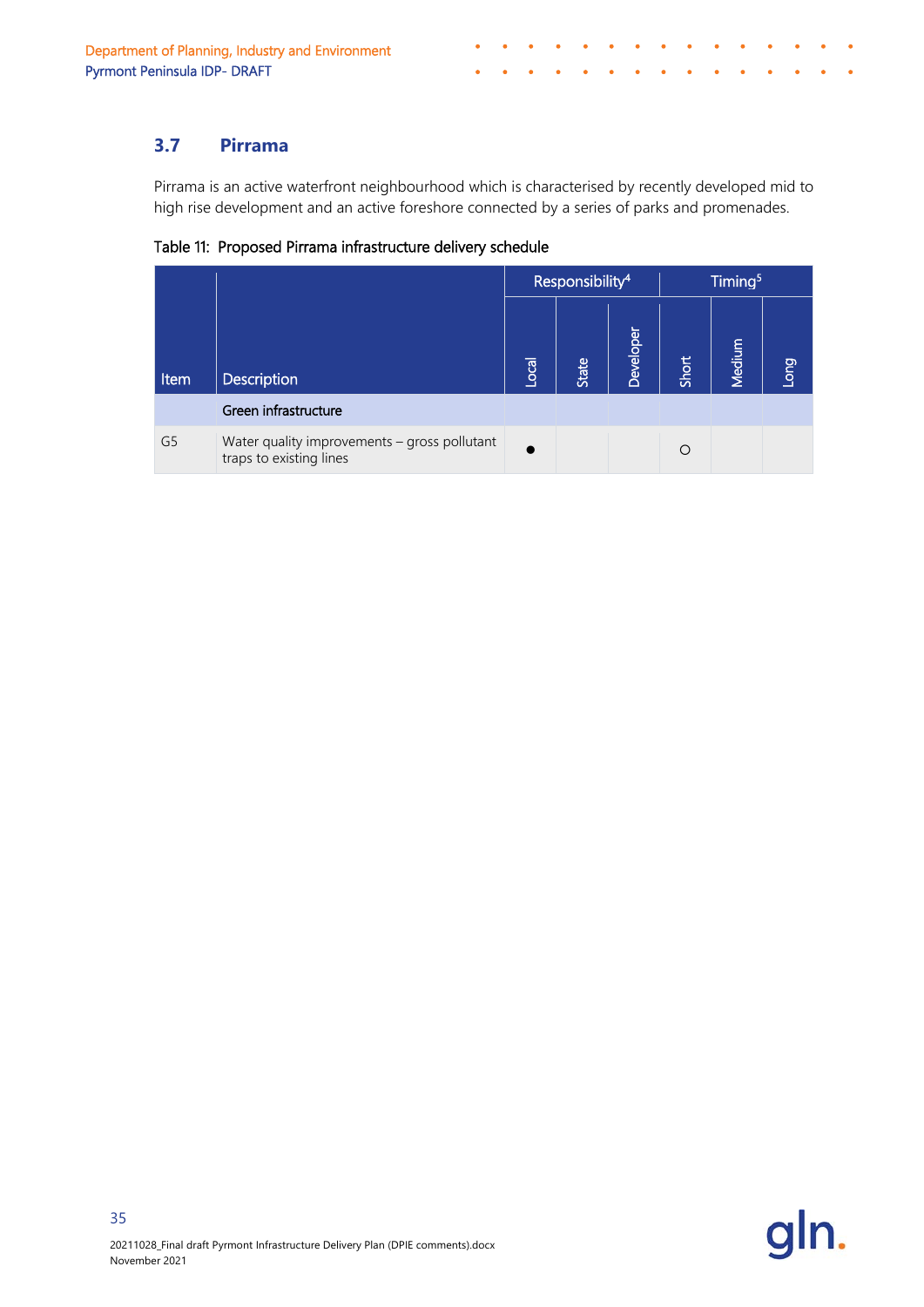# <span id="page-38-0"></span>**4 Next steps**

This IDP has been prepared alongside the Pyrmont Peninsula sub-precinct master plans and further work undertaken in 2021 with Council and agencies to identify infrastructure priorities needed to support the implementation of the Pyrmont Peninsula Place Strategy. It provides information on what infrastructure is needed (local and state infrastructure priorities and opportunities), when it is needed (staging and priorities), how it can be delivered (funding and delivery mechanisms) and who could deliver it (developers, State agencies, Council etc).

The IDP has been prepared to guide infrastructure agencies and the community in understanding the changes required to the infrastructure framework to plan for the 'infrastructure task' needed to support the creation of great places in the Peninsula and provide a 'road map' to assist relevant agencies, Council, developers and the community to collaboratively plan, priorities, program and deliver infrastructure in the Peninsula in an orderly and timely manner.

The next steps in the planning and delivery of Place Strategy infrastructure for the Pyrmont Peninsula include:

- Sub-precinct master plans finalisation and adoption of sub-precinct master plans and associated changes to planning controls on key and Metro sites that will enable development and associated population growth and infrastructure demand.
- Sydney Metro continued planning for the delivery of the new Metro station at Pyrmont and supporting infrastructure including pedestrian connections and public domain upgrades.
- $Kev$  sites infrastructure further discussion, planning and agreement regarding infrastructure to be delivered on key sites including the Star, Blackwattle Bay and the University of Technology Sydney, and associated delivery mechanisms, for example, through updates to the Sydney Local Environmental Plan 2012, design guides and in planning agreements or other arrangements.
- Special infrastructure contribution preparation of the new SIC by DPIE.
- Local infrastructure Council to progress the preparation of a local contributions plan to deliver the funding required for the local works items set out in the Infrastructure Schedule at Appendix A. This IDP considers a s7.12 plan with a 3 per cent levy may be the optimum approach for funding the local works included in the Infrastructure Schedule at Appendix A. Preliminary analysis by GLN suggests that a draft plan which seeks a 3% levy would meet the criteria set out in the Department's 2021 Practice Note, which addresses higher rate levies.
- State infrastructure works continued investigation of State infrastructure works by relevant agencies such as Glebe Island Bridge, facilitating the return of Wentworth Park to the community as public open space as part of a larger and enhanced parkland and extending the Goods Line south through adjacent precinct investigations (ie. Tech Central)
- <span id="page-38-1"></span>• Affordable housing – expansion of the Council's Affordable Housing Program to apply to Pyrmont Peninsula by Council.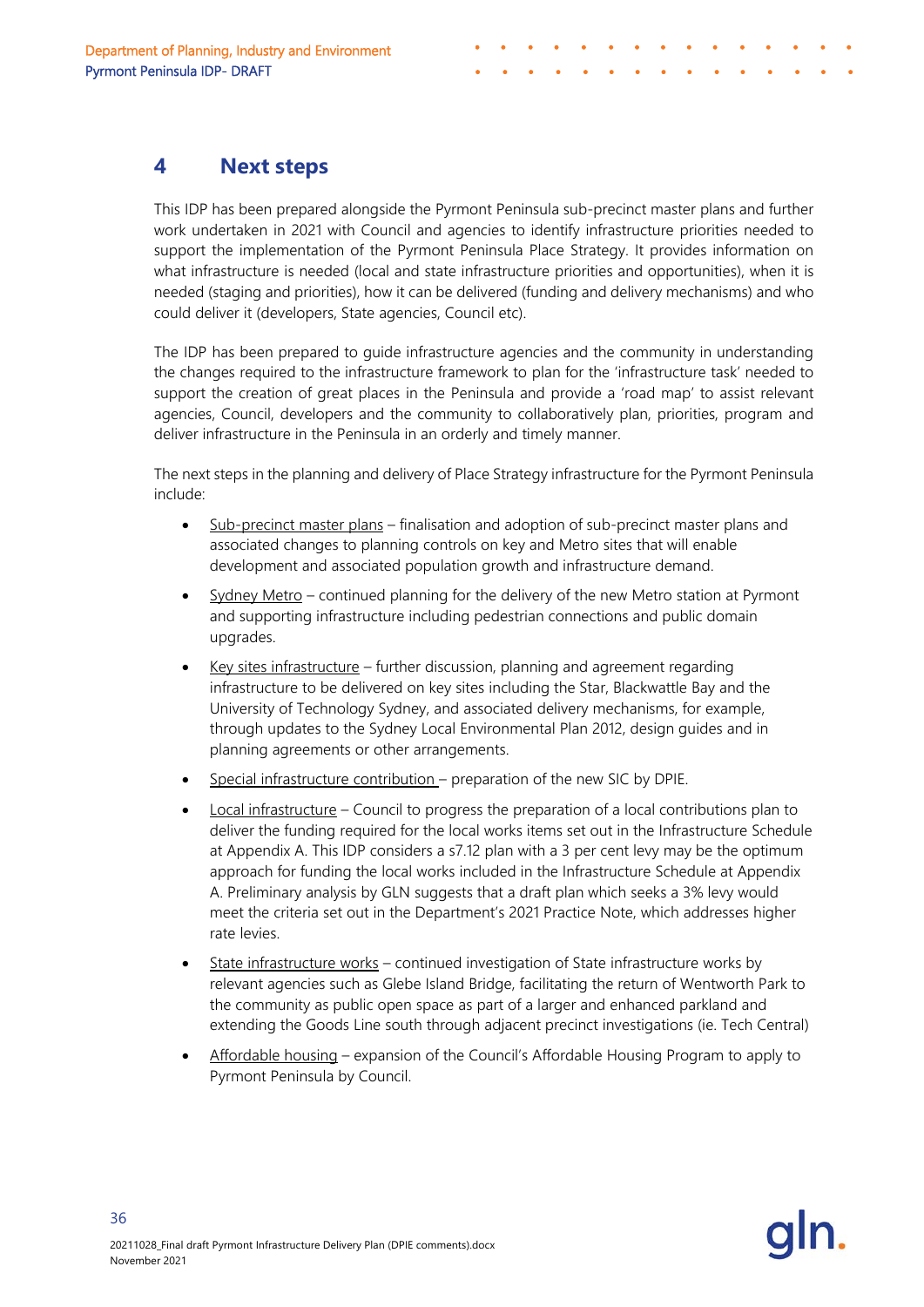# <span id="page-39-0"></span>**APPENDIX A: INFRASTRUCTURE SCHEDULE**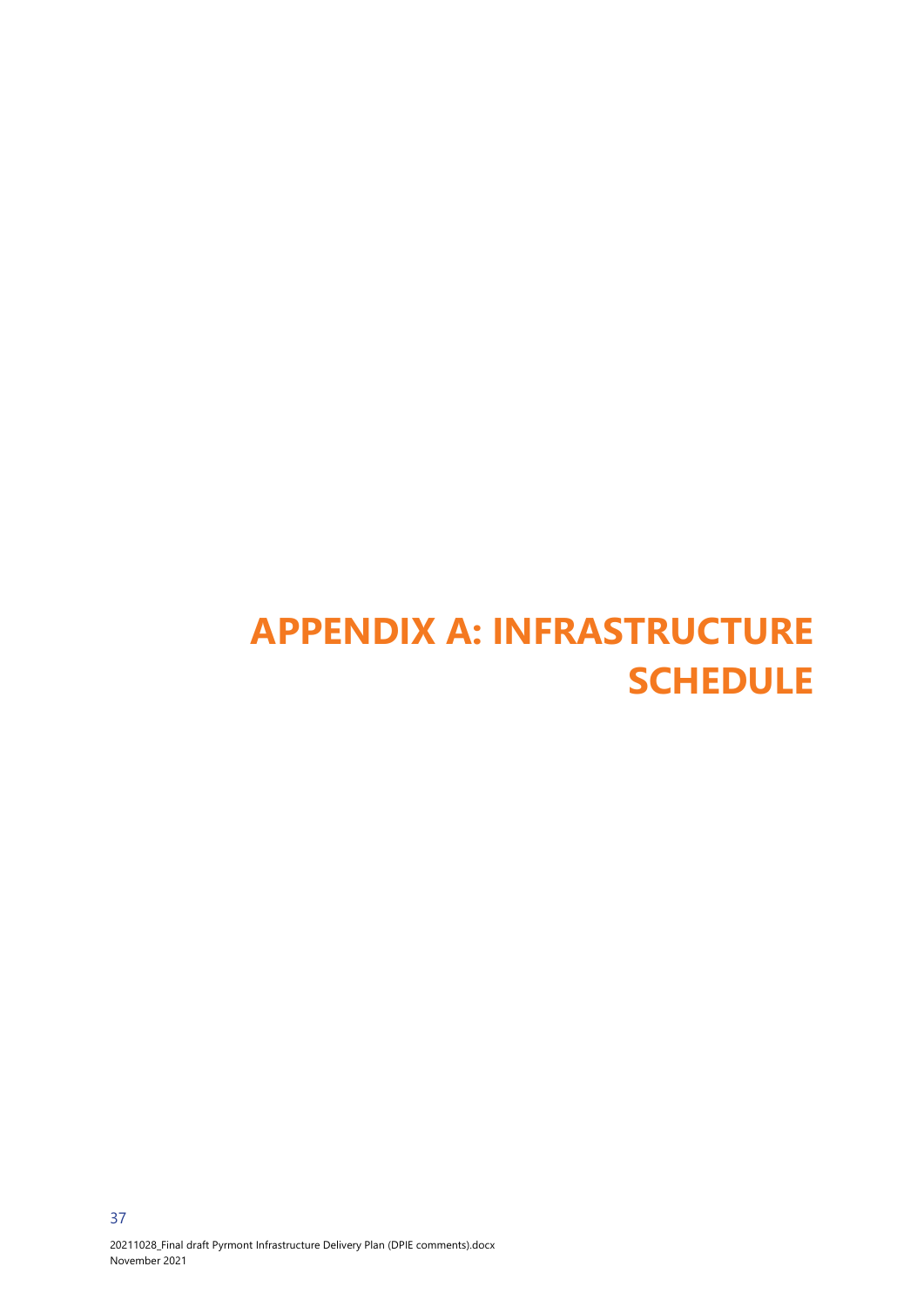- Department of Planning, Industry and Environment
	- Pyrmont Peninsula IDP- DRAFT

 $\bullet$ 

#### Table A1: Proposed Infrastructure schedule

Î

| <b>Item</b>     | Name                                                                                                   | Sub-precinct(s)                     | Timing       | <b>Potential</b><br>responsibility | Potential funding / delivery<br>mechanism(s) |
|-----------------|--------------------------------------------------------------------------------------------------------|-------------------------------------|--------------|------------------------------------|----------------------------------------------|
|                 | Transport                                                                                              |                                     |              |                                    |                                              |
| T1              | Contra-flow bus lane - Harris St and Regent St                                                         | Ultimo                              | Medium       | <b>TfNSW</b>                       | <b>TBD</b>                                   |
| T <sub>2</sub>  | Shared zones around UTS and TAFE                                                                       | Ultimo                              | Short        | Developer                          | State grants, key sites                      |
| T <sub>3</sub>  | Close Jones St for new open space                                                                      | Ultimo                              | Short        | Developer                          | State grants, key sites                      |
| T4              | Harris St signalised pedestrian crossing                                                               | Ultimo                              | Short-Medium | <b>TfNSW</b>                       | <b>TBD</b>                                   |
| T <sub>5</sub>  | Harris St - Liveable Green Network priority<br>route improvements                                      | Pyrmont Village                     | Short-Medium | City of Sydney                     | <b>LIC</b>                                   |
| T <sub>6</sub>  | Intermediate transit corridor - via Harris St                                                          | Pirrama, Pyrmont Village,<br>Ultimo | Medium       | <b>TfNSW</b>                       | <b>TBD</b>                                   |
| T7              | Bus stop rationalisation/relocation - Harris St                                                        | Pirrama, Pyrmont Village,<br>Ultimo | Short        | <b>TfNSW</b>                       | <b>TBD</b>                                   |
| T <sub>8</sub>  | Jones Bay – foreshore walk (bridge / over water<br>connection)                                         | Darling Island                      | Medium       | City of Sydney,<br><b>TfNSW</b>    | <b>LIC</b>                                   |
| T <sub>9</sub>  | Goods Line - northern extension (explore<br>opportunity as part of Powerhouse Museum<br>upgrade works) | Tumbalong Park, Pyrmont<br>Village  | Medium       | INSW/Developer                     | Key sites LEP provisions                     |
| T <sub>10</sub> | Jones St cycleway extension / active transport<br>loop (subject to further extension)                  | Blackwattle Bay, Wentworth<br>Park  | Medium-Long  | Developer                          | State grants, key sites                      |

 $\bullet$  $\bullet$  $\bullet$ 

 $\bullet$  $\sim$   $\bullet$ 

 $\bullet$ 

 $\blacksquare$  $\bullet$  $\bullet$  $\blacksquare$  $\blacksquare$   $\bullet$ 

 $\bullet$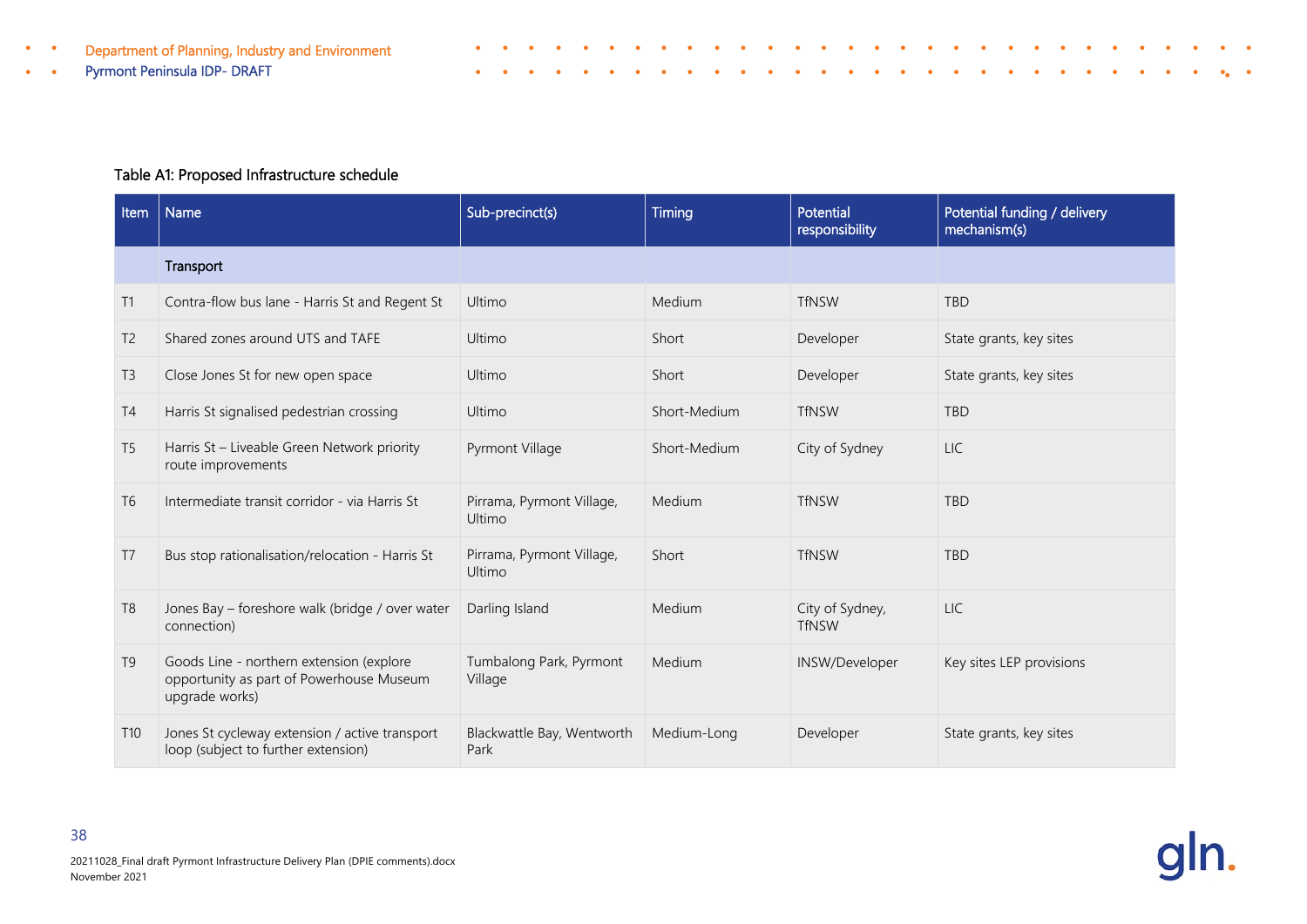#### Pyrmont Peninsula IDP- DRAFT  $\bullet$  .  $\bullet$

| <b>Item</b>     | <b>Name</b>                                                                                   | Sub-precinct(s)                                                           | Timing     | Potential<br>responsibility                  | Potential funding / delivery<br>mechanism(s)                                                                      |  |  |  |
|-----------------|-----------------------------------------------------------------------------------------------|---------------------------------------------------------------------------|------------|----------------------------------------------|-------------------------------------------------------------------------------------------------------------------|--|--|--|
| T11             | Intersection reconfiguration - at Western<br>Distributor, Bank St, Pyrmont Bridge Rd          | Blackwattle Bay                                                           | Short      | <b>TfNSW</b>                                 | <b>TBD</b>                                                                                                        |  |  |  |
| T12             | Union St Liveable Green Network priority route<br>improvements                                | Pyrmont Village, Blackwattle<br>Bay                                       | Short      | TfNSW, developer,<br>local item <sup>*</sup> | <b>TBD</b>                                                                                                        |  |  |  |
| T13             | Blackwattle Bay commuter cycleway - Pyrmont<br>Bridge Rd / Bank St to Miller St / Saunders St | Blackwattle Bay, Wentworth<br>park                                        | Medium     | Developer/INSW                               | Key sites, State grants                                                                                           |  |  |  |
| T <sub>14</sub> | Extend foreshore walk - including INSW sites<br>and private sites                             | Blackwattle Bay, Wentworth<br>park                                        | Medium     | Developer/INSW,<br>Property NSW              | Key sites                                                                                                         |  |  |  |
| T15             | Investigate Glebe Island Bridge active transport<br>connection between Rozelle and Pyrmont    | Pirrama                                                                   | Medium     | <b>NSW Government</b>                        | <b>TBD</b>                                                                                                        |  |  |  |
| T <sub>16</sub> | Localised footpath widening along key streets                                                 | Pyrmont Village, Wentworth<br>Park, Ultimo                                | Short-Long | Developer, City of<br>Sydney, State          | LIC, key sites, State grants                                                                                      |  |  |  |
| T <sub>17</sub> | Shared parking                                                                                |                                                                           |            |                                              |                                                                                                                   |  |  |  |
| T <sub>18</sub> | Parking pricing                                                                               |                                                                           |            |                                              |                                                                                                                   |  |  |  |
| T <sub>19</sub> | Transportation management associations                                                        |                                                                           |            |                                              | These initiatives have been identified while preparing the Pyrmont Peninsula Place Strategy in 2020 as supporting |  |  |  |
| T <sub>20</sub> | Alternative freight arrangements                                                              | broader precinct outcomes subject to relevant policy delivered by others. |            |                                              |                                                                                                                   |  |  |  |
| T <sub>21</sub> | Car-sharing and ride-sharing                                                                  |                                                                           |            |                                              |                                                                                                                   |  |  |  |
| T <sub>22</sub> | Autonomous vehicles                                                                           |                                                                           |            |                                              |                                                                                                                   |  |  |  |

 $\bullet$  $\bullet$  $\bullet$ 

 $\bullet$  $\bullet$ 

 $\bullet$  $\bullet$  $\bullet$  $\bullet$  $\bullet$ 

 $\sim$ 

 $\bullet$  $\sim$  $\bullet$   $\bullet$ 

 $\bullet$  $\bullet$  $\bullet$  $\bullet$  $\bullet$ 

 $\bullet$ 

 $\bullet$  $\bullet$  $\bullet$  $\bullet$  $\bullet$  $\bullet$  $\bullet$  $\bullet$  $\bullet$  $\bullet$  $\bullet$  $\bullet$  $\bullet$ .  $\bullet$ 

 $\bullet$ 

 $\bullet$ 

 $\bullet$ 

Î

 $\sim$ 

 $\bullet$  $\bullet$  $\bullet$  $\bullet$  $\bullet$ 

 $\bullet$  $\bullet$  $\bullet$  $\bullet$  $\blacksquare$ **A** 

20211028\_Final draft Pyrmont Infrastructure Delivery Plan (DPIE comments).docx November 2021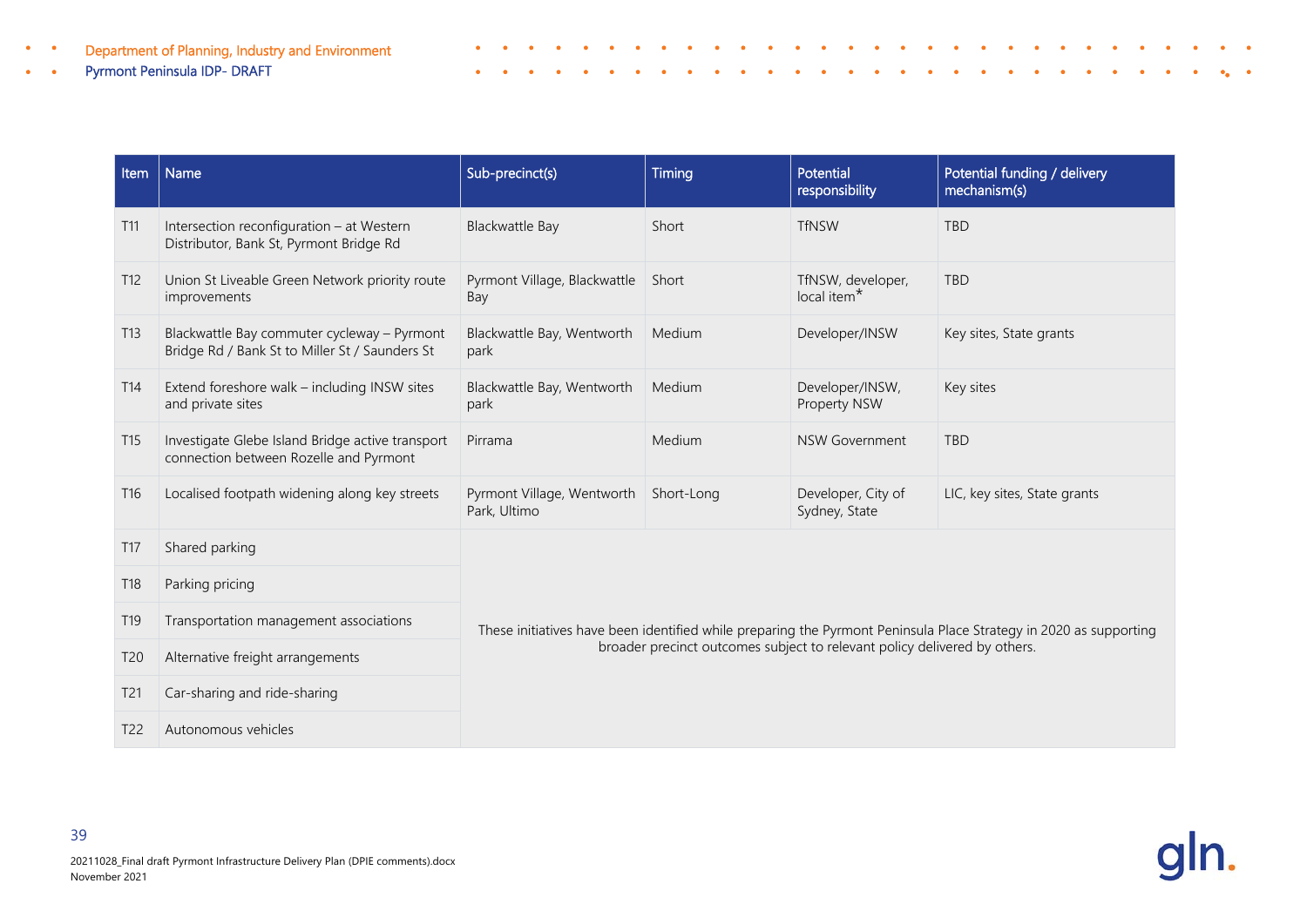#### Pyrmont Peninsula IDP- DRAFT  $\bullet$  .  $\bullet$

| Item            | Name                                                                                   | Sub-precinct(s)                                     | Timing       | Potential<br>responsibility       | Potential funding / delivery<br>mechanism(s)                                                                                                               |
|-----------------|----------------------------------------------------------------------------------------|-----------------------------------------------------|--------------|-----------------------------------|------------------------------------------------------------------------------------------------------------------------------------------------------------|
| T <sub>23</sub> | New Metro station                                                                      | Pyrmont Village, Darling<br>Island, Blackwattle Bay | Long         | TfNSW, Sydney Metro               | State budget, Transport special<br>infrastructure contribution, per State<br>government's December 2020<br>announcement, annual value sharing<br>mechanism |
| T <sub>24</sub> | Reallocate road space on Pyrmont St - Edward<br>Ln to Allen St                         | Pyrmont Village, Tumbalong                          | Medium       | Developer, TfNSW                  | <b>TBD</b>                                                                                                                                                 |
| T <sub>25</sub> | Upgrade existing waterfront walk                                                       | Darling Island                                      | Short-medium | State, developer                  | Key sites                                                                                                                                                  |
| T <sub>26</sub> | Active transport loop (subject to further<br>investigation) - Pirrama Rd and Murray St | Darling Island                                      | Short-medium | Developer                         | Key sites                                                                                                                                                  |
| T <sub>27</sub> | Forest Lodge to City South bike network link                                           | Ultimo                                              | Medium       | City of Sydney                    | <b>LIC</b>                                                                                                                                                 |
|                 | Open space                                                                             |                                                     |              |                                   |                                                                                                                                                            |
| O <sub>1</sub>  | New district park at Bank St                                                           | Blackwattle Bay                                     | Medium       | Developer (INSW)                  | Key sites LEP provisions                                                                                                                                   |
| O <sub>2</sub>  | Jones St new linear park                                                               | Ultimo                                              | Medium       | Developer, State                  | State grants, key sites                                                                                                                                    |
| O <sub>3</sub>  | Wentworth Park capacity improvements                                                   | Wentworth Park                                      | Short-medium | Property NSW, City of<br>Sydney   | State funding TBD, LIC                                                                                                                                     |
| O <sub>4</sub>  | New urban park/plaza connecting Allen St                                               | Tumbalong Park                                      | Medium-Long  | Developer, Property<br><b>NSW</b> | Key sites LEP provisions                                                                                                                                   |
| O <sub>5</sub>  | Landing sites for passive craft - Blackwattle Bay<br>and Banks St                      | Blackwattle Bay                                     | Medium       | INSW, Maritime,<br>Developer,     | Key sites LEP provisions                                                                                                                                   |

 $\bullet$  $\bullet$  $\bullet$  $\bullet$  $\bullet$  $\bullet$ 

 $\bullet$  $\bullet$   $\bullet$  $\bullet$  $\bullet$  $\bullet$  $\bullet$  $\bullet$  $\bullet$  $\bullet$  $\bullet$  $\bullet$  $\bullet$  $\bullet$  $\bullet_{\bullet}$  $\bullet$ 

 $\bullet$  $\Delta$  $\bullet$  $\overline{\phantom{a}}$  $\bullet$   $\bullet$ 

 $\bullet$  $\bullet$   $\bullet$ 

 $\bullet$  $\bullet$ 

 $\bullet$ 

 $\bullet$ 

Î

 $\bullet$  $\blacksquare$  $\bullet$  $\bullet$  $\bullet$  $\bullet$  $\bullet$  $\bullet$ 

 $\bullet$  $\bullet$  $\bullet$  $\bullet$  $\bullet$  $\bullet$  $\bullet$  $\bullet$  $\bullet$  $\bullet$  $\bullet$  $\bullet$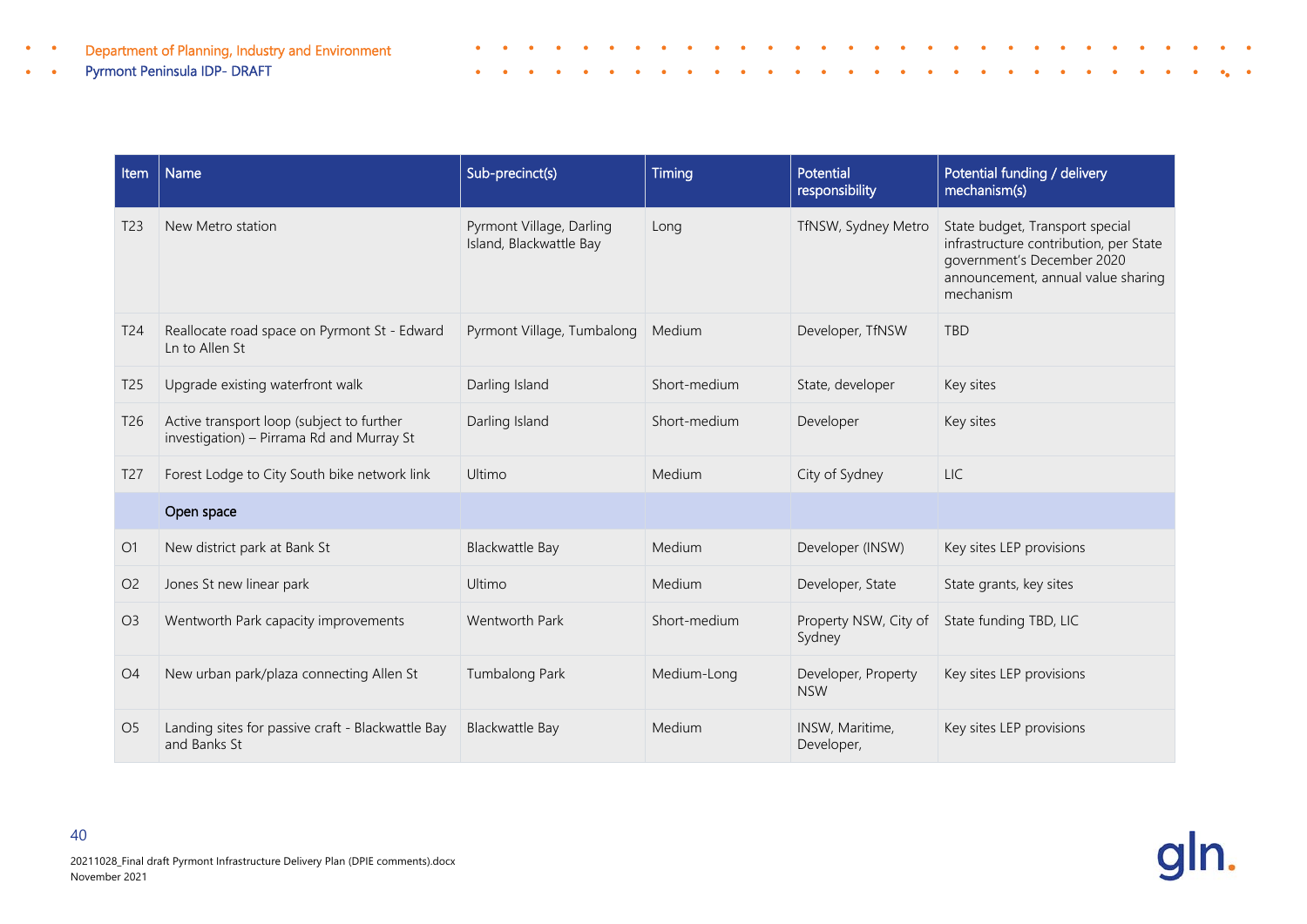#### Pyrmont Peninsula IDP- DRAFT  $\bullet$  .  $\bullet$

| Item            | Name                                                                                                         | Sub-precinct(s)                           | Timing        | Potential<br>responsibility  | Potential funding / delivery<br>mechanism(s) |
|-----------------|--------------------------------------------------------------------------------------------------------------|-------------------------------------------|---------------|------------------------------|----------------------------------------------|
| O <sub>6</sub>  | New harbour pool                                                                                             | Blackwattle Bay/Pirrama                   | Long          | Developer, INSW,<br>Maritime | Key sites LEP provisions                     |
| O <sub>7</sub>  | Inclusive play space - as part of new Bank St<br>park                                                        | <b>Blackwattle Bay</b>                    | Medium        | Developer (INSW)             | Key sites LEP provisions                     |
| O <sub>8</sub>  | Playful elements - along active transport loop<br>(subject to further investigation)                         | All                                       | Medium        | Developer, INSW              | Key sites LEP provisions, State grants       |
| O <sub>9</sub>  | Connected foreshore walk                                                                                     | All                                       | Medium-Long   | <b>INSW, Property NSW</b>    | Key sites LEP provisions, State grants       |
| O <sub>10</sub> | 4 new publicly accessible outdoor courts                                                                     | Ultimo                                    | Medium        | Developer, UTS               | Key sites LEP provisions                     |
| O11             | Maybanke Recreation Centre - capacity<br>improvements                                                        | Pyrmont Village                           | Long          | City of Sydney               | <b>LIC</b>                                   |
| O12             | Use rooftops in major public and private<br>development e.g. for public recreation                           | All                                       | Medium        | Developers                   | Key sites LEP provisions                     |
| O13             | Youth spaces - active transport loop (Ultimo<br>portion) - loop subject to further investigation             | Ultimo/Tumbalong Park                     | Medium-Long   | Developer, State             | State grants, key sites                      |
| O <sub>14</sub> | At least 1 new outdoor fitness station - active<br>transport loop - loop subject to further<br>investigation | Darling Island/Blackwattle<br>Bay         | Medium        | Developer (INSW)             | Key sites LEP provisions                     |
| O15             | Mary Ann St park upgrade                                                                                     | Ultimo                                    | Medium        | Developer                    | Key sites LEP provisions                     |
| O <sub>16</sub> | Transform area under Western Distributor<br>overpass                                                         | Blackwattle<br>Bay/Ultimo/Pyrmont Village | Medium - Long | State                        | <b>TBD</b>                                   |

 $\bullet$  $\bullet$  $\bullet$  $\bullet$  $\bullet$  $\bullet$ 

 $\bullet$ 

 $\sim$   $\sim$ 

 $\sim$  $\bullet$  $\bullet$  $\bullet$  $\sim$ 

 $\bullet$  $\bullet$  $\bullet$  $\bullet$  $\bullet$ 

 $\bullet$ 

 $\bullet$ 

 $\bullet$ 

 $\bullet$  .  $\bullet$  .  $\bullet$ 

 $\bullet$  $\bullet$   $\bullet$ 

 $\bullet$  $\bullet$ 

 $\begin{array}{cccccccccccccc} \bullet & \bullet & \bullet & \bullet & \bullet & \bullet & \bullet \end{array}$ 

 $\bullet$ 

 $\bullet$ 

 $\bullet$ 

 $\bullet_{\alpha}$ 

 $\bullet$ 

Î

 $\bullet$  $\sim$  $\bullet$  $\bullet$  $\bullet$  $\bullet$  $\bullet$  $\bullet$  $\blacksquare$  $\bullet$  $\bullet$ 

 $\bullet$  $\bullet$  $\bullet$  $\bullet$  $\bullet$  $\bullet$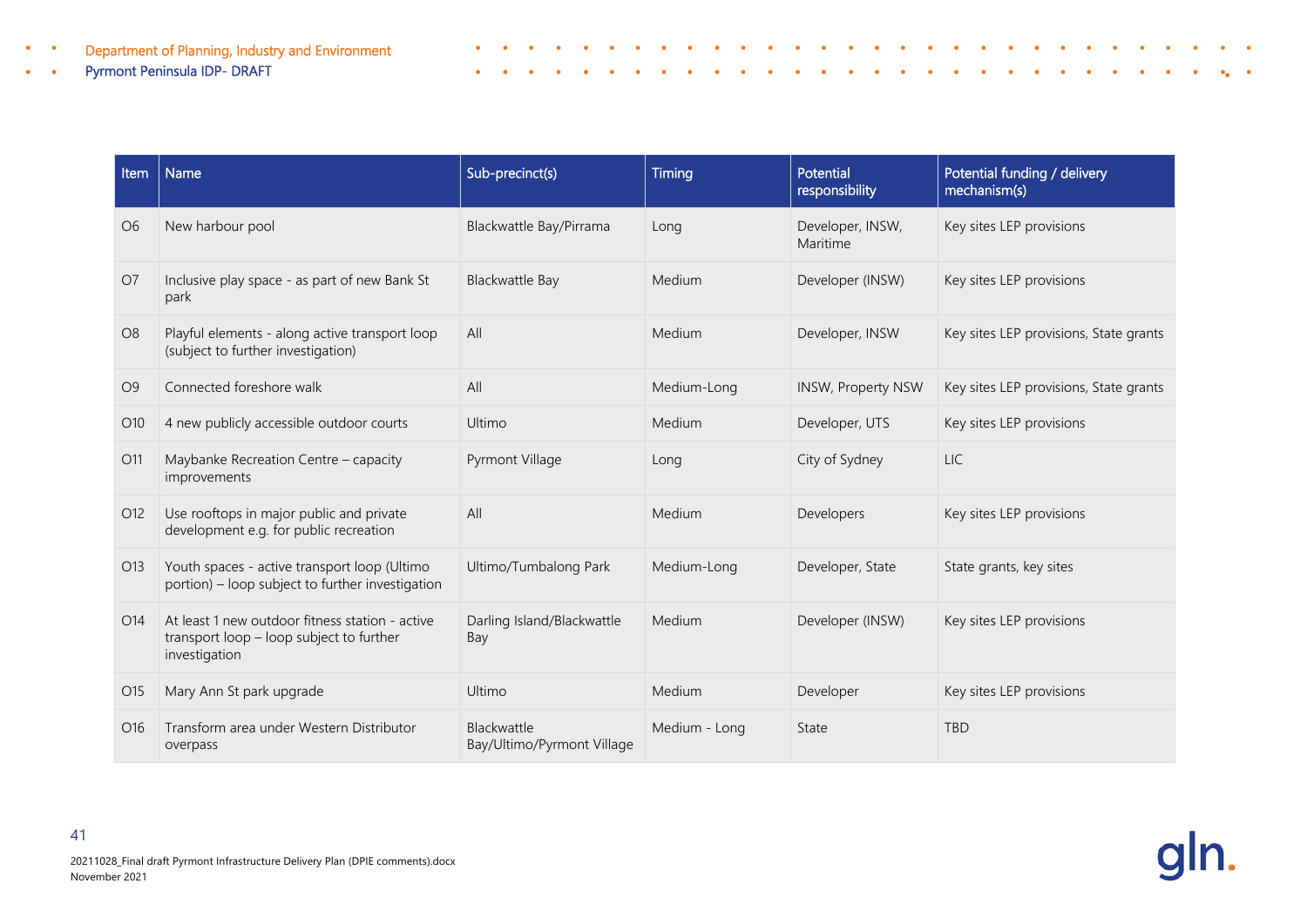#### Pyrmont Peninsula IDP- DRAFT  $\bullet$  .  $\bullet$

| Item            | Name                                                                                               | Sub-precinct(s)                                                  | Timing       | Potential<br>responsibility  | Potential funding / delivery<br>mechanism(s) |
|-----------------|----------------------------------------------------------------------------------------------------|------------------------------------------------------------------|--------------|------------------------------|----------------------------------------------|
| O17             | Joint and shared use of open space and<br>community facilities                                     | Wentworth Park                                                   | Ongoing      | <b>INSW</b>                  | <b>TBD</b>                                   |
| O18             | New recreational walkable linkage parks<br>(various links/locations)                               | <b>Blackwattle</b><br>Bay/Ultimo/Wetworth<br>Park/Tumbalong Park | Medium-Long  | <b>TfNSW</b>                 | State grants, LIC                            |
| O19             | Elizabeth Healey Reserve upgrade                                                                   | Pyrmont Village                                                  | Medium       | State                        | <b>TBD</b>                                   |
| O <sub>20</sub> | Clifftop parks - renewal                                                                           | Pyrmont Village                                                  | Medium-long  | Developer, State             | <b>TBD</b>                                   |
| O21             | Goods Line North expansion                                                                         | Ultimo                                                           | Medium-long  | Developer                    | Key sites                                    |
| O <sub>22</sub> | New publicly accessible open space as part of<br>TAFE site renewal                                 | Ultimo                                                           | Medium       | <b>TAFE</b>                  | Key sites                                    |
| O23             | Pyrmont North public domain improvements,<br>including Star City frontages                         | Darling Island                                                   | Short-medium | Developer, City of<br>Sydney | Key sites, LIC                               |
| O24             | Union St plaza - between Pyrmont Bridge Rd<br>and Pyrmont St - subject to further<br>investigation | Darling Island                                                   | Long         | State, developer             | Key sites                                    |
|                 | Community and cultural facilities                                                                  |                                                                  |              |                              |                                              |
| C1              | Pyrmont Community Centre upgrade<br>(recoupment)                                                   | Pyrmont Village                                                  | Short        | City of Sydney               | <b>LIC</b>                                   |
| C <sub>2</sub>  | Communal rooms in residential development                                                          | All                                                              | Ongoing      | Developer                    | Private funding                              |
| C <sub>3</sub>  | Contributions to new/additional library floor<br>space                                             | Blackwattle Bay/Pyrmont<br>Village/Ultimo                        | Medium-Long  | INSW, Developer              | Key sites LEP provisions, or LIC             |

 $\bullet$  $\bullet$  $\bullet$  $\bullet$  $\bullet$  $\bullet$ 

 $\bullet$ 

 $\bullet$ 

 $\bullet$ 

 $\bullet$  .  $\bullet$  .

 $\sim$ 

 $\bullet$  $\bullet$  $\bullet$  $\sim$   $\bullet$ 

 $\bullet$  $\bullet$   $\bullet$ 

 $\bullet$  $\bullet$ 

 $\bullet$ 

 $\bullet$ 

 $\bullet$ 

 $\bullet_{\alpha}$ 

 $\bullet$ 

Î

 $\bullet$  $\blacksquare$  $\bullet$  $\bullet$  $\bullet$  $\bullet$  $\bullet$  $\bullet$  $\mathbf{a}$  $\bullet$  $\bullet$ 

 $\bullet$  $\bullet$  $\bullet$  $\bullet$  $\bullet$  $\bullet$  $\bullet$  $\bullet$  $\bullet$  $\bullet$  $\bullet$  $\bullet$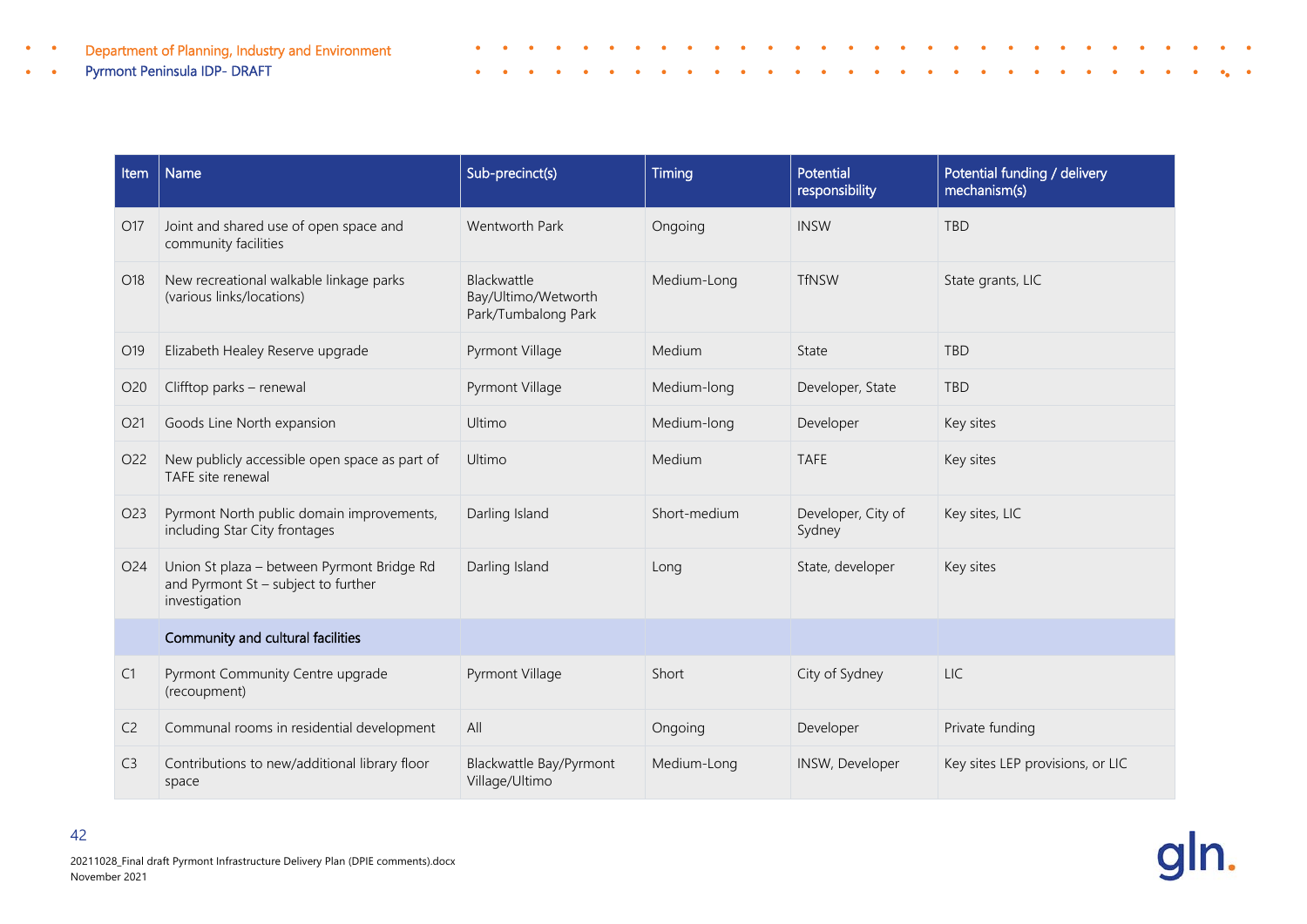#### Pyrmont Peninsula IDP- DRAFT  $\bullet$

 $\bullet$ 

| <b>Item</b>    | <b>Name</b>                                                                    | Sub-precinct(s)                                                                | Timing         | Potential<br>responsibility                  | Potential funding / delivery<br>mechanism(s)                                                |
|----------------|--------------------------------------------------------------------------------|--------------------------------------------------------------------------------|----------------|----------------------------------------------|---------------------------------------------------------------------------------------------|
| C <sub>4</sub> | New production space for creative arts                                         | Powerhouse/existing older<br>industrial warehouses across<br>Pyrmont Peninsula | Short - Medium | INSW, MAAS,<br>Developer                     | Planning controls/condition of<br>consent, planning agreements, Key<br>sites LEP provisions |
| C <sub>5</sub> | Ground-level creative and cultural spaces in<br>private development            | All                                                                            | Ongoing        | Developer                                    | Planning controls/condition of<br>consent, planning agreements, Key<br>sites LEP provisions |
| C <sub>6</sub> | Improve community access to MAAS<br>auditoriums and theatres                   | Powerhouse Museum<br>(Ultimo)                                                  | Short-Medium   | MAAS, INSW                                   | <b>TBD</b>                                                                                  |
| C <sub>7</sub> | Creative live/work spaces in new residential<br>development                    | All                                                                            | Ongoing        | INSW, Developer                              | Key sites LEP provisions, private<br>funding                                                |
| C8             | Work-based childcare in large commercial<br>development                        | Blackwattle Bay, Ultimo                                                        | Ongoing        | INSW, Developer                              | Private funding                                                                             |
| C9             | New medical centre in a major development                                      | <b>Blackwattle Bay</b>                                                         | Medium         | INSW, Health<br>Infrastructure,<br>Developer | Private funding                                                                             |
| C10            | Blackwattle Bay State Significant Precinct<br>community facility opportunities | <b>Blackwattle Bay</b>                                                         | Medium         | INSW, Developer                              | Key sites, planning controls                                                                |
| C11            | New indoor recreation centre (Landream site)                                   | Wentworth Park                                                                 | Short          | Developer                                    | Private funding                                                                             |
| C12            | Ultimo Community Centre upgrade                                                | Ultimo                                                                         | Medium         | City of Sydney                               | <b>LIC</b>                                                                                  |

 $\bullet$  .  $\bullet$  $\bullet$  $\bullet$  $\bullet$  $\bullet$ 

 $\bullet$  $\bullet$   $\bullet$  $\bullet$  $\bullet$  $\bullet$  $\bullet$  $\bullet$  $\bullet$  $\bullet$  $\bullet$  $\bullet$  $\bullet$  $\bullet$ 

 $\bullet$  $\Delta$  $\bullet$  $\overline{\phantom{a}}$  $\bullet$ 

Î

 $\Delta$ 

 $\bullet$  $\bullet$  $\bullet$  $\bullet$  $\bullet$  $\bullet$  $\bullet$  $\bullet$  $\bullet$  $\bullet$  $\bullet$  $\bullet$ 

 $\bullet$  $\bullet$  $\bullet$  $\bullet$  $\bullet$  $\bullet$   $\bullet$ 

 $\bullet$ 

 $\bullet$  $\bullet$  $\bullet$  $\bullet$   $\bullet$ 

 $\bullet_{\mathbf{a}}$  $\bullet$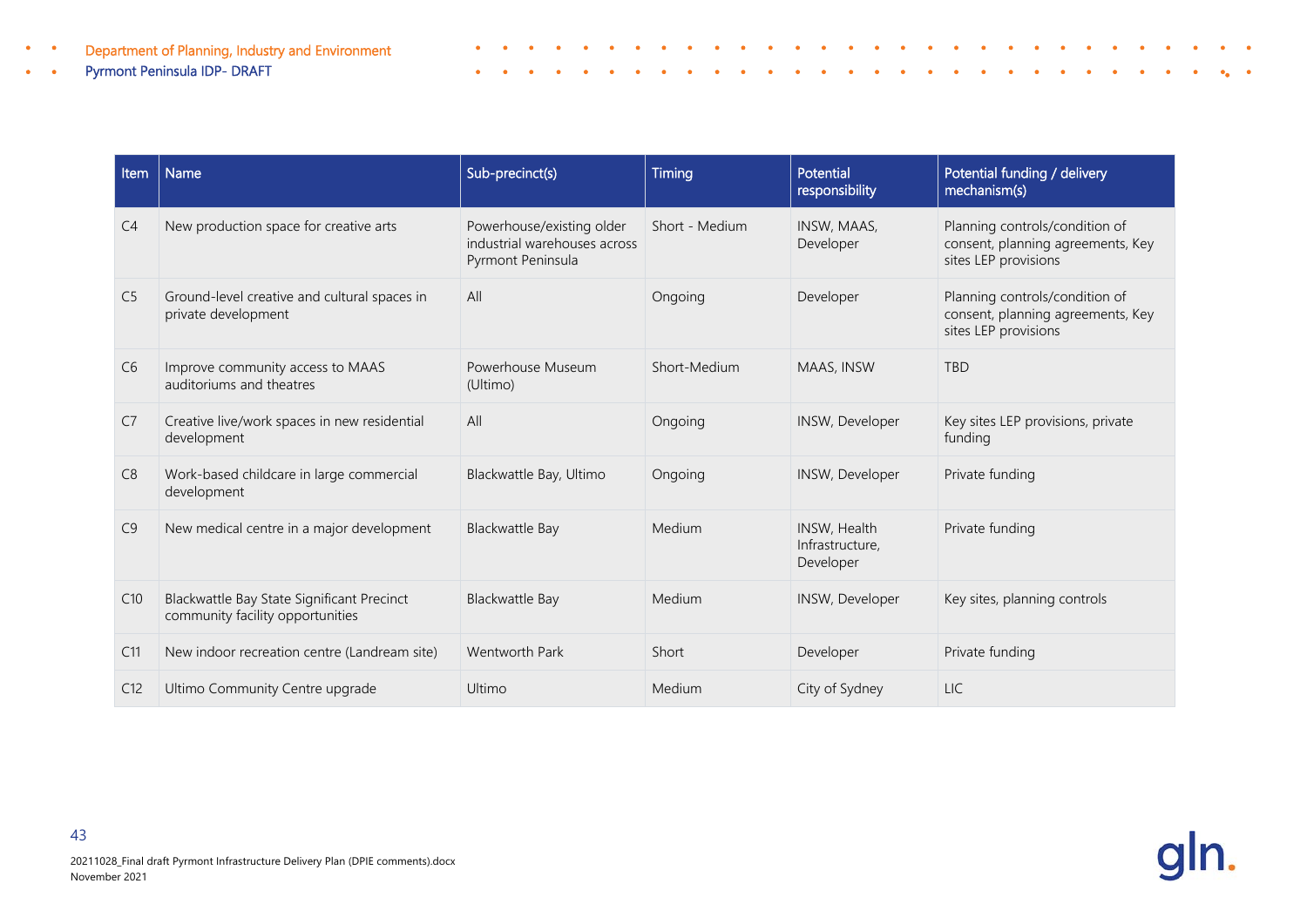#### Pyrmont Peninsula IDP- DRAFT

| Item           | Name                                                                             | Sub-precinct(s)         | <b>Timing</b> | Potential<br>responsibility | Potential funding / delivery<br>mechanism(s) |
|----------------|----------------------------------------------------------------------------------|-------------------------|---------------|-----------------------------|----------------------------------------------|
|                | Green infrastructure                                                             |                         |               |                             |                                              |
| G <sub>1</sub> | Multi-utility hubs                                                               | All                     | Ongoing       | INSW, Developer             | Key sites LEP provisions                     |
| G <sub>2</sub> | Green streets, increased canopy - park tree<br>planting and street tree planting | All                     | Ongoing       | TfNSW, City of<br>Sydney    | State grants, LIC                            |
| G <sub>3</sub> | Green buildings (energy and water)                                               | All                     | Ongoing       | INSW, Developer             | Private funding                              |
| G <sub>4</sub> | Drainage upgrade - Pyrmont St to outlet                                          | Darling Island          | Short         | City of Sydney              | <b>LIC</b>                                   |
| G5             | Water quality improvements $-$ gross pollutant<br>traps to existing lines        | Darling Island, Pirrama | Short         | City of Sydney              | <b>LIC</b>                                   |
|                | Affordable housing                                                               |                         |               |                             |                                              |
| A <sub>1</sub> | Expand/rationalise affordable housing                                            | All                     | Ongoing       | INSW, Developer             | s7.32 levies                                 |

Î

\* These items are identified by Council as not likely to be funded in local infrastructure contributions planning and will require further investigation for delivery.

![](_page_46_Picture_4.jpeg)

 $\bullet$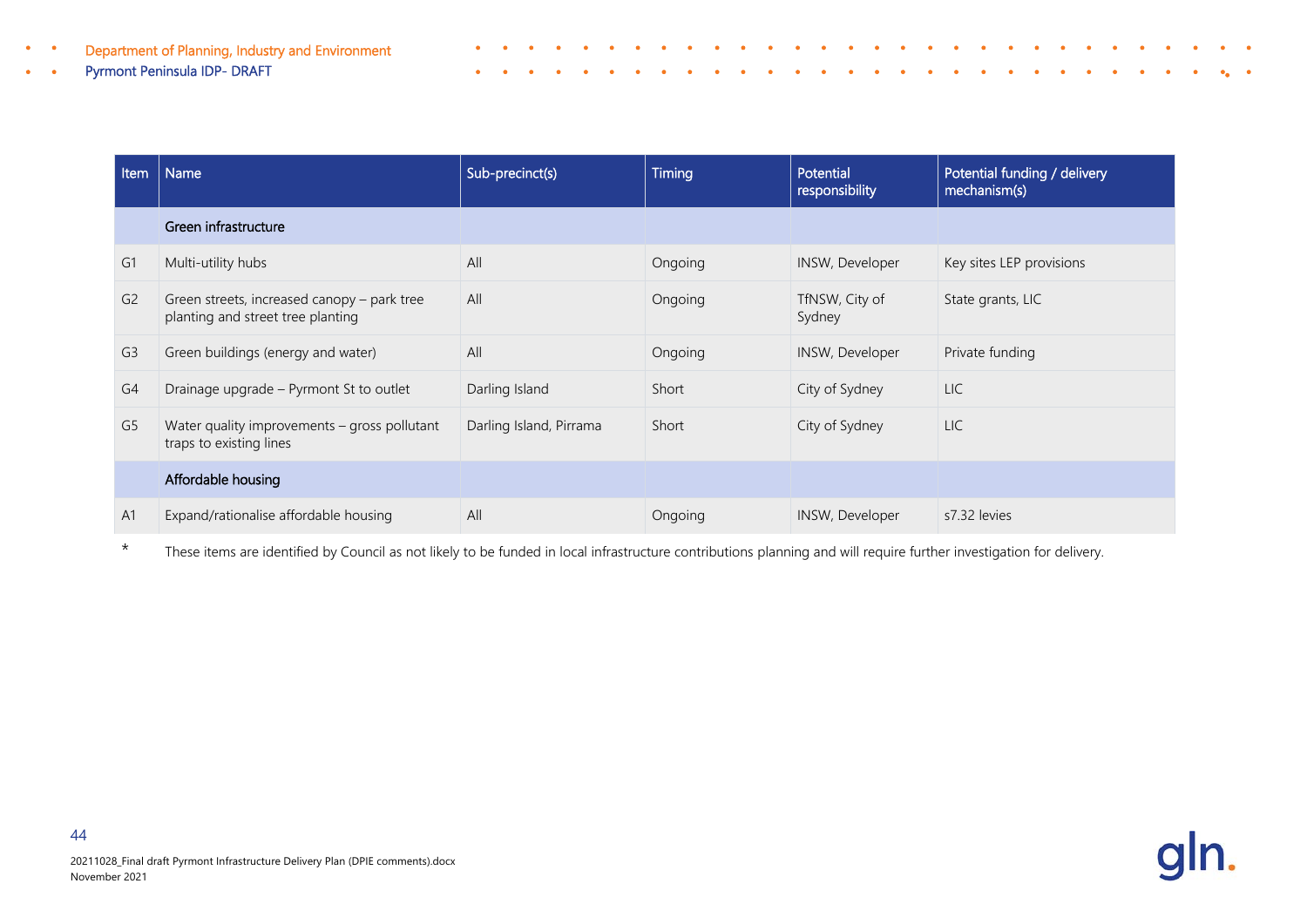# <span id="page-47-0"></span>**APPENDIX B: LOCAL INFRASTRUCTURE CONTRIBUTIONS**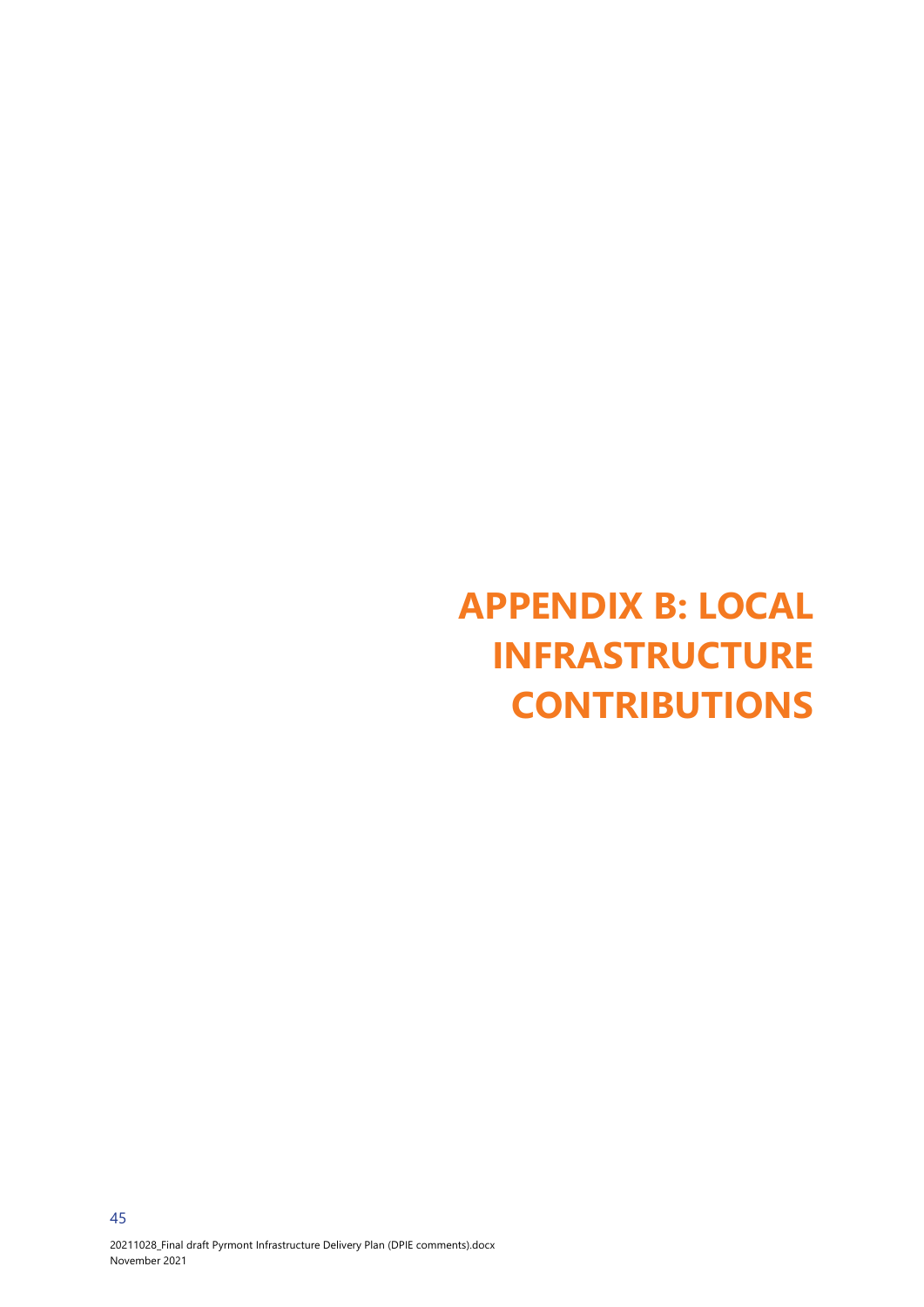Much of the infrastructure identified as being needed to support the Place Strategy's implementation is local infrastructure that the Council is responsible for delivering and/or owning and managing. The primary delivery mechanism available to councils to fund and deliver local infrastructure in NSW is local infrastructure contributions.

¢

Under the Environmental Planning and Assessment Act 1979, councils can impose either section 7.11 'nexus-based' or section 7.12 'fixed-rate' contributions on development. Councils are restricted in terms of the amount of contributions that can be imposed on developments.

For section 7.11 contributions the maximum contribution applying to residential development is \$20,000 per dwelling or lot, unless a contributions plan has been reviewed by the Independent Pricing and Regulatory Tribunal (IPART). Councils can only levy contributions above this amount if the contributions plan has been reviewed by IPART and the council has implemented any advice given by the Minister. Presently, no corresponding limit applies to contributions imposed on nonresidential development.

The review process is extensive and infrastructure in a plan must be on the 'essential works' list in order for it to be developer-funded. Essential works do not include community buildings, indoor sports centres and streetscape works<sup>8</sup>. These are all works that are needed in the Place Strategy area.

For section 7.12 levies, the current maximum levy rates that are applicable to development in the Place Strategy area are:

- 0.5 per cent levy for development cost between \$100,001 and \$200,000
- 1 per cent levy for development cost greater than \$200,000.

The standard maximum 1 per cent levy typically yields much less income for infrastructure upgrades than if the same developments were subject to section 7.11 contributions. The trade-off for lower income is that the contributions plans for section 7.12 levies are relatively simple to prepare and administer.

Any council can apply to the Department and Minister for Planning and Public Spaces to have a higher fixed-rate levy apply to part or all of their area. In February 2021 the Department released a Practice Note for Section 7.12 fixed development consent levies which includes the process and criteria for councils to seek a higher maximum rate. Criteria include:

- The area is identified in a regional plan, district plan or respective Local Strategic Planning Statement, as a strategic centre, growth area, local centre or economic corridor.
- Local planning controls reflect, or are being amended to reflect relevant strategic direction and targets for the centre or defined area.
- Ongoing consultation with the Department regarding changes to works schedules will be undertaken
- The contributions plan should focus on delivering quality place-based community and green infrastructure, and public space improvements that enhance amenity of the centre

<span id="page-48-0"></span><sup>&</sup>lt;sup>8</sup> Secretary's Practice Note: Local Infrastructure Contributions, January 2018, pp 14-15.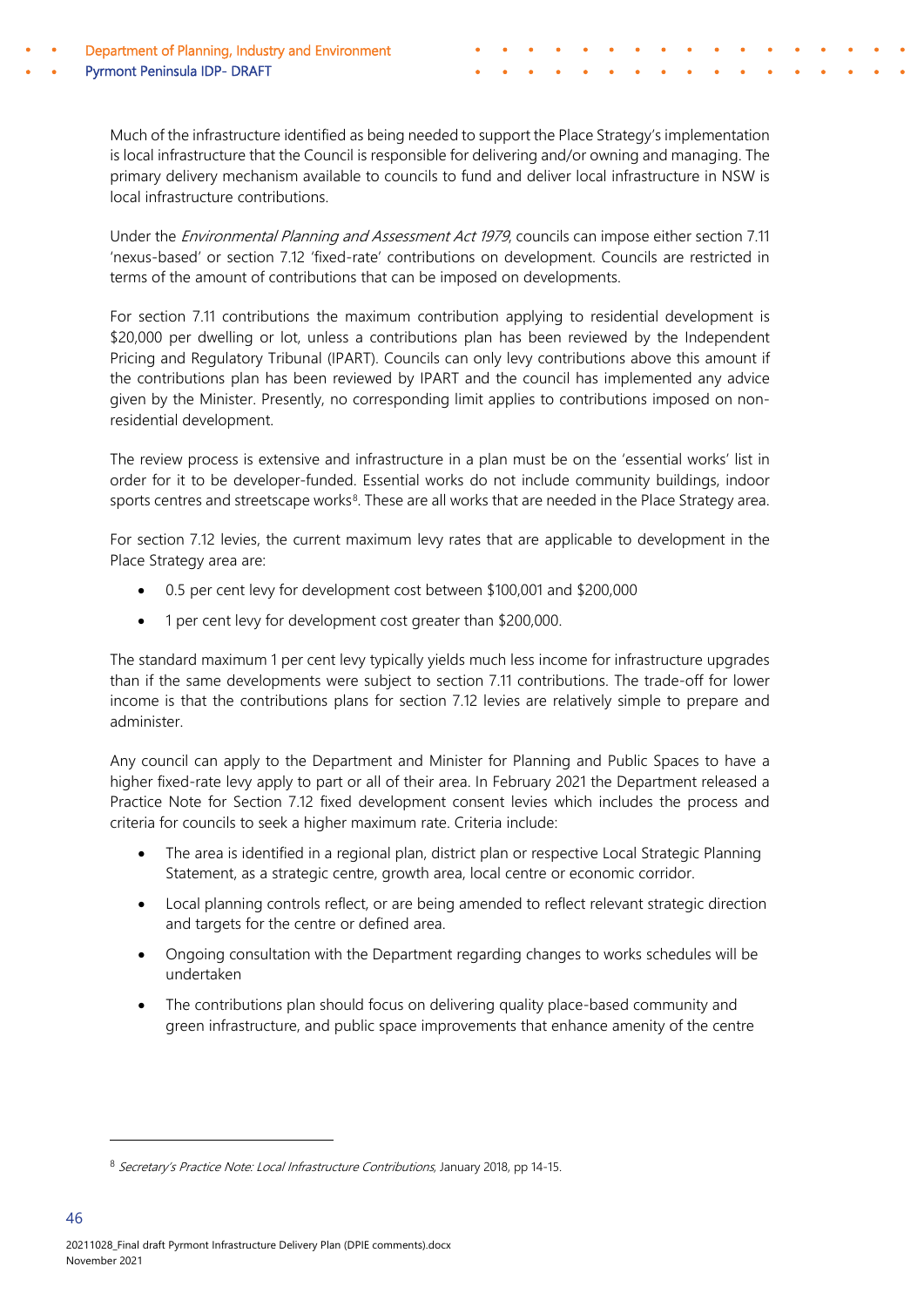- Department of Planning, Industry and Environment Pyrmont Peninsula IDP- DRAFT
	- The centre has been identified by the relevant strategic plan/s to accommodate significant employment growth. An example of this includes facilitating an increase of at least 25% more employment opportunities than currently available in the centre.

¢

- The works schedule has been prepared in consultation with the Department.
- Financial modelling is provided demonstrating that a maximum 2 per cent levy on the cost of development is insufficient to deliver identified infrastructure in the proposed timeframe.

The local infrastructure contributions plan that currently applies to Pyrmont is the City of Sydney Development Contributions Plan 2015. It applies to the City of Sydney local government area (LGA) except Sydney CBD and parts of Darling Harbour. It is divided into three precincts, east, south and west, with Pyrmont forming part of the west precinct.

Much of the infrastructure identified as being needed to support the Place Strategy's implementation is not included in the City of Sydney Development Contributions Plan 2015 works program. Infrastructure identified in the Place Strategy with potential to be part or fully funded from local infrastructure contributions includes:

- Local park upgrades, for example, upgrades to Wentworth Park
- Local community facilities upgrades or expansion
- Certain public domain works including footpath widening and street tree planting
- Local transport works such as local road improvement works, pedestrian crossings and cycleways

The Place Strategy area would likely satisfy these requirements, suggesting that a section 7.12 levy could feasibly be approved for the Place Strategy area developments. Income that would be received under different section 7.11 and section 7.12 scenarios and potential benefits and disadvantages of different approaches is discussed in the following subsections. The City of Sydney is responsible for determining which local infrastructure will be provided and how it will be funded and delivered, including section 7.11 and section 7.12 contributions. The information provided in this IDP will assist the City with doing this. It is understood Council have indicated their intent to prepare a section 7.12 plan applying to the Pyrmont Peninsula and seeking a higher rate.

### **Local infrastructure contributions – income scenario testing**

The Department engaged Atlas Urban Economics to estimate income that would be received under different types of contributions plan approaches. The income received and associated capacity to fund and deliver local infrastructure is a key consideration in deciding what type of plan to prepare, that is, a section 7.11 or section 7.12 plan.

Income was estimated for six options as outlined in the table below. This included estimated income under Council's existing local infrastructure contributions plan, that is, a 'business as usual' option (Option 1). A more detailed description of each option is provided in the table below.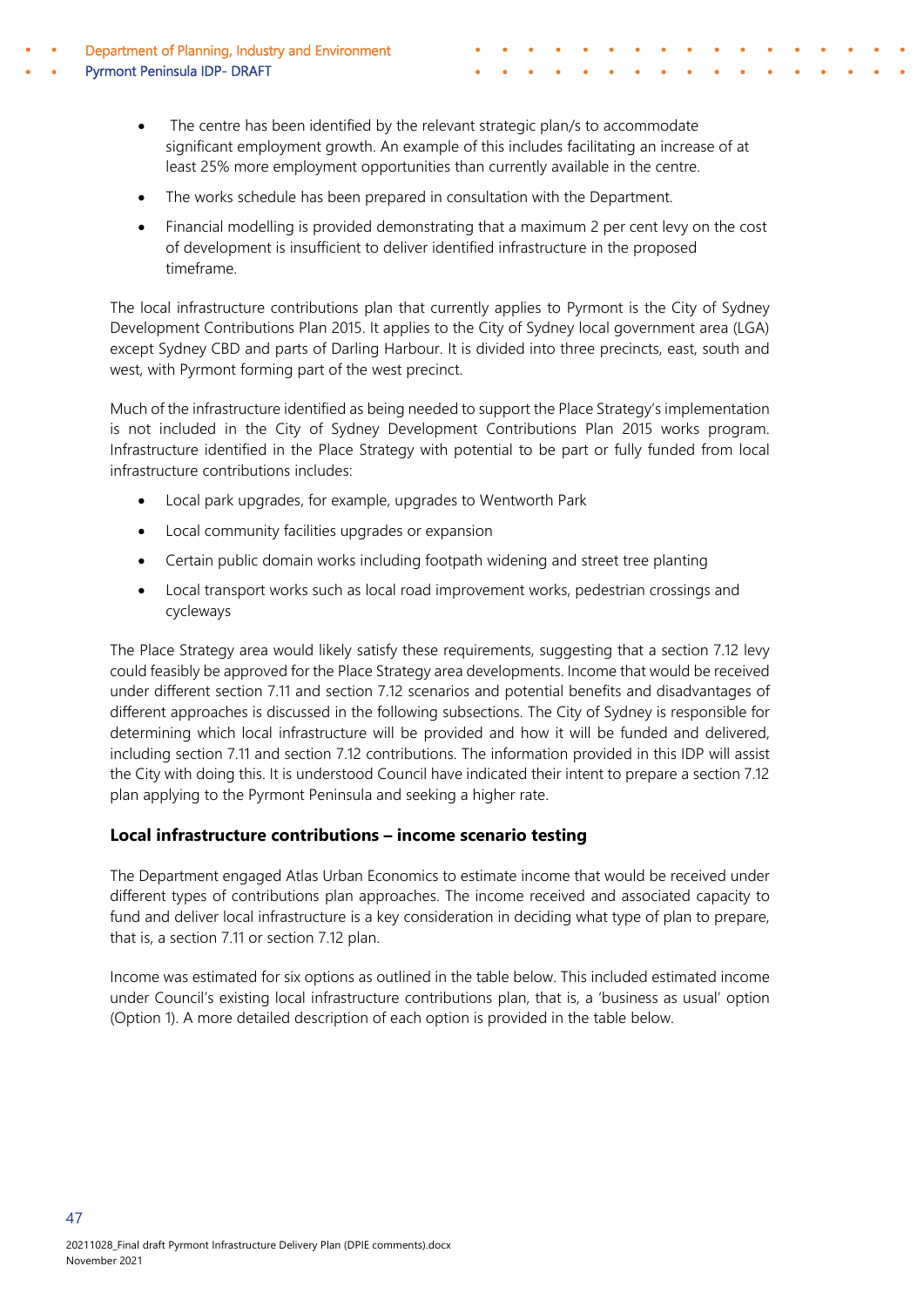Pyrmont Peninsula IDP- DRAFT

#### Table B1: Overview of income options tested

| Type of<br>development         | Option 1<br>(BAU)   | Option 2       | Option 3                | Option 4                | Option 5                   | Option 6                             |
|--------------------------------|---------------------|----------------|-------------------------|-------------------------|----------------------------|--------------------------------------|
| Non-residential<br>Residential | s7.11<br>(existing) | s7.11<br>(new) | s7.12<br>(up to $3\%$ ) | s7.12<br>(up to $2\%$ ) | s7.12<br>$(PC \; rates)^*$ | Option 3 to<br>June 2024<br>Option 5 |
| Credits                        | Yes                 | Yes            | <b>No</b>               | <b>No</b>               | Yes                        | thereafter<br>No / Yes               |

¢

#### Table B2: Description of income options

| Option                | <b>Description</b>                                                                                                                                                                                                                                                                                                                                                                                                                                                                                                                            |
|-----------------------|-----------------------------------------------------------------------------------------------------------------------------------------------------------------------------------------------------------------------------------------------------------------------------------------------------------------------------------------------------------------------------------------------------------------------------------------------------------------------------------------------------------------------------------------------|
| $\mathbf{1}$<br>(BAU) | Under this 'business as usual' (BAU) option income was estimated by applying the City's existing<br>s7.11 contributions plan, the City of Sydney Development Contributions Plan 2015. Contribution rates<br>applied comprise \$1,944 per worker, \$13,210 per 1-bed dwelling, \$19,307 per 2-bed dwelling and<br>\$20,000 per 3-bed dwelling. Credits are provided for existing development.                                                                                                                                                  |
| $\overline{c}$        | Option 2 is that same as option 1 except that all non-residential rates were increased to \$4,000 per<br>worker and residential rates were increased to \$20,000 per dwelling for all dwellings. Credits are<br>provided for existing development.                                                                                                                                                                                                                                                                                            |
| 3                     | For option 3 s7.12 rates calculated at 3% of the development cost were applied to both residential<br>and non-residential development. Development costs were assumed to be \$6,600/m <sup>2</sup> for<br>commercial development, \$4,950/m <sup>2</sup> for retail development, \$550,000/dwelling for residential<br>development. Credits are not provided for existing development.                                                                                                                                                        |
| $\overline{4}$        | Option 4 is the same as Option 3 except rates are calculated at 2% of the development cost. Credits<br>are not provided for existing development.                                                                                                                                                                                                                                                                                                                                                                                             |
| 5                     | Option 5 also applies a 7.12 approach; however, it reflects what is known about the NSW<br>Productivity Commission's recent recommendations for s7.12 contributions. The Commission has<br>recommended a flat dollar rate to contributions for new dwellings and new non-residential<br>floorspace. The rates, which are deemed to be equivalent to 3% of development/capital cost for<br>residential and 1% for non-residential, are as follows:<br>\$8,000 per new apartment<br>$\bullet$<br>\$25 per square metre of additional retail GFA |
|                       | \$35 per square metre of additional commercial GFA<br>\$13 per square metre of additional industrial GFA<br>Credits are proposed to be provided for existing development.                                                                                                                                                                                                                                                                                                                                                                     |
| 6                     | Option 6 applies Option 3 rates until June 2024 and then then Option 5 rates thereafter. This reflects<br>transitional provisions recommended by the NSW Productivity Commission. The Commission<br>recommended that draft plans exhibited before 1 July 2022 can continue but all plans need to be<br>updated consistent with the new framework by July 2024.                                                                                                                                                                                |

Income was estimated for the 6 options under three scenarios applying differing assumed reductions (discounts, offsets and exemptions) to affordable housing, social housing, Crown development, and state significant development (SSD) sites. Assumed reductions under each scenario are summarised in the table below. Scenario A does not allow for any reduction, Scenario B ('medium') allows for slight to moderate reductions, while Scenario C ('high') allows for more significant reduction.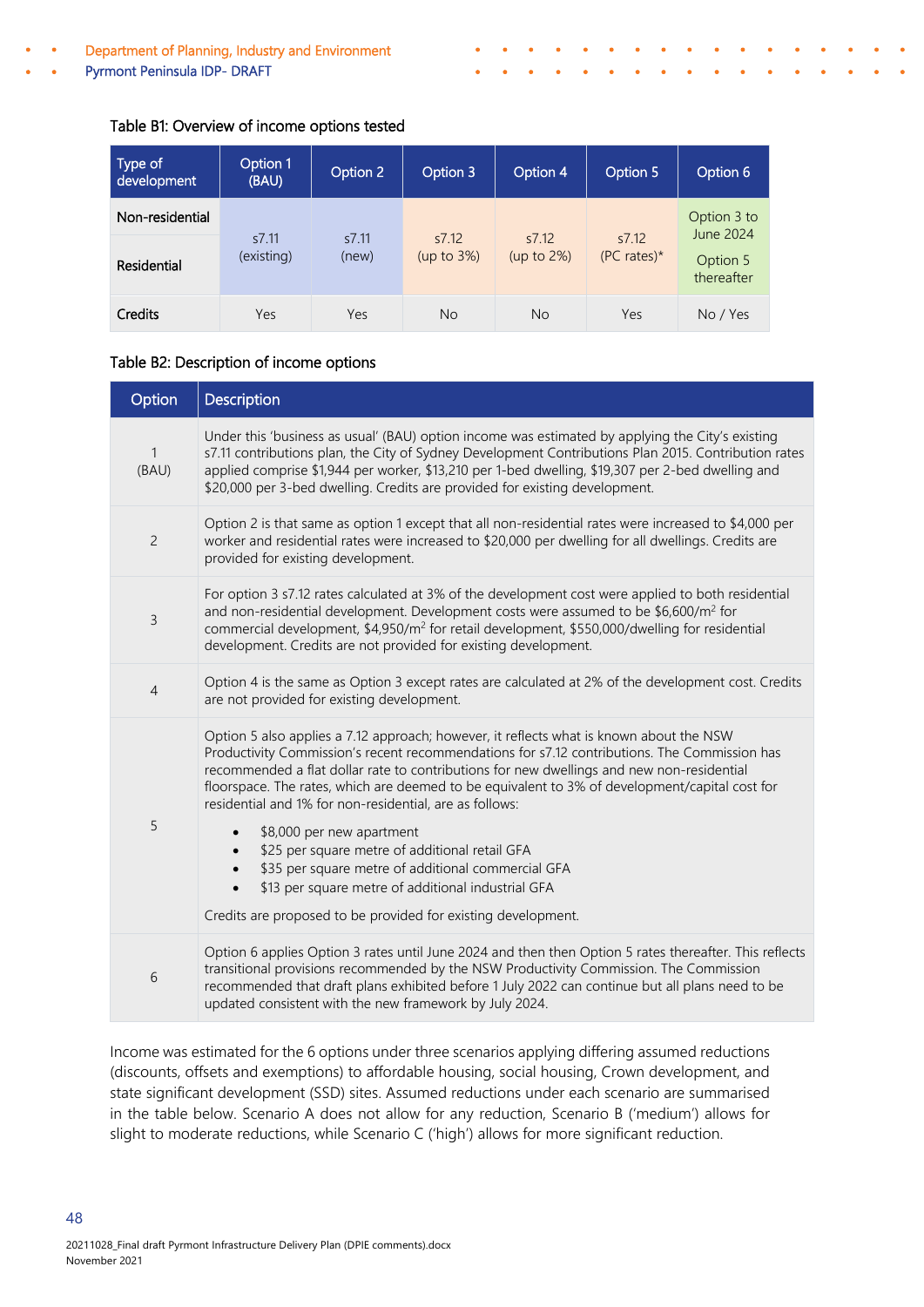Pyrmont Peninsula IDP- DRAFT

#### Table B3: Contributions income reduction scenarios

|                        | <b>Site</b>                 | Reduction scenario |                   |          |  |  |
|------------------------|-----------------------------|--------------------|-------------------|----------|--|--|
| Subprecinct            |                             | A (low)            | <b>B</b> (medium) | C (high) |  |  |
| <b>Blackwattle Bay</b> | <b>Blackwattle Precinct</b> | 0%                 | 0%                | 50%      |  |  |
| <b>Blackwattle Bay</b> | CityWest                    | 0%                 | 100%              | 100%     |  |  |
| <b>Blackwattle Bay</b> | <b>LAHC Site</b>            | 0%                 | 30%               | 30%      |  |  |
| <b>Blackwattle Bay</b> | CityWest                    | 0%                 | 100%              | 100%     |  |  |
| Darling Island         | Future Metro                | 0%                 | 0%                | 50%      |  |  |
| Darling Island         | Harris St Metro             | 0%                 | 0%                | 50%      |  |  |
| Darling Island         | The Star                    | 0%                 | 0%                | 50%      |  |  |
| Pirrama                | CityWest                    | 0%                 | 100%              | 100%     |  |  |
| Pirrama                | <b>LAHC Site</b>            | 0%                 | 30%               | 30%      |  |  |
| Pyrmont Village        | <b>LAHC Site</b>            | 0%                 | 30%               | 30%      |  |  |
| Pyrmont Village        | CityWest                    | 0%                 | 100%              | 100%     |  |  |
| Tumbalong Park         | Harbourside                 | 0%                 | 100%              | 100%     |  |  |
| Ultimo                 | ABC / UTS                   | 0%                 | 0%                | 80%      |  |  |
| Ultimo                 | Powerhouse                  | 0%                 | 0%                | 80%      |  |  |
| Ultimo                 | CityWest                    | 0%                 | 100%              | 100%     |  |  |
| Ultimo                 | <b>LAHC Site</b>            | 0%                 | 30%               | 30%      |  |  |
| Ultimo                 | <b>TAFE</b>                 | 0%                 | 0%                | 80%      |  |  |
| Ultimo                 | <b>TAFE</b>                 | 0%                 | 0%                | 80%      |  |  |
| Wentworth Park         | <b>LAHC Site</b>            | 0%                 | 30%               | 30%      |  |  |
| Wentworth Park         | CityWest                    | 0%                 | 100%              | 100%     |  |  |

¢

Estimated income for the six options across each of the three scenarios is shown in the table below. It shows the total income as well as a breakdown of estimated income from residential development and non-residential development for the 20-year period from 2021 until 2041. A graph showing total income for the six options is shown below.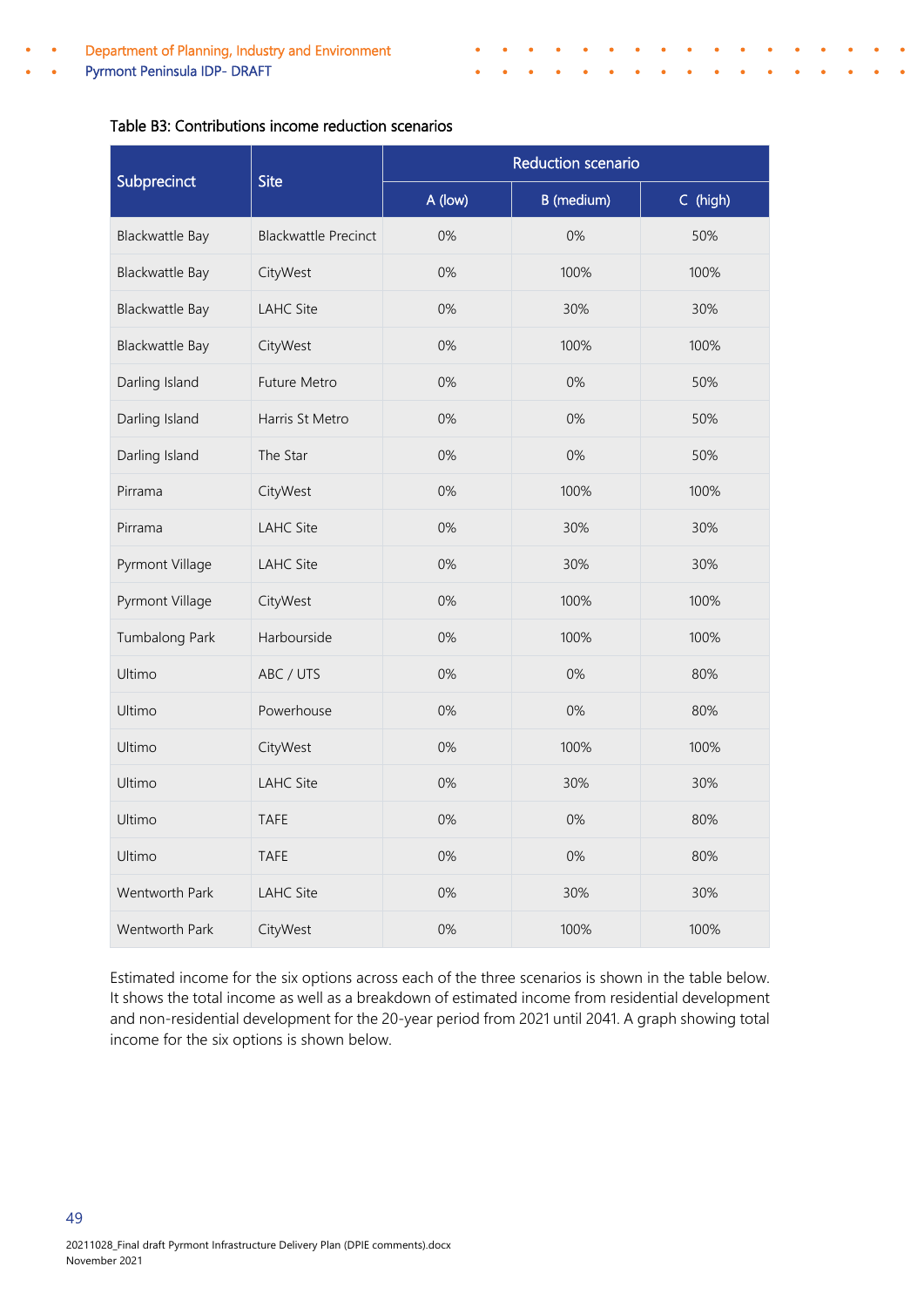Development type  $\Box$  Option 1 | Option 2 | Option 3 | Option 4 | Option 5 | Option 6 Scenario A – no discounts Non-residential \$28.5m \$58.7m \$88.1m \$60.1m \$12.6m \$17.3m Residential \$58.5m \$62.6m \$66.2m \$45.1m \$25.5m \$27.4m \$87.0m \$121.3m \$154.2m \$105.2m \$38.1m \$44.7m Scenario B – slight to moderate discounts Non-residential \$23.6m \$48.7m \$73.1m \$49.8m \$10.5m \$14.3m Residential \$39.8m \$42.6m \$45.0m \$30.7m \$17.4m \$18.7m \$63.5m \$91.2m \$118.1m \$80.5m \$27.8m \$33.0m Scenario C – moderate to high discounts Non-residential \$17.1m \$35.3m \$53.0m \$36.1m \$7.6m \$10.4m Residential \$19.3m \$20.7m \$21.8m \$14.9m \$8.4m \$9.0m \$36.5m \$55.9m \$74.8m \$51.0m \$16.0m \$19.4m

#### Table B4: Local infrastructure contribution income projections, various scenarios, 2021-2041

¢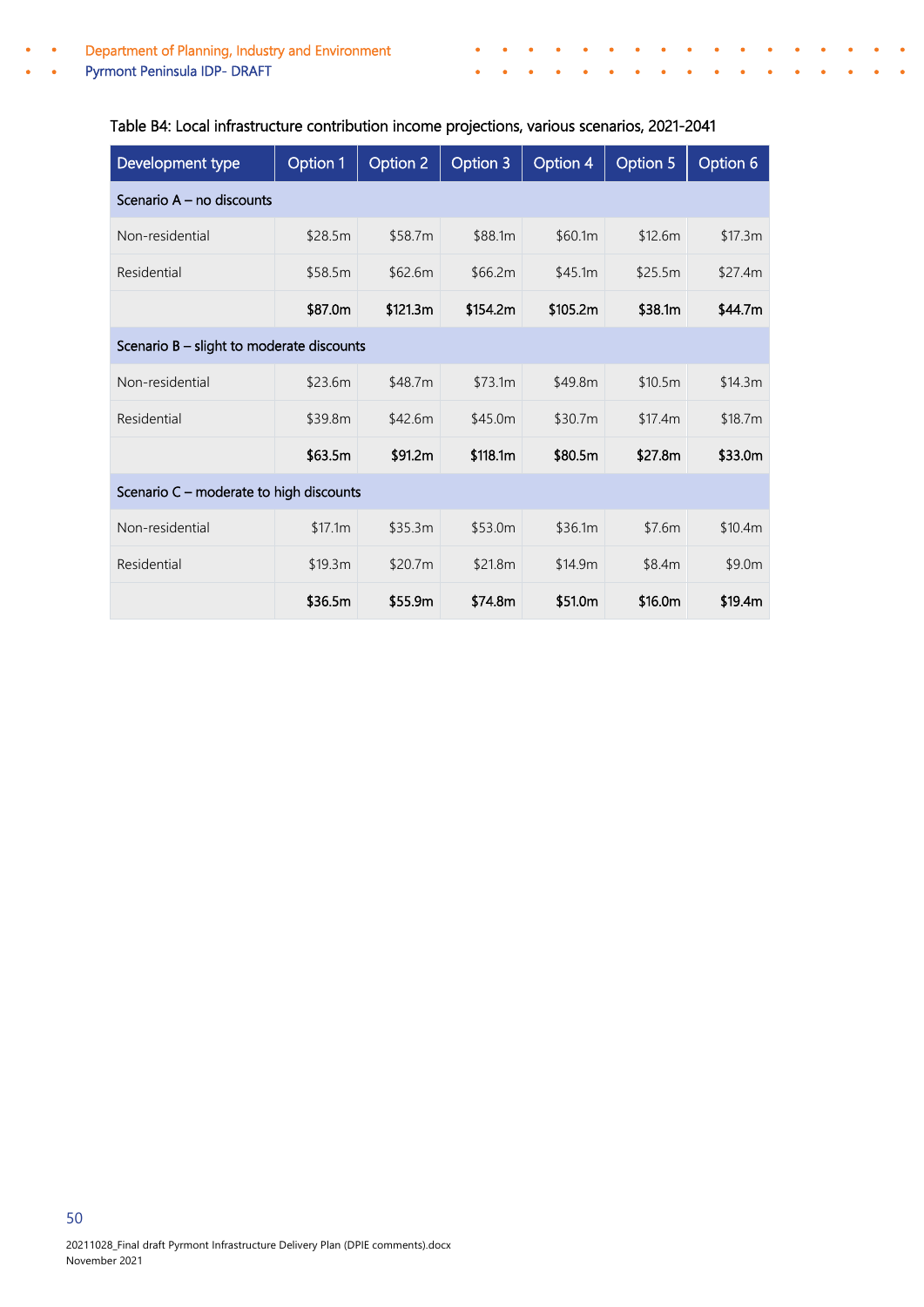Pyrmont Peninsula IDP- DRAFT

![](_page_53_Figure_2.jpeg)

¢

#### Figure B1: Income projections, various scenarios, 2021-2041

Option 3 (section 7.12 contributions at 3 per cent of the development cost) will generate the most income under all scenarios, followed by Option 2 (section 7.11 residential rates increased to \$20,000 per dwelling and non-residential rates increased to \$4,000 per worker), followed by Option 4 (section 7.12 contributions at 2 per cent of the development cost).

Other apparent benefits of Option 3 are that income is relatively evenly split between residential and non-residential development and it provides greater funding flexibility as section 7.12 plans do not need to demonstrate nexus and apportionment of costs. This means that the City could choose to fund as much or as little of each works item cost using contributions, depending on evolving infrastructure priorities and alternative funding availability, which is not always certain and may change over the life of the plan (20 years).

Nexus and apportionment need to be demonstrated for section 7.11 contributions plans. The government has also flagged that an updated essential works list will be applied to all section 7.11 plans as part of NSW infrastructure funding reforms, which will limit the opportunity for section 7.11 contributions to be used to fund priority community facility upgrade works.